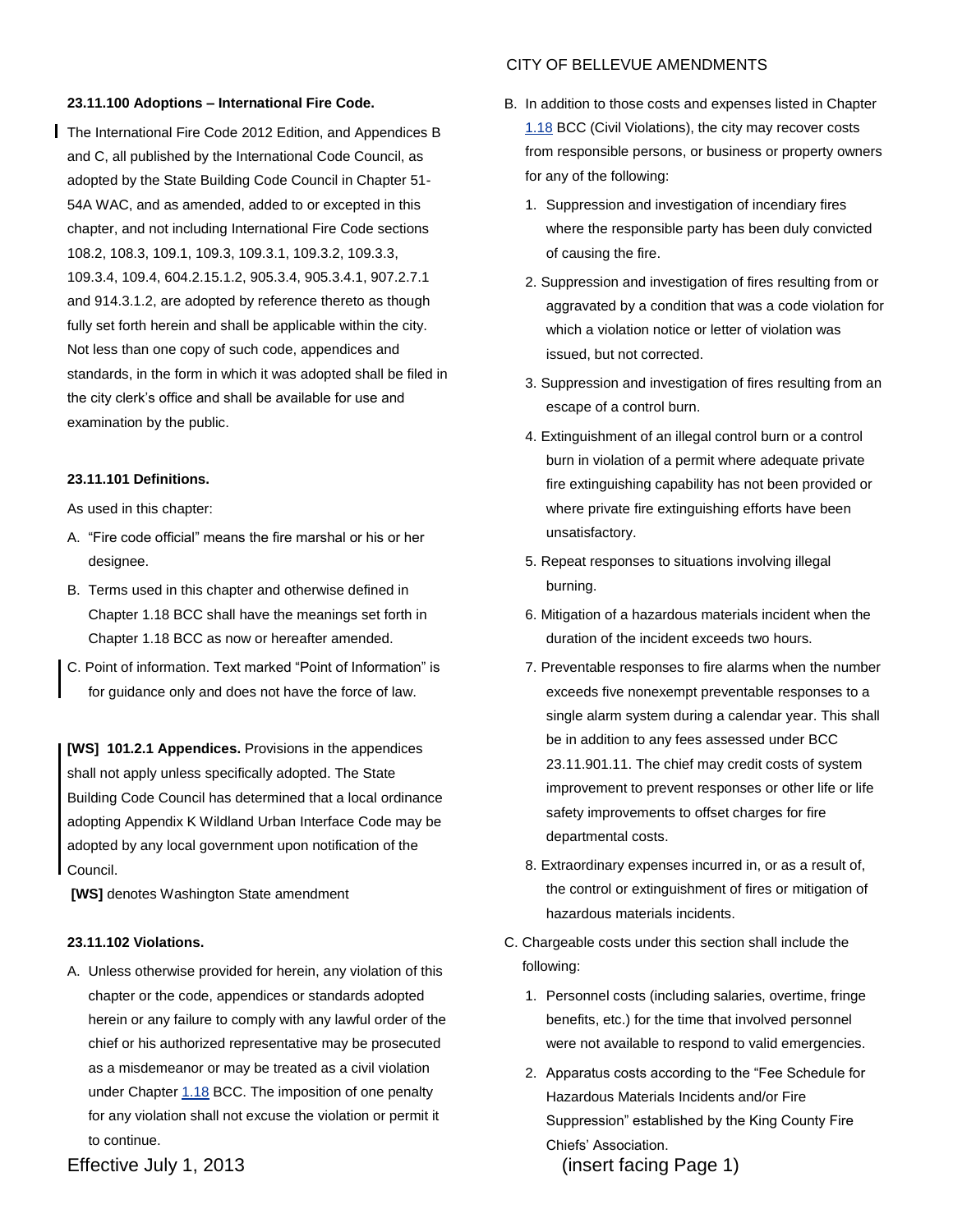- 3. With regard to subsection (B)(8) of this section, costs may include damaged, destroyed or contaminated equipment (such as protective clothing and fire hose); special supplies utilized (such as fire-fighting foams and absorbent pads); and cost of specialized or heavy equipment and their operation including that of other fire agencies, other departments of the city of Bellevue and private contractors or suppliers when such equipment is determined to be needed by the chief.
- 4. Administrative and any other costs associated with the recovery of these costs.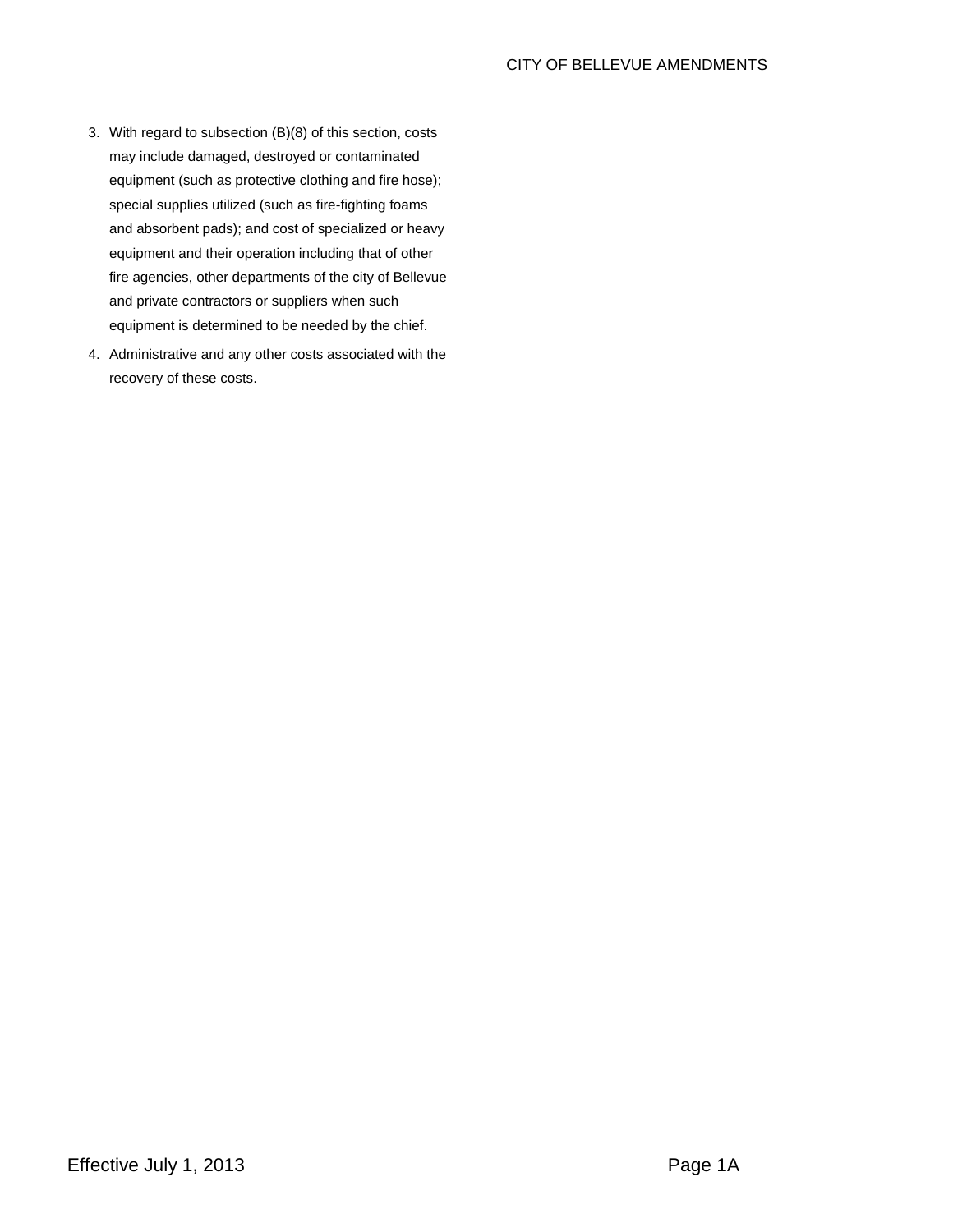**102.7 Referenced codes and standards.** The codes and standards referenced in this code shall be those that are listed in Chapter 80 of the International Fire Code, and such codes and standards shall be considered part of the requirements of this code to the prescribed extent of each such reference and as further regulated in Sections 102.7.1 and 102.7.2.

# Point of Information

When allowed by the Fire Code official, editions of standards not herein referenced may be utilized provided the entire standard is utilized.

**102.7.1 Conflicts**. Where conflicts occur between provisions of this code and referenced codes and standards, the provisions of this code shall apply.

# **102.7.2 Provisions in referenced codes and standards.**

Where the extent of the reference to a referenced code or standard includes subject matter that is within the scope of this code, the provisions of this code, as applicable, shall take precedence over the provisions in the referenced code or standard.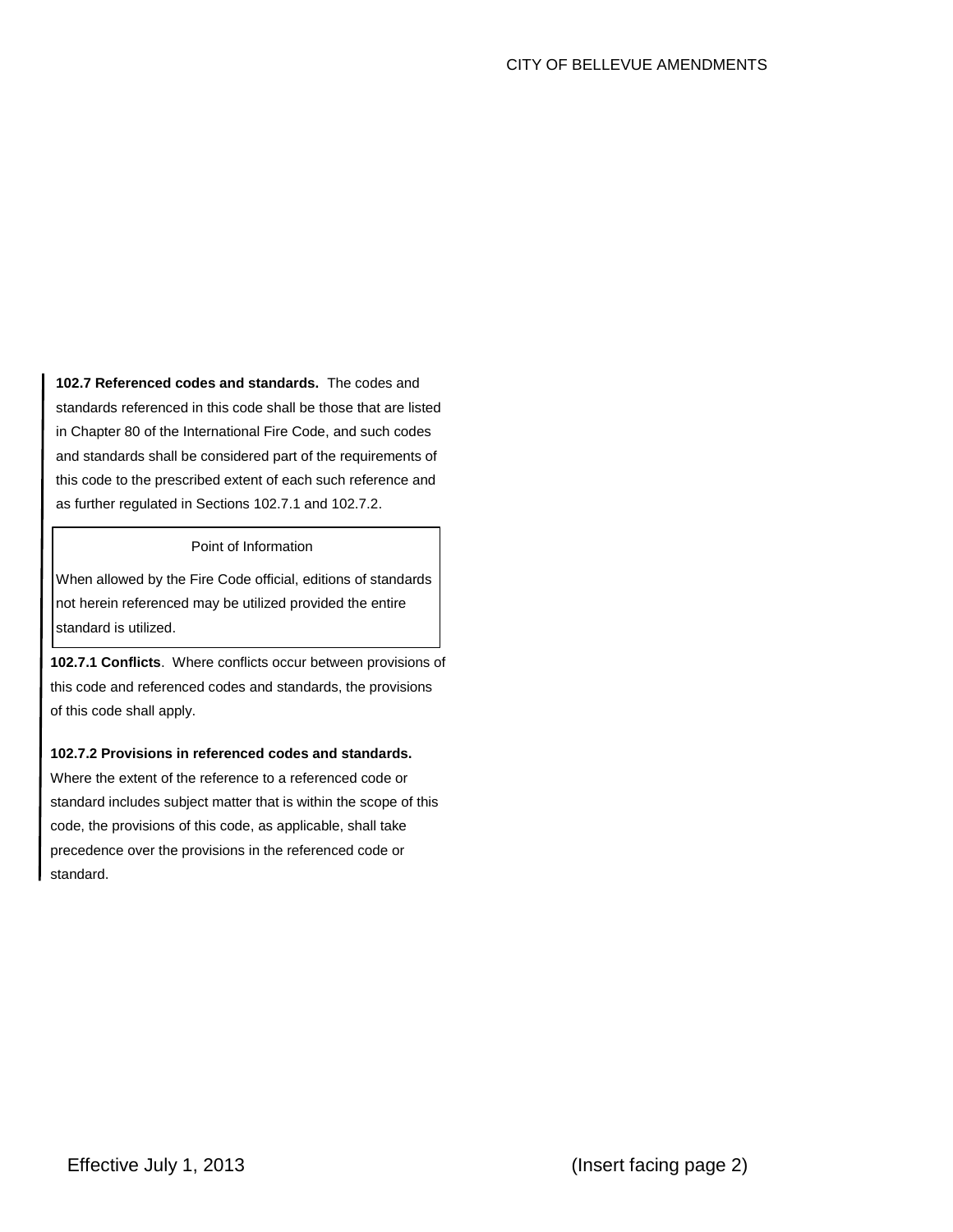**104.1 General.** The chief is hereby authorized to administer and enforce this code and to adopt policies, procedures, rules, and regulations in order to clarify the application of its provisions. Such interpretations, policies, procedures, rules and regulations shall be in compliance with the intent and purpose of this code and shall not have the effect of waiving requirements specifically provided for in this code. The chief hereby delegates to the fire code official all authority under this chapter to enforce all ordinances of the jurisdiction pertaining to:

- 1. The prevention of fires.
- 2. The suppression or extinguishment of dangerous or hazardous fires.
- 3. The storage, use and handling of hazardous materials.
- 4. The installation and maintenance of automatic, manual and other private fire alarm systems and fire-extinguishing equipment.
- 5. The maintenance and regulation of fire escapes.
- 6. The maintenance of fire protection and the elimination of fire hazards on land and in buildings, structures and other property, including those under construction.
- 7. The maintenance of exits.
- 8. The investigation of the cause, origin and circumstances of fire and unauthorized release of hazardous materials.

# **104.1.1 Fire department personnel and police**.

The chief and members of the fire prevention bureau shall have the powers of a police officer performing their duties under this code.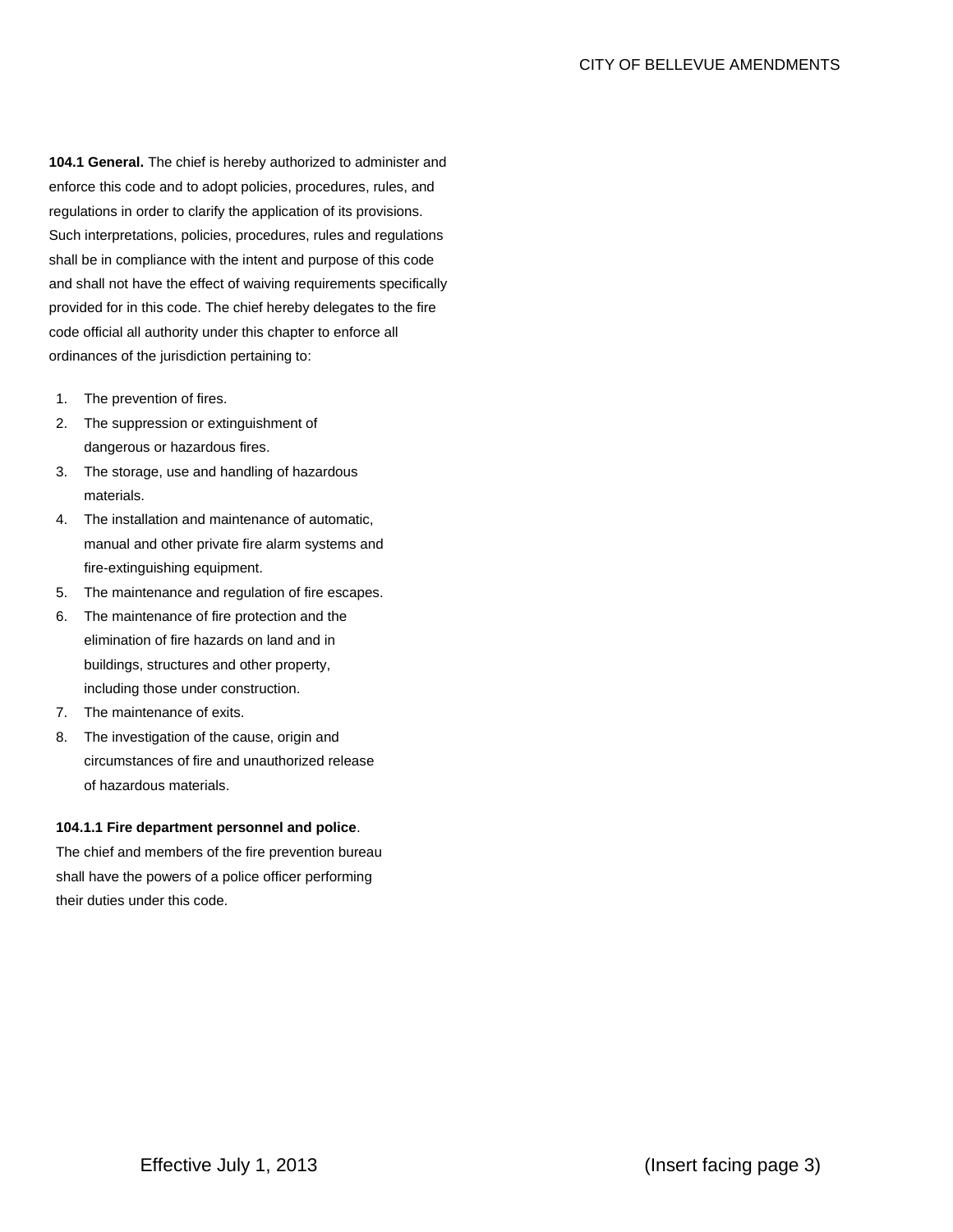**104.11.2 Obstructing operations.** No person shall obstruct the operations of the fire department in connection with extinguishment, investigation, or control of any fire, or actions relative to other emergencies, or disobey any lawful command of the fire chief or officer of the fire department in charge of the emergency, or any part thereof, or any lawful order of a police officer assisting the fire department.

**104.10.1 Assistance from other agencies**. Police and other enforcement agencies shall have authority to render necessary assistance in the investigation of fires or the enforcement of this code as requested by the fire code official.

**105.1.1 Permits required**. Any property owner or authorized agent who intends to conduct an operation or business, or install or modify systems and equipment which is regulated by this code, or to cause any such work to be done, shall first make application to the fire code official and obtain the required permit. Permit fees, if any, may be required to be paid prior to issuance of the permit. Failure to pay the required permit fee may result in cancellation of the permit.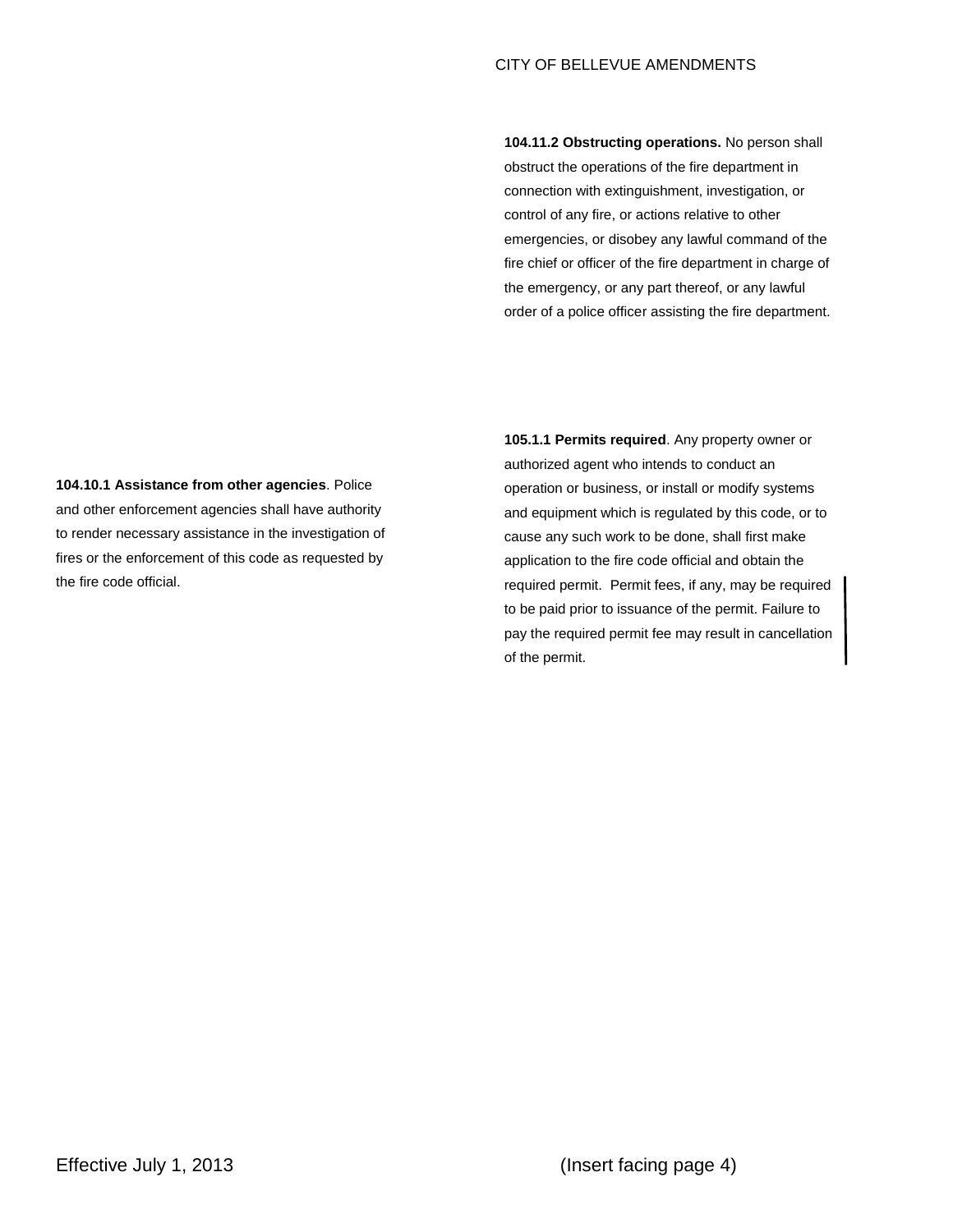#### **105.2.3 Time limitation of application**

- 1. Applications for which no permit is issued within one year following the date of application shall expire. Plans and other data submitted with the application may thereafter be returned to the applicant or destroyed in accordance with state law by the fire code official. The fire code official may, prior to expiration, extend the time for action by the applicant for a period not to exceed 180 days.
- 2. Applications may be canceled for inactivity if an applicant fails to respond to the department's written request for revisions, corrections, actions or additional information within 90 days of the date of request. The fire code official may extend the response period beyond 90 days if, within the original 90-day time period, the applicant provides and subsequently adheres to an approved schedule with specific target dates for submitting the full revisions, corrections or other information needed by the department.
- 3. In addition to the extension allowed in subsection (1) of this section, the fire code official may extend the life of an application if any of the following conditions exist:
	- a. Compliance with the State Environmental Policy Act is in progress; or
	- b. Any other city review is in progress; provided the applicant has submitted a complete response to city requests or the fire code official determines that unique or unusual circumstances exist that warrant additional time for such response, and the fire code official determines that the review is proceeding in a timely manner toward final city decision; or
	- c. Litigation against the city or the applicant is in progress, the outcome of which may affect the validity or the provisions of any permit issued pursuant to such application.

In no event may the fire code official extend the application for a period of more than 180 days following the conclusion of any of the conditions described in subsection (3).

**105.3.1 Expiration.** An operational permit shall remain in effect until reissued, renewed, or revoked or for such a period of time as specified in the permit.

Construction permits issued by the fire code official under the provisions of this chapter shall expire by limitation and become null and void if the work authorized by such permit is not commenced within one year from the date of such permit, or if work authorized by such permit is suspended or abandoned at any time after the work is commenced for a period of 180 days except that the fire code official may extend permits associated with single-family construction for an additional period of up to 180 days at his or her sole discretion.

Construction permits issued under which work is continuously performed and the necessary periodic inspections are completed shall be extended beyond the one-year period by the fire code official for a period of no more than one year. No more than two one-year extensions shall be granted except that the fire code official may extend permits associated with single-family construction for an additional period of up to 90 days at his or her sole discretion.

Before such work recommences, a new permit shall be first obtained. Permits are not transferable and any change in occupancy, operation, tenancy or ownership shall require that a new permit be issued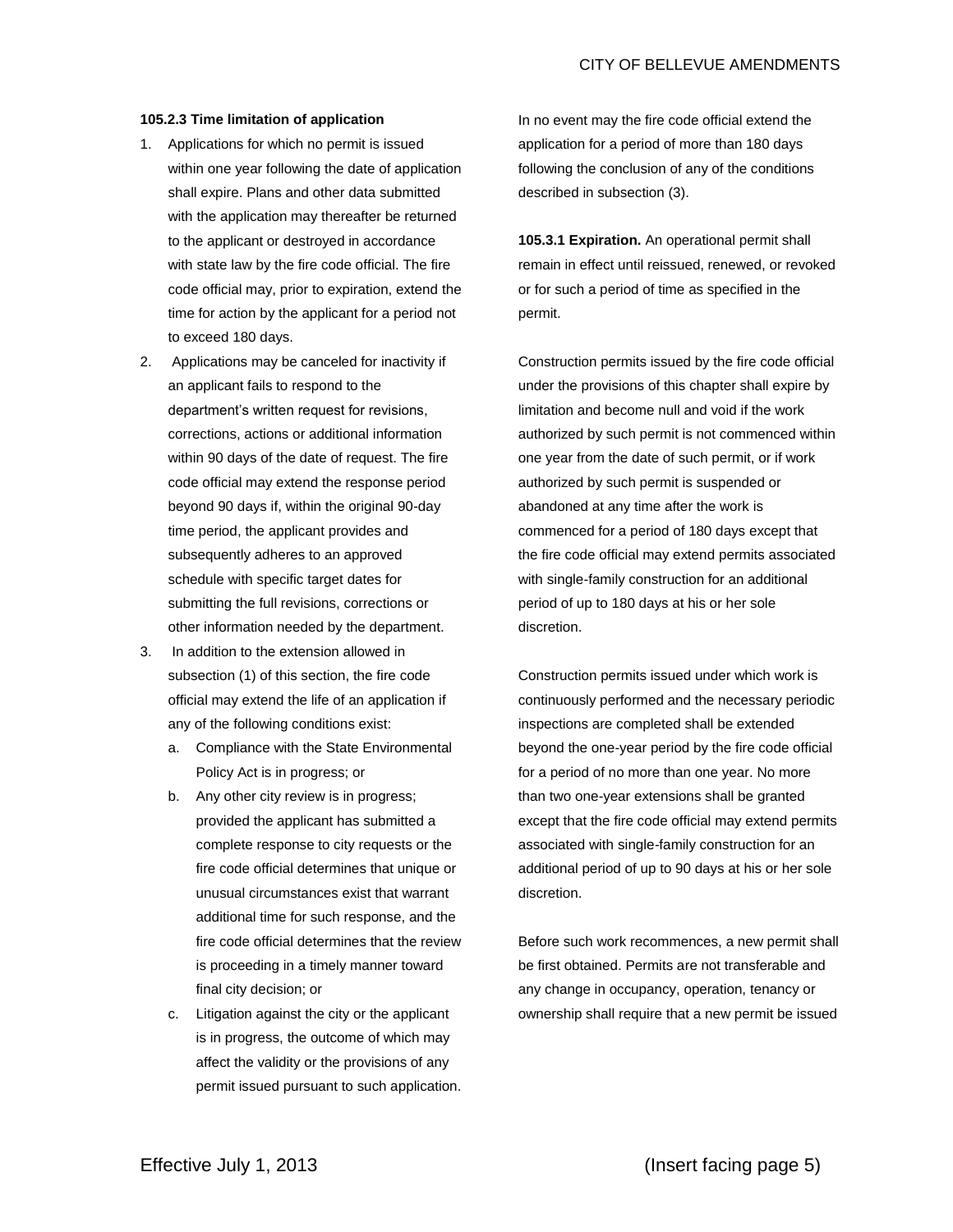**105.6.16 Flammable and combustible liquids.** An operational permit is required:

- 1. To use or operate a pipeline for the transportation within facilities of flammable or combustible liquids. This requirement shall not apply to the off-site transportation in pipelines regulated by the Department of Transportation (DOT) nor does it apply to piping systems.
- 2. To store, handle or use Class I liquids in excess of 5 gallons (19 L) in a building or in excess of 10

Effective July 1, 2013 (Insert facing page 7)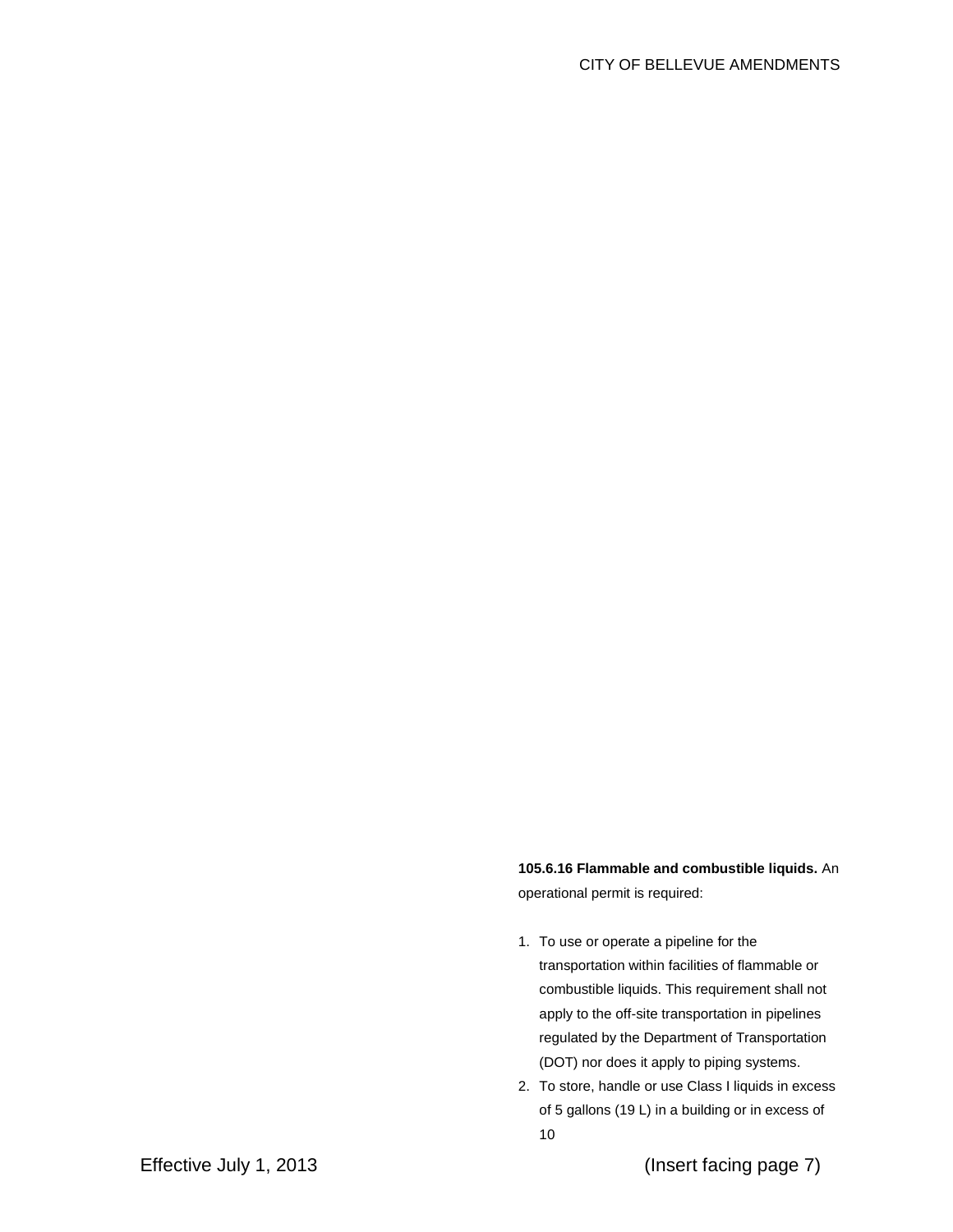gallons (37.9 L) outside of a building, except that a permit is not required for the following:

2.1. The storage or use of Class I liquids in the fuel tank of a motor vehicle, aircraft, motorboat, mobile power plant or mobile heating plant, or storage of approved portable motor boat fuel containers of six (6) gallons (22.7L) or less individual capacity and twelve (12) gallons (45.4L) aggregate capacity, unless such storage, in the opinion of the fire code official, would cause an unsafe condition.

2.2. The storage or use of paints, oils, varnishes or similar flammable mixtures when such liquids are stored for maintenance, painting or similar purposes for a period of not more than 30 days.

- 3. To store, handle or use Class II or Class IIIA liquids in excess of 25 gallons (95 L) in a building or in excess of 60 gallons (227 L) outside a building, except for fuel oil used in connection with oil-burning equipment.
- 4. To store, handle or use Class IIIB liquids in tanks or portable tanks for fueling motor vehicles at motor fuel-dispensing facilities or where connected to fuel-burning equipment.
- 5. To remove Class I or Class II liquids from an under-ground storage tank used for fueling motor vehicles by any means other than the approved, stationary on-site pumps normally used for dispensing purposes.
- 6. To operate tank vehicles, equipment, tanks, plants, terminals, wells, fuel-dispensing stations,

refineries, distilleries and similar facilities where flammable and combustible liquids are produced, processed, transported, stored, dispensed or used.

- 7. To place temporarily out of service (for more than 90 days) an underground, protected aboveground or above-ground flammable or combustible liquid tank.
- 8. To change the type of contents stored in a flammable or combustible liquid tank to a material which poses a greater hazard than that for which the tank was designed and constructed.
- 9. To manufacture, process, blend or refine flammable or combustible liquids.
- 10. To engage in the dispensing of liquid fuels into the fuel tanks of motor vehicles at commercial, industrial, governmental or manufacturing establishments.
- 11. To utilize a site for the dispensing of liquid fuels from tank vehicles into the fuel tanks of motor vehicles at commercial, industrial, governmental or manufacturing establishments.
- 12. To engage in the business of removing, abandoning or otherwise disposing of residential heating oil tanks.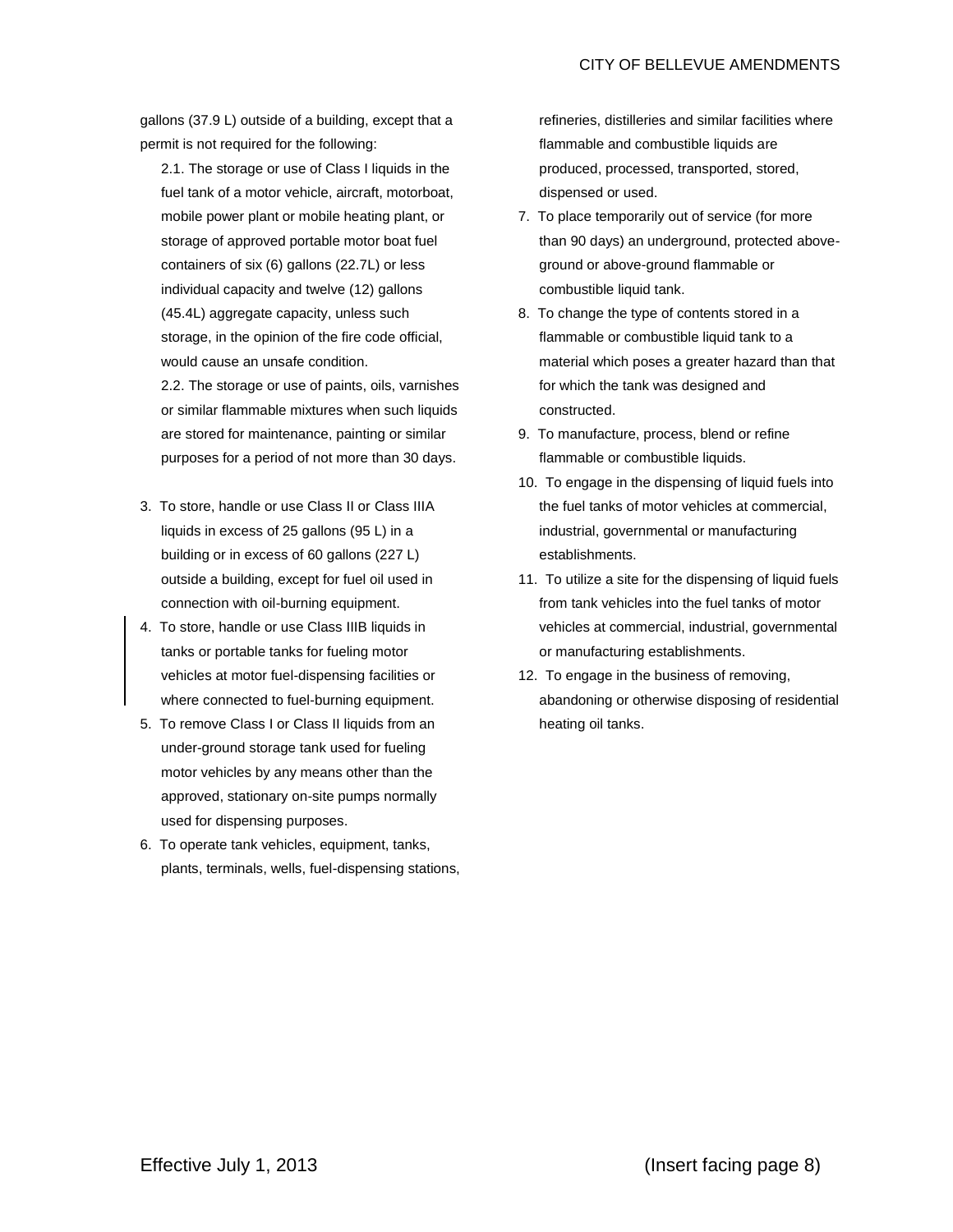**105.6.47 Emergency responder radio coverage system**. An operational permit is required to operate an Emergency Responder Radio Coverage System as prescribed in Bellevue City Code 23.11.510.

**105.6.48 Positive alarm sequence.** An operational permit is required to operate a PAS (Positive Alarm Sequence) Account as prescribed in NFPA (National Fire Protection Association) 72.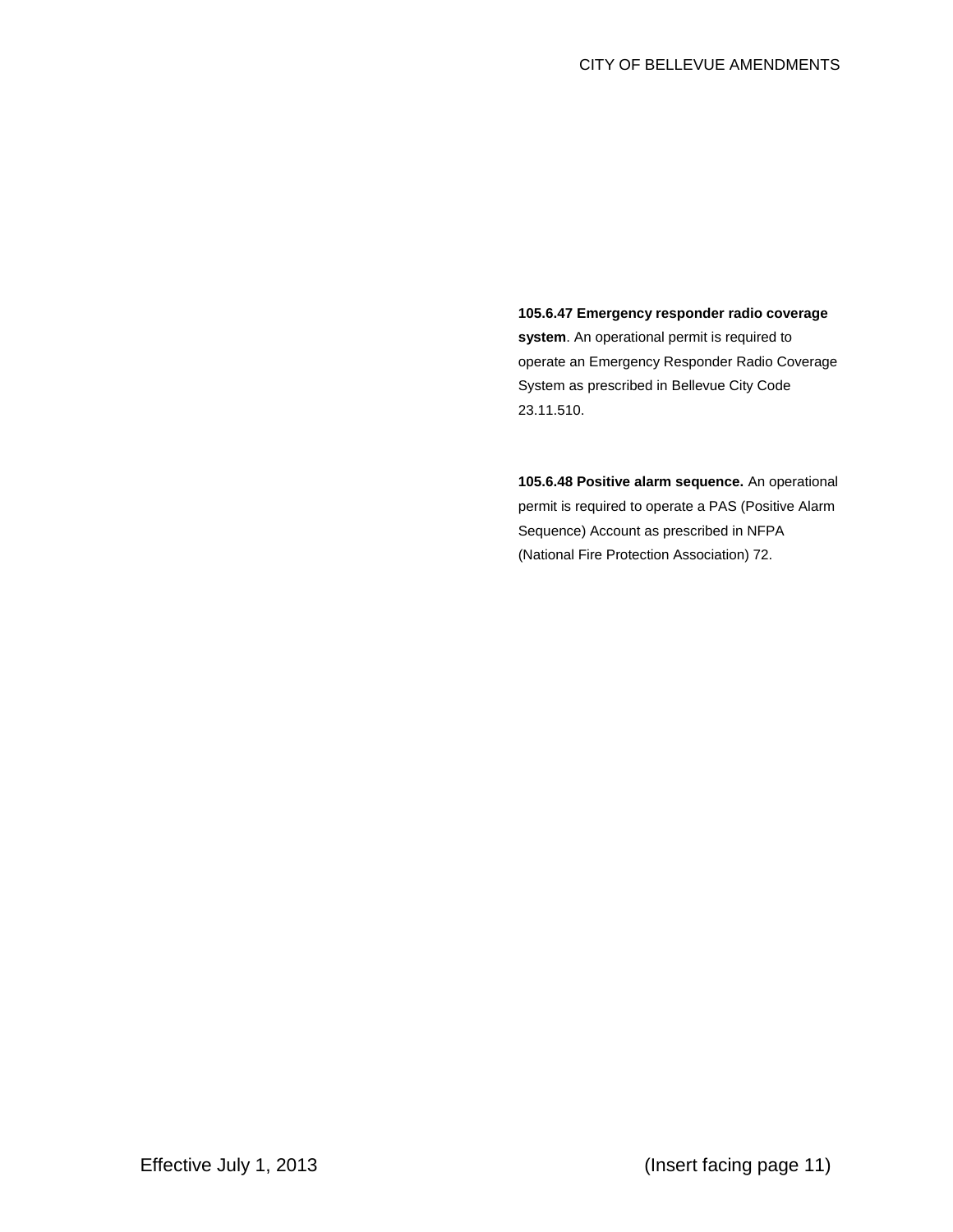## **108.1 Appeals Established.**

1. The City of Bellevue Hearing Examiner may hear appeals relating to the following:

A. The fire code official's denial of an application for an operational permit under Section 105 of the International Fire Code as adopted by this chapter and now or hereafter amended;

B. The fire code official's denial of an application for a construction permit under Section 105 of the International Fire Code as adopted by this chapter and now or hereafter amended;

C. The determination by the fire code official that a nonexempt preventable fire department response to a fire alarm has occurred under BCC 23.11.901.11 as now or hereafter amended.

2. The applicant in A or B above, or the responsible party in C above, may appeal to the City of Bellevue Hearing Examiner within thirty days from the date of the fire code official's determination. The fire code official's determination shall be in writing and shall constitute the final decision of the City. Appeals of determinations made by the fire code official in proceedings authorized under Chapter [1.18](http://www.codepublishing.com/wa/bellevue/html/Bellevue01/Bellevue0118.html#1.18) BCC shall be heard simultaneously with the underlying action before the hearing examiner presiding over the proceeding.

108.2 Limitations on Authority - This section is not adopted (reference BCC 23.11.100)

**108.3 Qualifications** – This section is not adopted (reference BCC 23.11.100)

**109.3.1 Abatement of violation.** In addition to the enforcement provisions of 23.11.102, the fire code official is authorized to institute appropriate action

**107.5 Overcrowding.** Overcrowding or admittance of any person beyond the *approved* capacity of a building or a portion thereof shall not be allowed. The *firecode official,* upon finding any overcrowding conditions or obstructions in aisles, passageways or other mans of egress, or upon finding any condition which constitutes a life safety hazard, shall be authorized to direct actions be taken to reduce the overcrowding or to cause the event to be stopped until such condition or obstruction is corrected.

**107.6 Unauthorized tampering.** Signs, tags or seals posted or affixed by the fire code official shall not be mutilated, destroyed or tampered with or removed without authorization from the fire code official.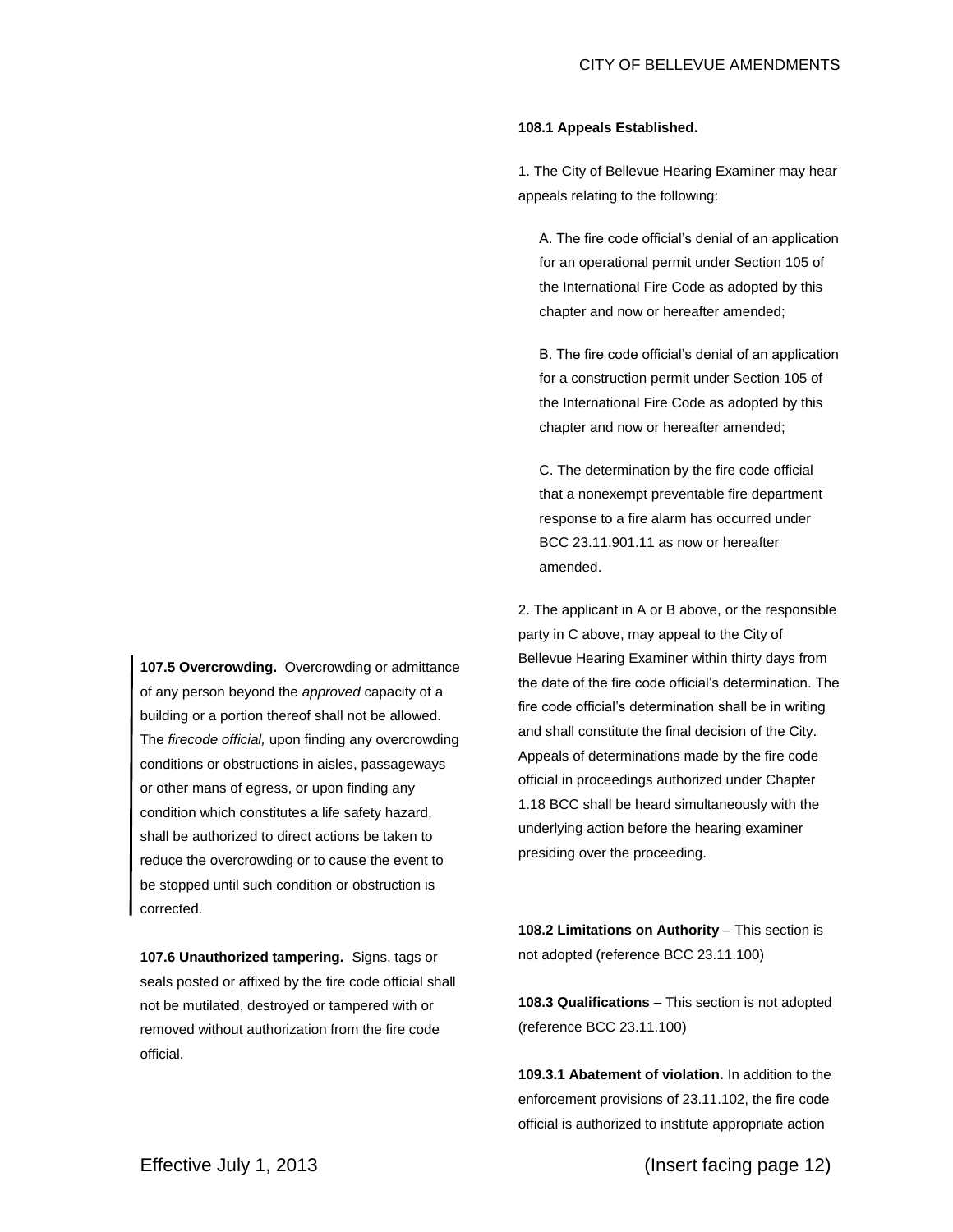# CITY OF BELLEVUE AMENDMENTS

to prevent unlawful construction or to restrain, correct or abate a violation; or to prevent illegal occupancy of a structure or premises; or to stop an illegal act, conduct of business or occupancy of a structure on or about any premises.

**109.1 Unlawful acts.** – This section is not adopted (reference BCC 23.11.100)

**109.3 Notice of Violation. -** This section is not adopted (reference BCC 23.11.100)

**109.3.1 Service. -** This section is not adopted (reference BCC 23.11.100)

**109.3.2 Compliance with order and notices. -** This section is not adopted (reference BCC 23.11.100)

**109.3.3 Prosecution of violation. -** This section is not adopted (reference BCC 23.11.100)

**109.3.4 Unathorized tampering. -** This section is not adopted (reference BCC 23.11.100)

**109.4 Violation penalites. -** This section is not adopted (reference BCC 23.11.100)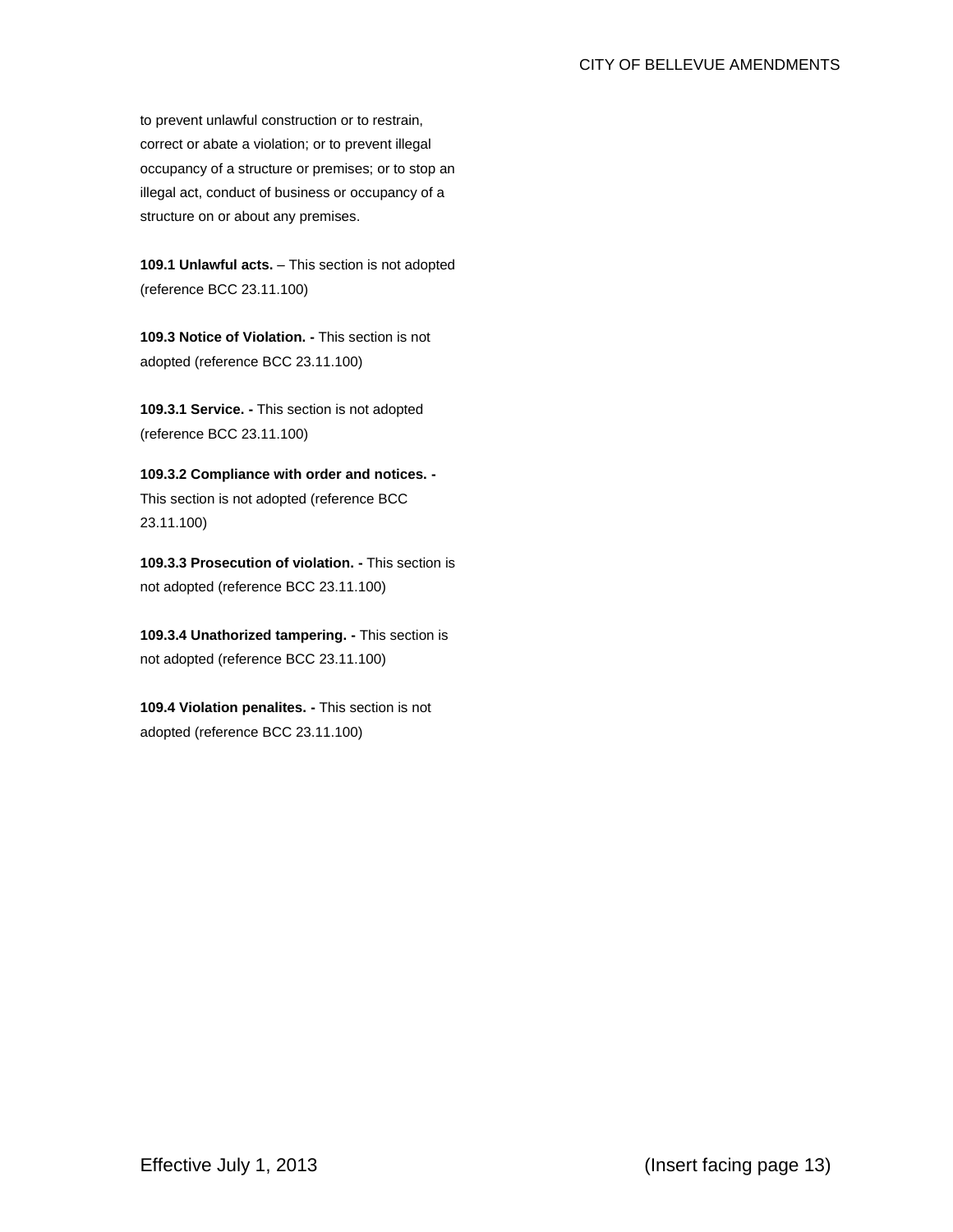# CITY OF BELLEVUE AMENDMENTS

**113.1 Fees.** A permit shall not be issued until the fees have been paid, nor shall an amendment to a permit be released until the additional fee, if any, has been paid.

**113.2 Schedule of permit fees.** A fee for each permit shall be paid as required, in accordance with Table 113.6.

These fees shall be reviewed annually, and, effective January 1 of each year, administratively increased or decreased by an adjustment to reflect the current published annual change in the Seattle Consumer Price Index for Wage Earners and Clerical Workers.

### **113.3 Work commencing before permit**

**issuance.** Any person who commences any work, activity or operation regulated by this code before obtaining the necessary permits shall reimburse the City for all expenses related to any enforcement proceedings and be subject to a penalty levied in an amount up to double the fee required for the work, activity or operation commenced prior to obtaining the necessary permits which shall be in addition to the required permit fees.

This provision does not apply to emergency work, activity or operations when it is proved to the satisfaction of the Fire Marshal that such work, activity or operation was urgently necessary and that it was not practical to obtain a permit before commencement of the work, activity or operation.

In all such cases, a permit must be obtained as soon as it is practical to do so; and if there is an unreasonable delay in obtaining the permit, a double fee (as provided for in this ordinance) will be charged. They payment of this double fee does not relieve any person from fully complying with the requirements of the Bellevue City Code in the execution of the work or from any other penalities prescribed by law. Such person may also be

required to reimburse the City for all expenses related to any enforcement proceedings as determined by the Fire Marshal.

**113.4 Related fees.** The payment of the fee for the construction, alteration, removal or demolition of work done in connection to or concurrently with the work or activity authorized by a permit shall not relieve the applicant or holder of the permit from the payment of other fees that are prescribed by law.

**113.5 Refunds.** The applicable governing authority is authorized to establish a refund policy.

# **Table 113.6**

**Operational permit fees**. A fee of \$106.50 shall be charged annually for each type of operational permit (as defined in International Fire Code Section 105.6).

#### **Exceptions:**

- 1. Any hazardous material with multiple classifications shall be charged only once.
- 2. No fees shall be charged for candles in a place of assembly or parade floats.
- 3. Fees shall be waived for government agencies and non-profit organizations.
- 4. A fee of \$200.00 shall be charged for  $\mathsf{l}$ pyrotechnical effects permits.

**Construction permit fees**. The fee for each permit shall be as set forth in the fee ordinance, as now or hereafter amended.

**Re-inspection fee.** A re-inspection fee may be assessed when all of the following criteria have been met:

- Code violations have been identified by the fire code official
- A written notice has been issued to the responsible party, identifying the code

Effective July 1, 2013 (Insert facing page 14)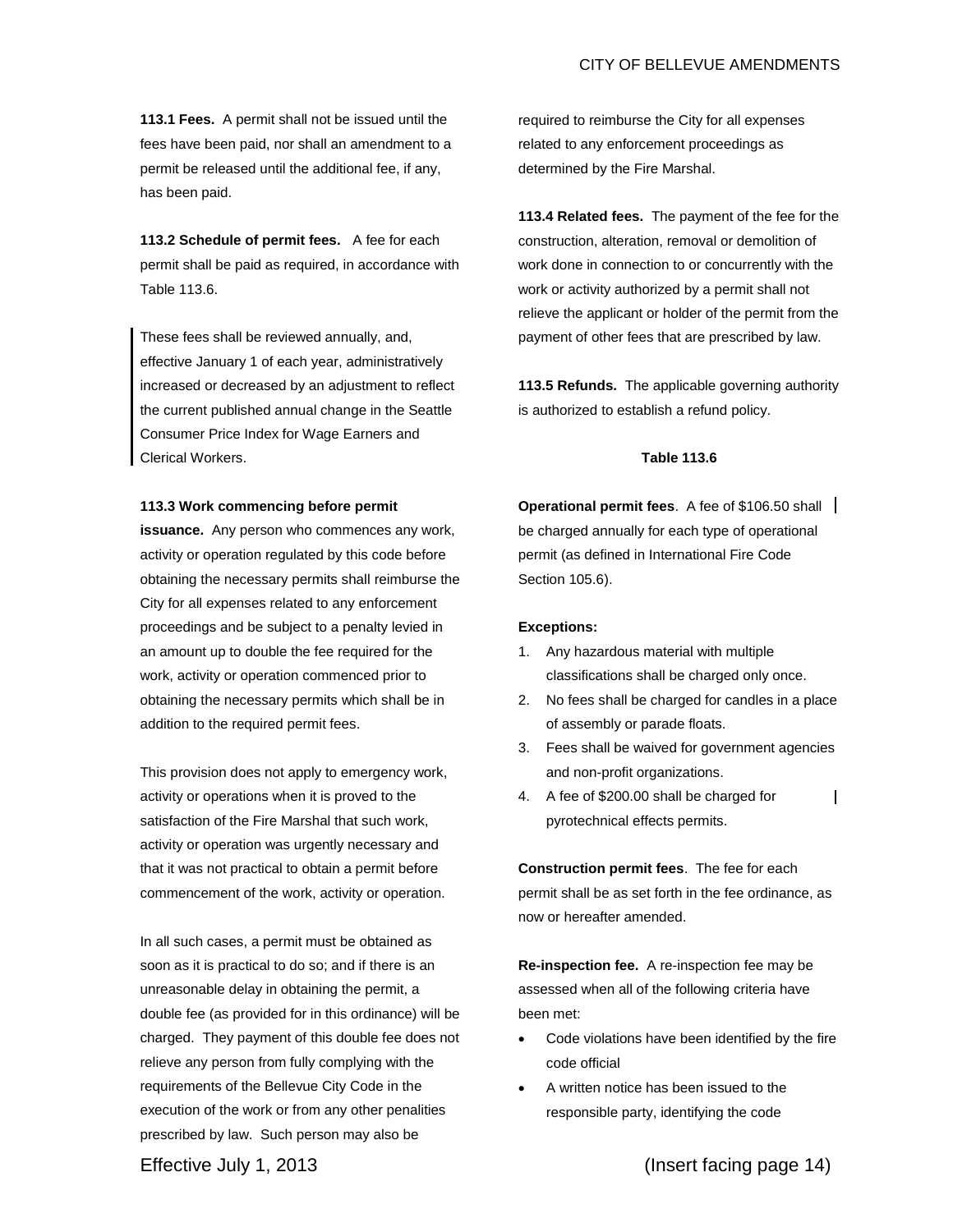- violations and a time period to make corrections.
- The code violations have not been corrected within the specified period.

The fee shall be \$139.00/hour with a one hour minimum.

**Late Fee.** All balances 30 days or greater past the invoice date are assessed a late charge of 1%, with a minimum charge of \$25 per month.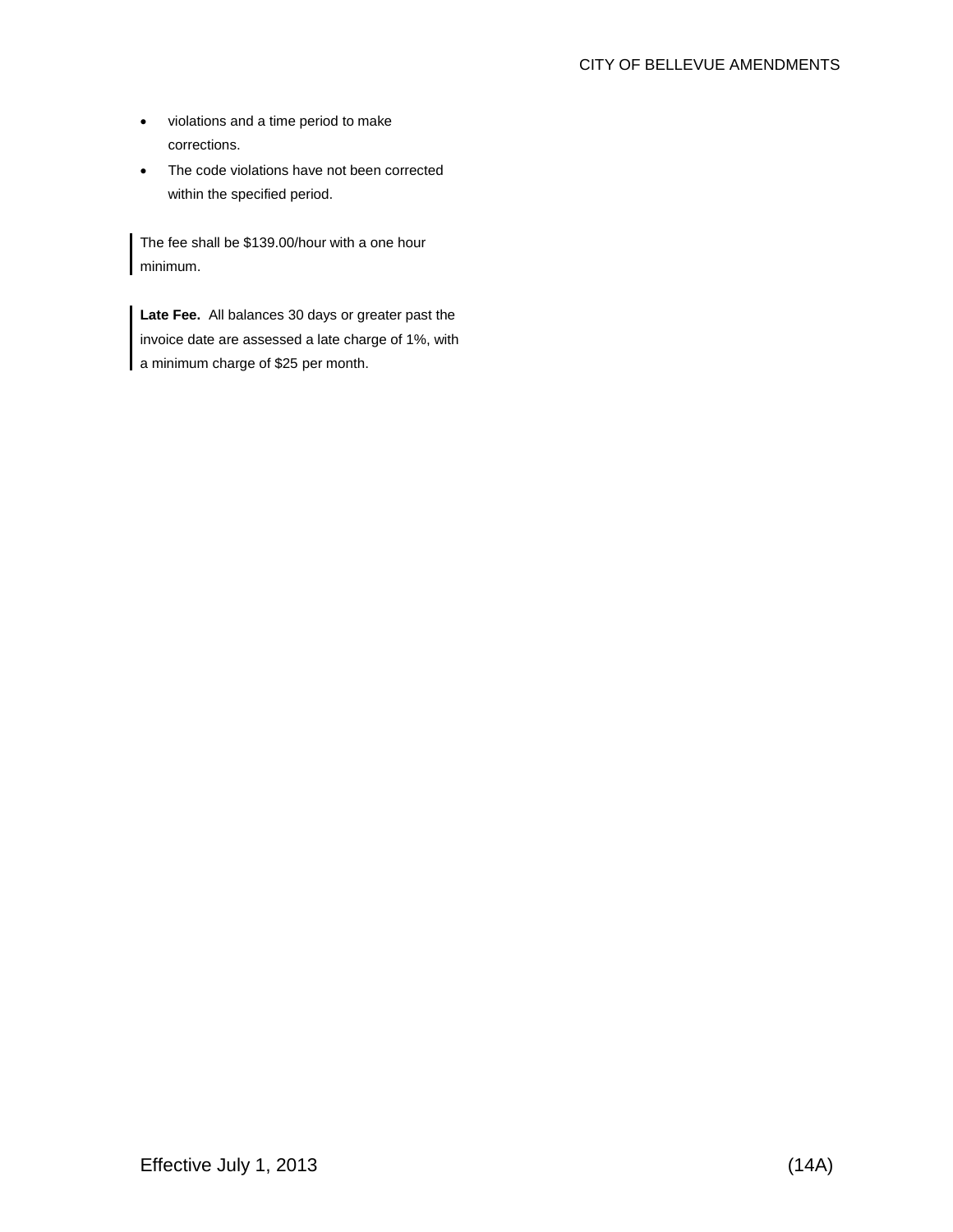**307.1.1 Open burning prohibited.** Open burning shall not be conducted at any time in compliance with a permanent ban on open burning established by the Puget Sound Air Pollution Control Agency in September of 1992.

# **Point of Information**

For air quality and burn ban status information and regulations contact the Puget Sound Clean Air Agency at www.pscleanair.org or (206) 343-8800.

**[WS] 307.2.1 Authorization.** Where required by state or local law or regulations, open burning shall only be permitted with prior approval from the state or local air and water quality management authority, provided that all conditions specified in the authorization are followed. See also WAC 173-425.

**[WS] 307.4.2 Recreational Fires.** Recreational fires shall not be conducted within 25 feet of a structure or combustible material. Conditions which could cause a fire to spread within 25 feet of a structure shall be eliminated prior to ignition. See also WAC 173-425.

**[WS] 308.1.4 Open-flame cooking devices.** This section is not adopted.

**[WS]** Denotes Washington State amendment.

Effective July 1, 2013 (Insert facing page 47) (remove State Amendment)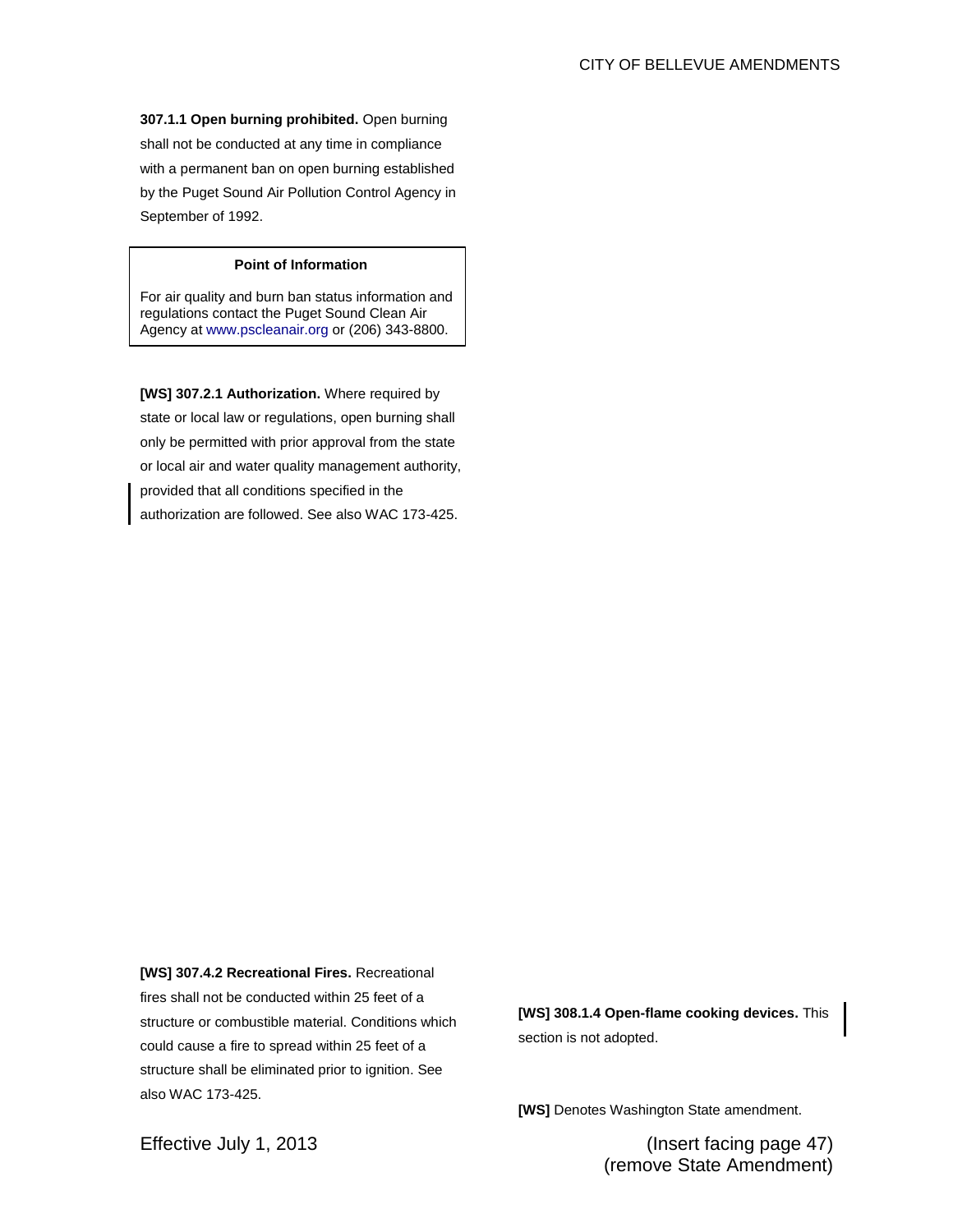**315.3.2.1 Storage under stairways.** Storage is prohibited under exit stairways.

**Exception:** Enclosures under stairways in accordance with Section 1009.9.3.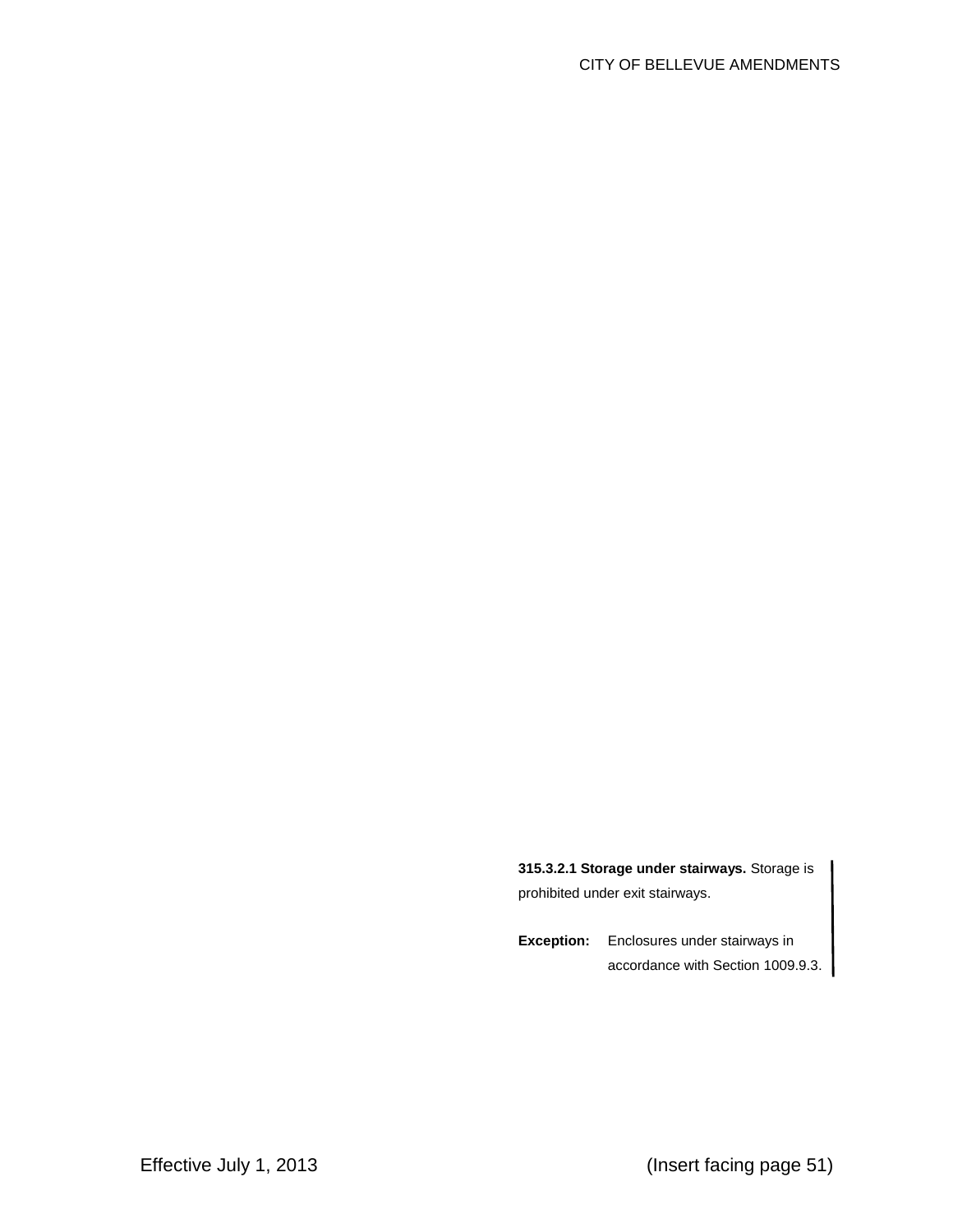# **SECTION 319 FIXED GUIDEWAY TRANSIT AND PASSENGER RAIL SYSTEMS**

**319.1 Fixed guideway transit and passenger rail systems.** Fixed guideway transit and passenger rail systems shall be in accordance with NFPA 130 as amended in Chapter 23.85 BCC.

# **SECTION 320 ROAD TUNNELS, BRIDGES AND OTHER LIMITED ACCESS HIGHWAYS**

**320.1 Road tunnels, bridges and other limited access highways.** Road tunnels, bridges, and other limited access highways shall be in accordance with NFPA 502.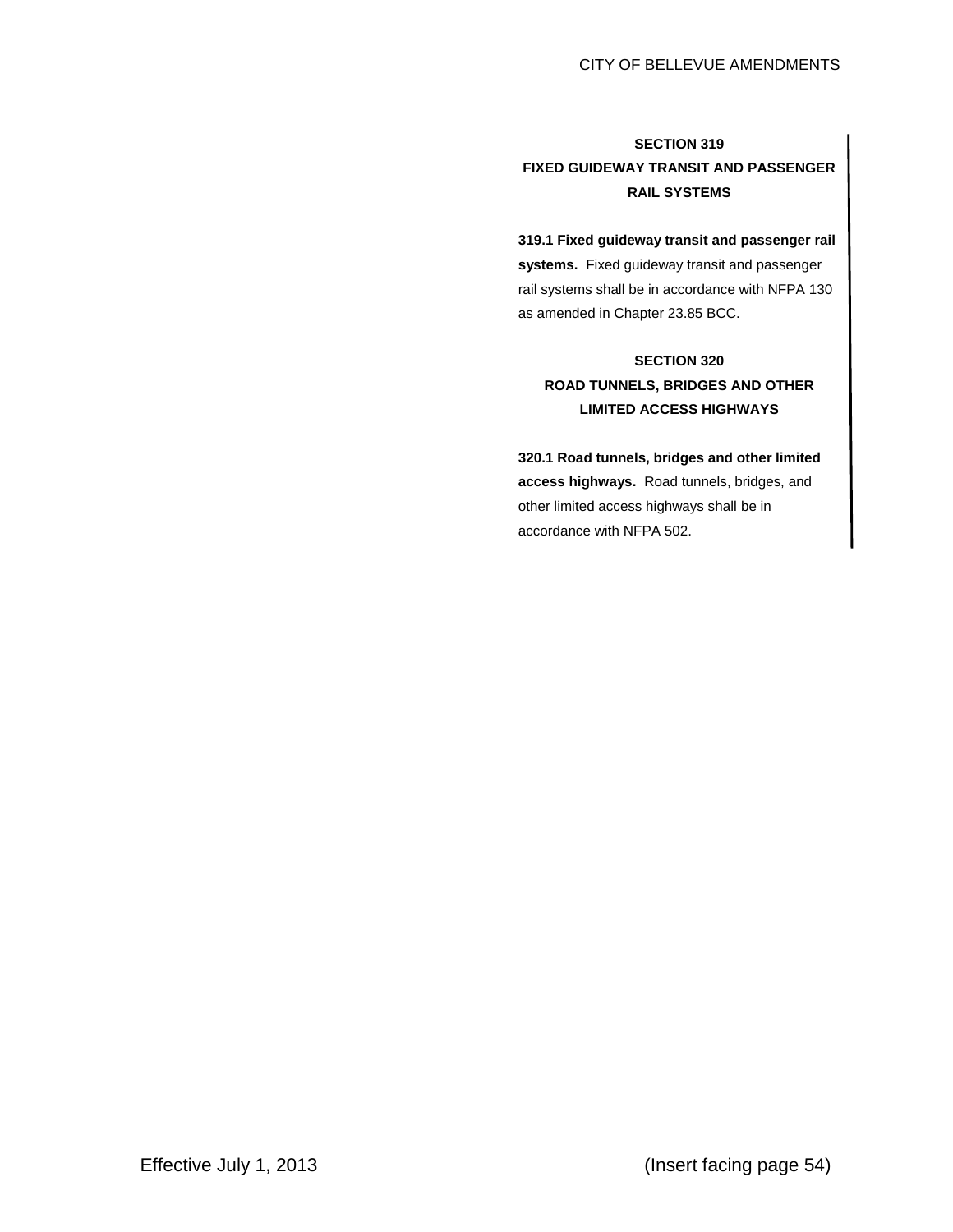**[WS] 401.2 Approval.** Where required by the fire code official, fire safety plans, emergency procedures and employee training programs shall be approved.

**[WS] 402.1 Definitions.** The following terms are defined in Chapter 2:

**ALARM SIGNAL ALERT SIGNAL ALERT SYSTEM EMERGENCY DRILL SHELTER-IN-PLACE RECALL SIGNAL**

**401.9 Evacuation required**. In the event of activation of a fire, emergency alarm, or at the direction the fire code official, occupants of the building or portion of the building in which the alarm is activated shall make a safe and orderly evacuation out of the building, or as provided in the building's fire safety and evacuation or high-rise emergency operations plan.

# **Exceptions**:

- 1. Where the occupant's physical or other disability make the occupant unable to evacuate without assistance and no assistance is immediately available; or
- 2. Where the presence of smoke, fire, structural collapse or other hazard or obstruction in the occupant's means of egress make evacuation unsafe.

**[WS]** denotes Washington State amendment

Effective July 1, 2013 (Insert facing page 55) (remove State Amendment)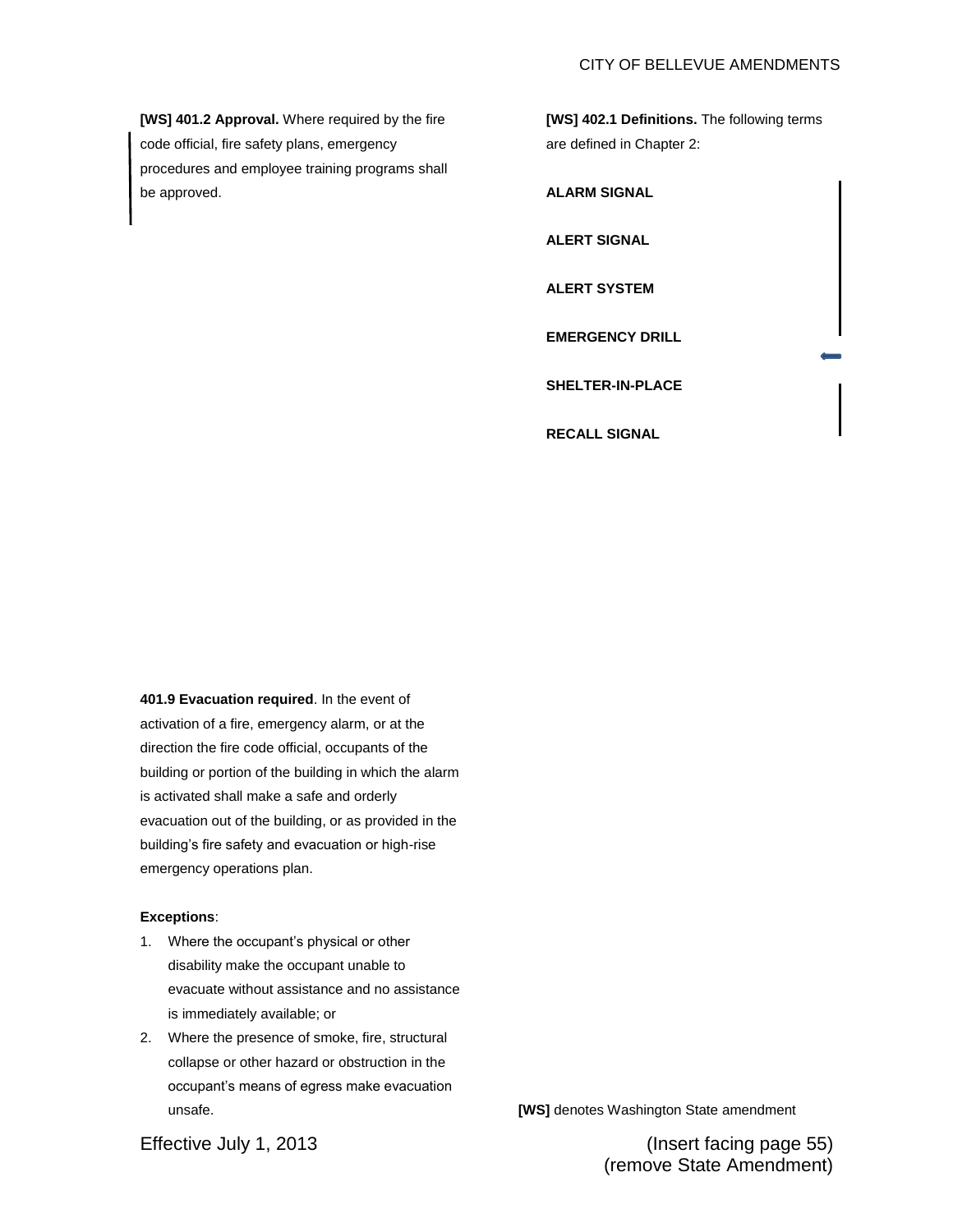# **404.3.2 Fire safety and evacuation plans.**

Fire safety and evacuation plans shall include the following:

- 1. The procedure for reporting a fire or other emergency.
- 2. The life safety strategy and procedures for notifying, relocating or evacuating occupants, including occupants who need assistance.
- 3. Site plans indicating the following:
	- a. The occupancy assembly point.
	- b. The locations of fire hydrants.
	- c. The normal routes of fire department vehicle access.
- 4. Floor plans identifying the locations of the following:
	- a. *Exit*s.
	- b. Primary evacuation routes.
	- c. Secondary evacuation routes.
	- d. Accessible egress routes.
	- e. Areas of refuge.
	- f. Exterior areas for assisted rescue.
	- g. Manual fire alarm boxes.
	- h. Portable fire extinguishers.
	- i. Occupant-use hose stations.
	- j. Fire alarm annunciators and controls.
- 5. A list of major fire hazards associated with the normal use and occupancy of the premises, including maintenance and housekeeping procedures.
- 6. Identification and assignment of personnel responsible for maintenance of systems and equipment installed to prevent or control fires.
- 7. Identification and assignment of personnel responsible for maintenance, housekeeping and controlling fuel hazard sources.
- 8. High-rise emergency operations plan required. In addition to fire safety and evacuation plans set forth in 404.3.2

subsections 1-7, all high-rise buildings shall prepare a high-rise emergency operations plan. The high-rise emergency operations plan must be approved by the fire code official. The plan shall be prepared as specified in the Bellevue Fire Department High rise Emergency Handbook and shall include the following sections:

Section 1. Responsibilities. Section 2. Fire Reporting. Section 3 Evacuation. Section 4. Fire Control Procedures. Section 5 Post-Fire Operations. Section 6. Confidence Testing. Section 7. High Value List. Section 8. Shutoff Valve List. Section 9. Floor Plans.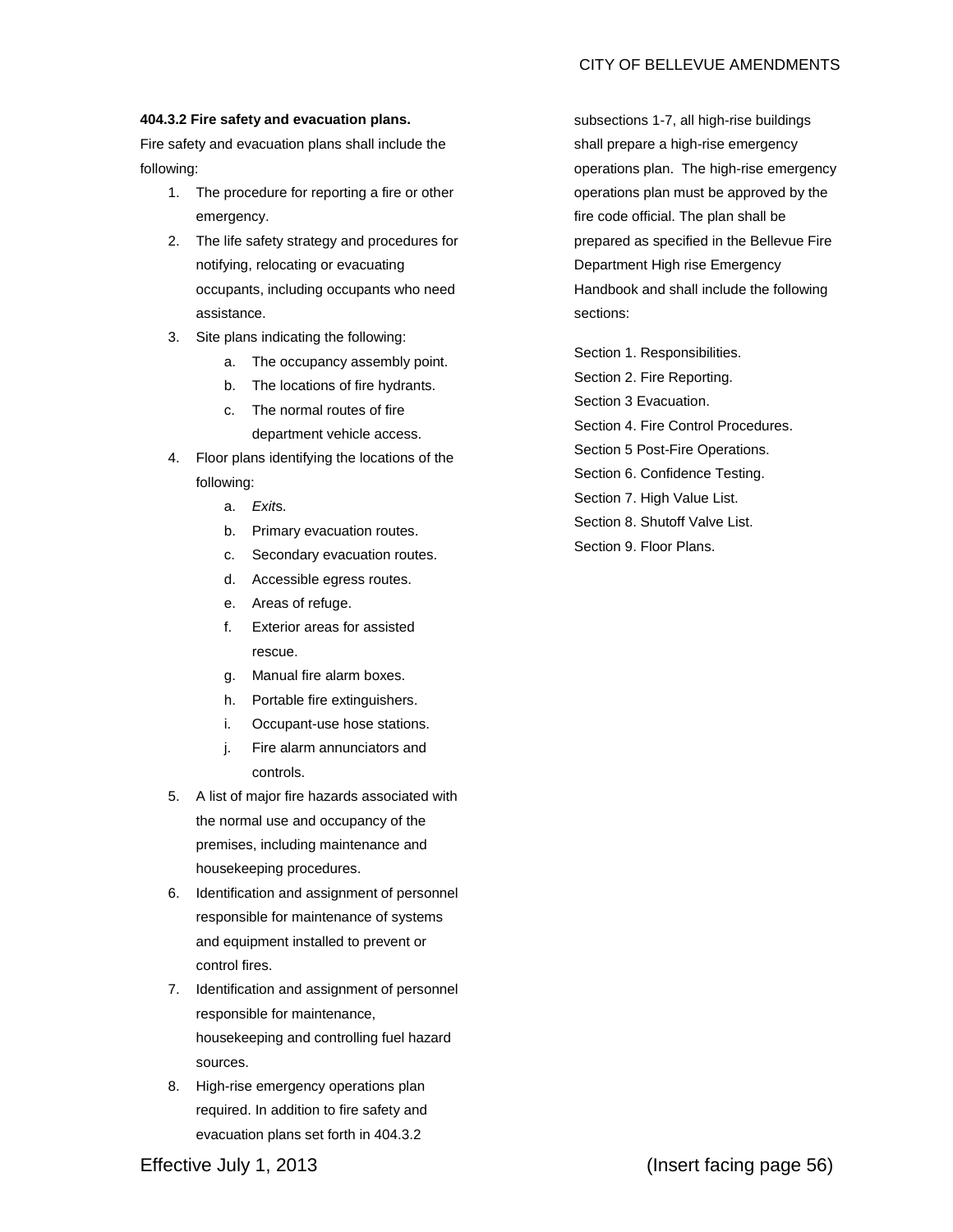# CITY OF BELLEVUE AMENDMENTS

**503.1 Where required.** Fire apparatus access roads shall be provided and maintained in accordance with Sections 503.1.1 through 503.1.3 and the City of Bellevue Transportation Department Design Standards and Manual.

**503.1.1 Buildings and facilities.** Approved fire apparatus access roads shall be provided for every facility, building or portion of a building hereafter constructed or moved into or within the jurisdiction. The fire apparatus access road shall comply with the requirements of this section and shall extend to within 150 feet (45 720 mm) of all portions of the facility and all portions of the exterior walls of the first story of the building as measured by an *approved* route around the exterior of the building or facility.

**Exceptions:** The fire code official is authorized to increase the distance:

- 1. Up to 200 feet where the building is equipped throughout with an *approved automatic sprinkler system* installed in accordance with Section 903.3.1.1, 903.3.1.2 or 903.3.1.3
- 2. Where fire apparatus access roads cannot be installed because of location on property, topography, waterways, nonnegotiable grades or other similar conditions, and an approved alternative means of fire protection is provided.

Alternate means may include installation of stairs that extend to the roof, sprinkler system, fire alarm system, standpipes, smoke control system, ready access to fire service elevators and others (sometimes in combination) to mitigate the additional access distance.

3. There are not more than two Group R-3 or Group U occupancies.

Effective July 1, 2013 (Insert facing page 63) **503.1.2 Additional access.** The fire code official is authorized to require more than one fire apparatus

access road based on the potential for impairment of a single road by vehicle congestion, condition of terrain, climatic conditions or other factors that could limit access.

**503.1.3 High-piled storage.** Fire department vehicle access to buildings used for *high-piled combustible storage* shall comply with the applicable provisions of Chapter 23.

**503.2 Specifications.** Fire apparatus access roads shall be installed and arranged in accordance with Sections 503.2.1 through 503.2.8, and the City of Bellevue Transportation Department Design Standards and Manual.

**503.2.1 Dimensions.** Fire apparatus access roads shall have an unobstructed width of not less than 20 feet (6096 mm), exclusive of shoulders, except as modified in the City of Bellevue Transportation Department Design Standards and Manual, and an unobstructed vertical clearance of not less than 13 ft. 6 in.

#### **Exceptions**:

- 1. Access roads serving not more than two Group R-3 or U occupancies shall have an unobstructed width of not less than 16 feet.
- 2. Public streets shall be in accordance with the City of Bellevue Transportation Department Design Standards and Manual.
- 3. When all structures served by the fire apparatus access roads are equipped with *approved automatic sprinkler system* installed in accordance with Section 903.3.1.1, 903.3.1.2 or 903.3.1.3 the *fire code official* may approve reduced widths.

**503.2.2 Authority.** The fire code official shall have the authority to require an increase in the minimum access widths where they are inadequate for fire or rescue operations.

(remove State Amendment)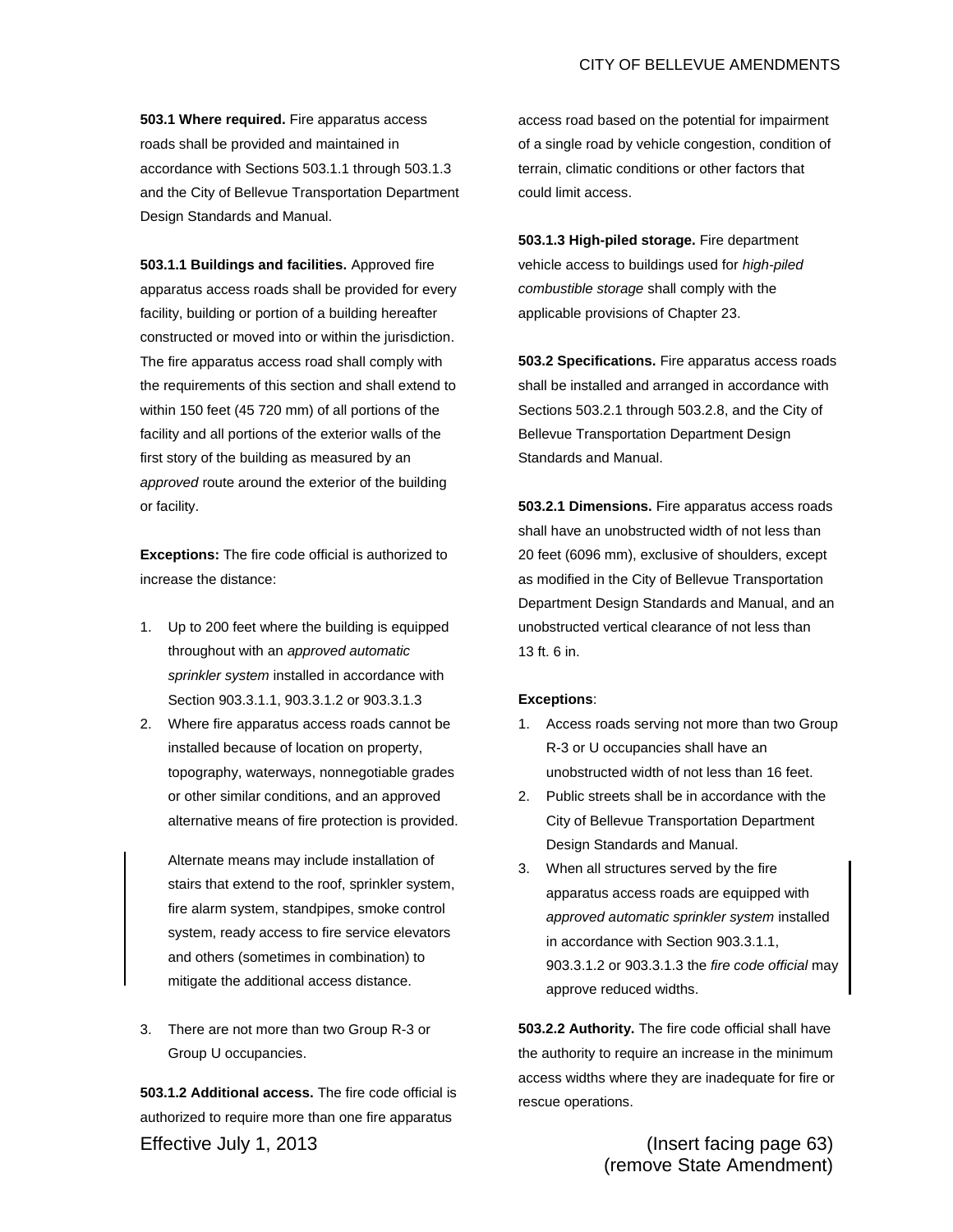**503.2.3 Surface.** Fire apparatus access roads shall be designed and maintained to support the imposed loads of fire apparatus and shall be surfaced so as to provide all weather driving capabilities.

**503.2.4 Turning radius.** The required turning radius of a fire apparatus access road shall be 28 feet minimum inside curb and 48 feet minimum outside curb.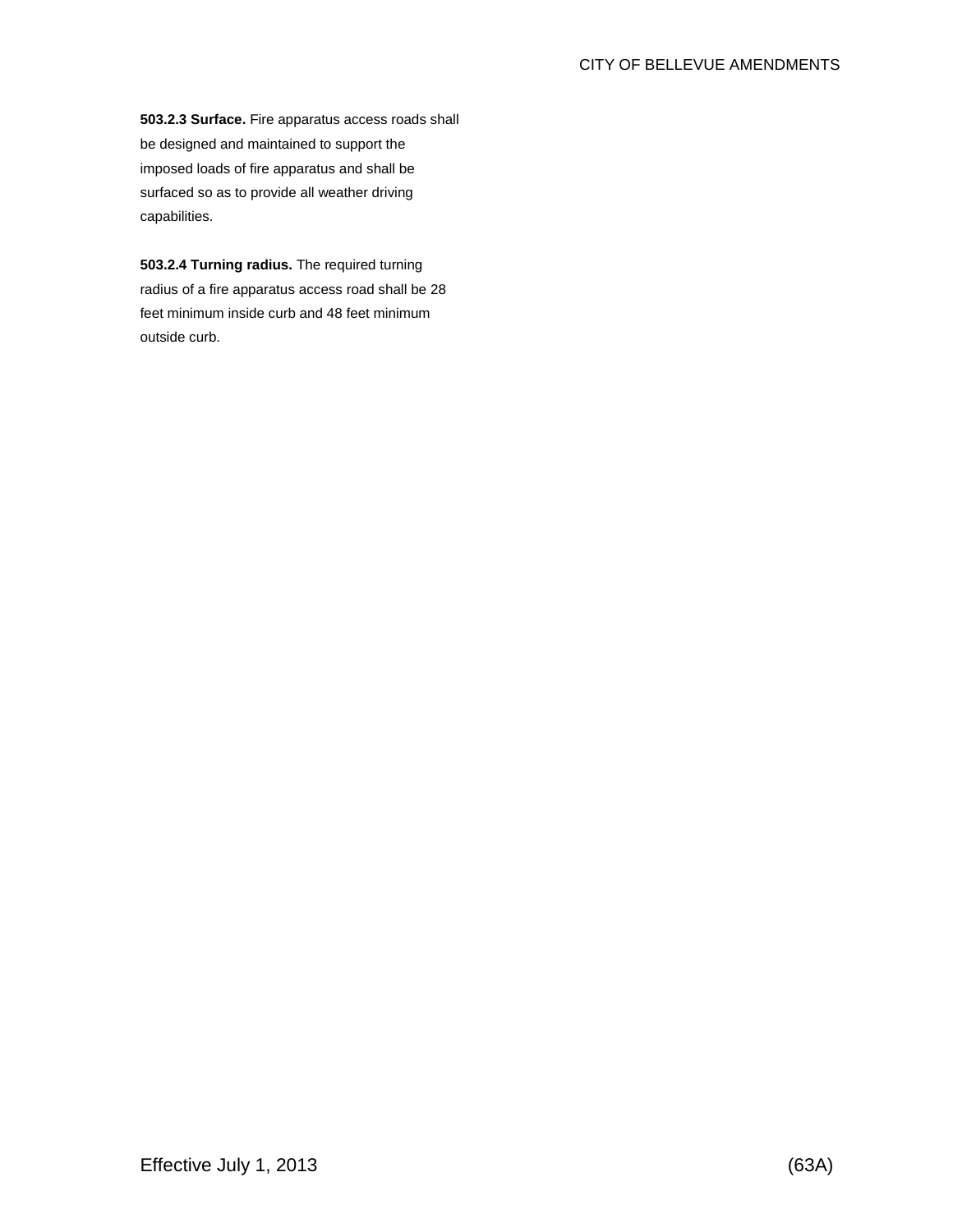**503.2.5 Dead ends.** Dead-end fire apparatus access roads in excess of 150 feet (45 720 mm) in length shall be provided with a turnaround in accordance with the City of Bellevue Transportation Department Design Standards and Manual. **Exception:** The *fire code official* is authorized to increase the length up to 300 feet (45 720 mm) for driveways serving only one Group R-3 occupancy.

**503.2.6 Bridges and elevated surfaces.** Where a bridge or an elevated surface is part of a fire apparatus access road, the bridge shall be constructed and maintained in accordance with the City of Bellevue Transportation Department Design Standards and Manual. Bridges and elevated surfaces shall be designed for a live load sufficient to carry the imposed loads of fire apparatus. Vehicle load limits shall be posted at both entrances to bridges when required by the *fire code official*. Where elevated surfaces designed for emergency vehicle use are adjacent to surfaces which are not designed for such use, *approved*  barriers, *approved* signs or both shall be installed and maintained when required by the *fire code official*.

**503.2.7 Grade.** The grade of the fire apparatus access road shall be in accordance with the City of Bellevue Transportation Department Design Standards and Manual. Access roads, including public and private roads and driveways shall comply with the following.

- 1. The grade of access for non-sprinklered properties shall not exceed 12%.
- 2. The grade of access for sprinklered properties shall not exceed 15%.
- 3. All grades of access in excess of 15% require approval by the fire department.

**503.2.8 Angles of approach and departure.** The angles of approach and departure for fire apparatus access roads shall be in accordance with the City of Bellevue Transportation Department Design Standards and Manual.

**503.3 Marking.** Where required by the fire code official fire apparatus access roads shall be marked as follows:

- 1. FIRE LANE NO PARKING Signs shall be mounted a minimum of 7' from bottom of the sign to the street or sidewalk. Signs must be a type "R8-31" or equivalent reflective sign no less than 12" x 18" in size, with a white background and the wording "No Parking Fire Lane" in red letters. When in a straight line of sight, these signs shall be no further than one hundred fifty feet (150') apart. This distance may be reduced when curves, corners, or other adverse sighting conditions restrict the line of sight.
- 2. Designated Fire Department Access Roads (Fire Lanes) shall be also be painted red. This shall include both the vertical and horizontal portions of the curb. Minimum three-inch (3") white lettering which shall read: NO PARKING - FIRE LANE, shall be placed every fifty feet (50') or portion thereof on the vertical portion of the curb. The entire curb length shall be painted. If there are rolled curbs or no curbs, stenciling shall be placed on pavement.

**Exception:** Variations to Fire Lanes markings may be approved when in the opinion of the Fire Code Official the proposed signage and markings achieve the same outcome. The Fire Chief retains the right to revoke the variations for cause.

#### **Point of Information**

See Public Information Sheet F-11 for additional information (http://www.bellevuewa.gov/pdf/Fire/F-11\_FireLanes.pdf)

**503.4 Obstruction of fire apparatus access** 

Effective July 1, 2013 (Insert facing page 64) (remove State Amendment) **roads**. Fire apparatus access roads shall not be obstructed in any manner, including parking of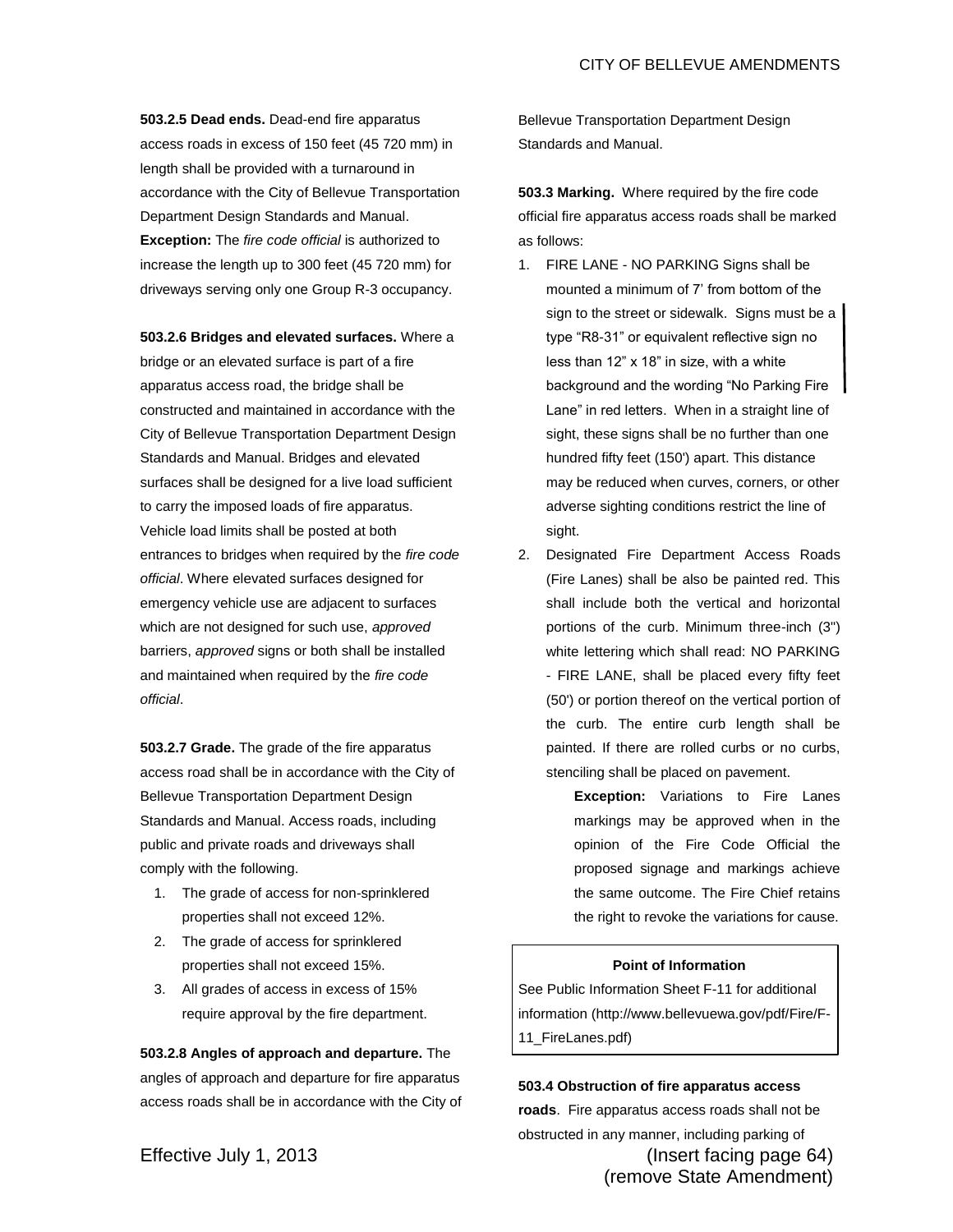vehicles. The minimum widths and clearances established in Section 503.2.1 shall be maintained at all times.

**503.4.1 Entrances.** Entrances to roads, trails or other access ways which have been closed with gates and barriers in accordance with Section 503.5 shall not be obstructed by parked vehicles.

**503.4.2 Towing notification.** At each entrance to property where fire lanes have been designated, signs shall be posted in a clearly conspicuous location and shall clearly state that vehicles parked in fire lanes may be impounded, and the name, telephone number, and address of the towing firm where the vehicle may be redeemed.

**503.4.3 Property owner responsible**. The owner, manager or person in charge of any property upon which designated fire lanes have been established shall prevent the parking of vehicles or placement of other obstructions in such fire lanes.

**503.4.4 Violation – civil infraction.** Any person who fails to mark or maintain the marking of a designated fire lane as prescribed in this chapter or who parks a vehicle in, allows the parking of a vehicle in, obstructs or allows the obstruction of a designated fire lane commits a civil infraction to which the provisions of Chapter 7.80 RCW shall apply. The penalty for parking a vehicle in, allowing the parking of a vehicle in, obstructing or allowing the obstruction of a designated fire lane shall be one hundred dollars (\$100.00).

**503.4.5 Impoundment.** Any vehicle or object obstructing a designated fire lane, whether on public or private property, is hereby declared a hazard and may be abated without prior notification to its owner by impoundment pursuant to the applicable state law.

**503.4.6. Authorization.** The fire chief, or his or her designee, is authorized to take such lawful action, including impoundment or the writing and issuance of citations for civil infractions, as may be required to enforce the provisions of this section. **503.4.7 Obstructing a fire facility.** It is hereby declared a violation of this section to stop, park a vehicle, or otherwise obstruct any fire station facility housing emergency response apparatus.

**503.6 Security gates.** The installation of security gates across a fire apparatus access road shall be reviewed and approved by the fire code official. The use of directional-limiting devices (tire spikes) is prohibited. Where security gates are installed, they shall have an *approved* means of emergency operation. The security gates and the emergency operation shall be maintained operational at all times. Electric gate operators, where provided, shall be *listed* in accordance with UL 325. Gates intended for automatic operation shall be designed, constructed and installed to comply with the requirements of ASTM F 2200. Gates shall be at a minimum as wide as the required access road width. Gates on commercial properties must be set back 30 ft. from roadway edge of pavement. Where a fence is provided on each side of a gate for a commercial property, a man door shall be provided at an *approved* location with a Knox key for access to the man door.

**504.4 Roof hatches.** All required interior stairways that end to the top floor in any building four or more stories in height shall have, at the highest point of the stair shaft, an approved hatch that can open to the exterior not less than 16 square feet (1.5m2) in area and having a minimum dimension of 3 feet (610 mm).

**Exception**: A roof hatch need not be provided on stairways that extend to the roof with an opening onto that roof.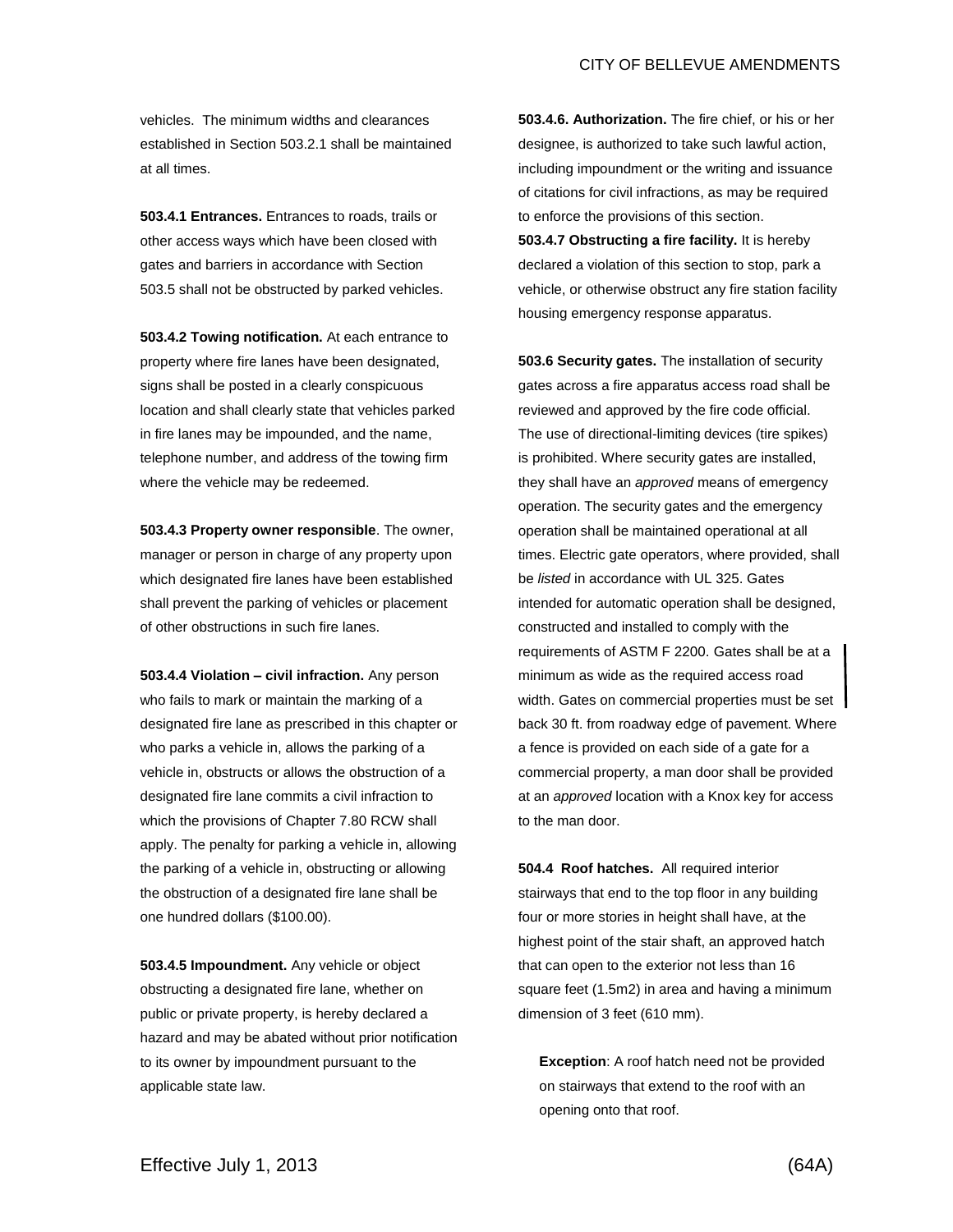# **504.5. Buildings with enclosed interior**

**courtyards.** New buildings with enclosed interior courtyards shall have a straight/direct access corridor and/or stairway from the exterior to the courtyard at a location acceptable to the fire code official. If a stairway is used it shall comply with International Fire Code Section 1009 and a corridor shall comply with International Fire Code Section 1018 The access shall have a minimum width of 4 feet, (or as directed by the fire code official), and be large enough to carry a 35 foot long sectional ladder (minimum folded length 20 feet) directly from the exterior to the courtyard without obstructions. The access door shall be marked at the street as "Direct access to courtyard".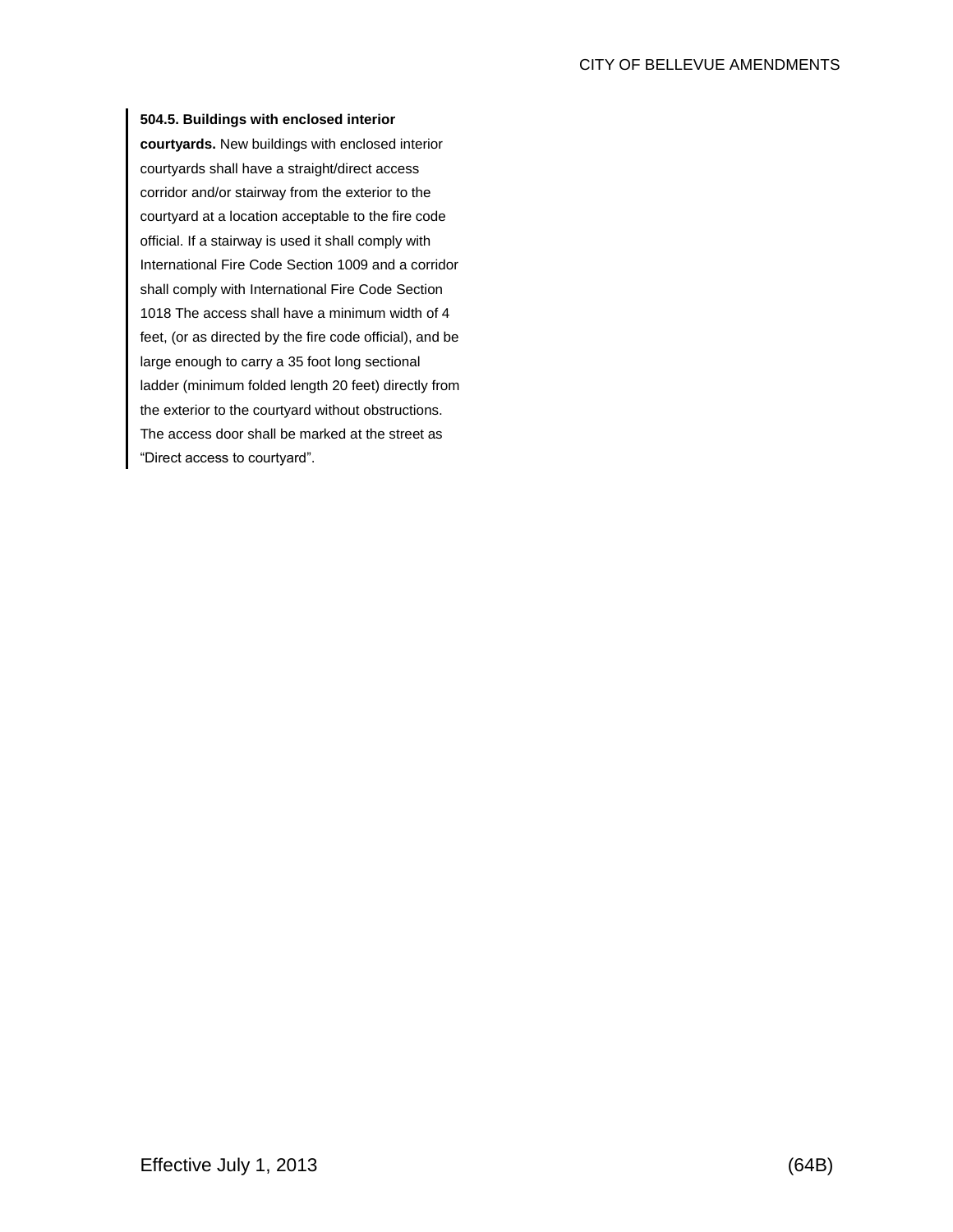**507.1 Required Water Supply.** An *approved* water supply capable of supplying the required fire flow for fire protection shall be provided to premises upon which facilities, buildings or portions of buildings are hereafter constructed or moved into or within the jurisdiction.

All underground piping shall be designed, constructed and installed in accordance with NFPA 24 for Private fire service mains and NFPA 13 for water based fire protection systems. In addition to the requirements of these standards, two forms of joint restraint shall be used.

# **Point of Information**

Piping systems under the control of the Bellevue Utilities Department shall be installed in accordance with the Bellevue Utilities Engineering Standard.

**507.3 Fire flow.** Fire flow requirements for buildings or portions of buildings and facilities shall be determined by an approved method and shall be in accordance with Appendix B as amended, unless otherwise approved by the fire code official.

**[WS] Exception**: Fire flow is not required for structures under 500 square feet with a B, U or R-1 occupancy where structures are at least 30 feet from any other structure and are used only for recreation.

# **Point of Information**

Fire flow shall be measure in accordance with WAC 246-290-230 & WAC 246-290-420 as now or hereafter amended.

**507.5.1 Where required.** Where any portion of the facility or building hereafter constructed or moved into or within the jurisdiction is more than 400 feet from a hydrant on a fire apparatus access road, as measured by an approved route around the exterior of the facility or building, on-site fire hydrants and mains shall be provided where required by the Fire Code Official.

### **Exceptions:**

1. For Group R-3 and U occupancies equipped throughout with an *approved* automatic sprinkler system installed in accordance with International Fire Code Section 903.3.1.3, the distance requirement shall be 600 feet.

**[WS]** denotes Washington State amendment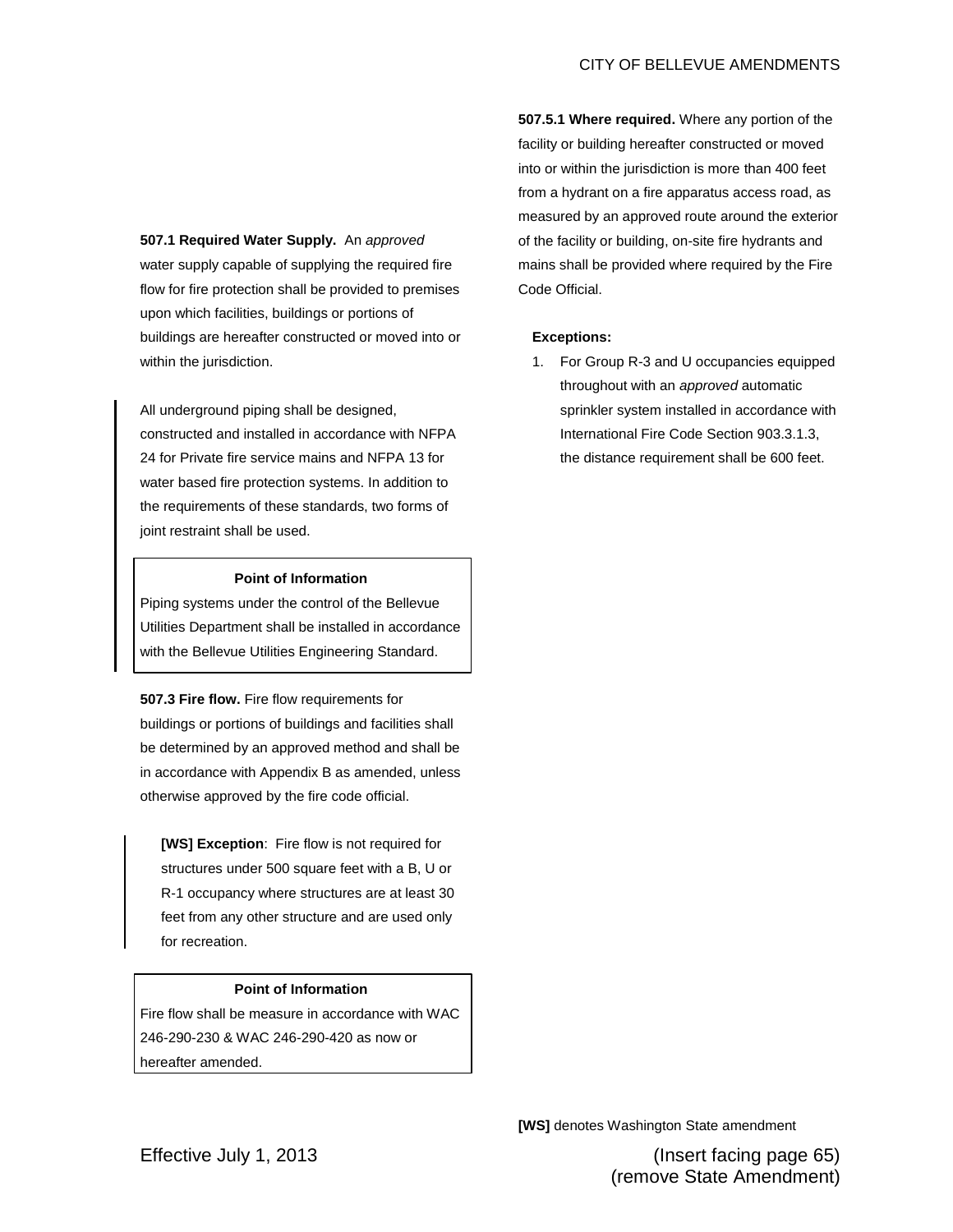#### **507.5.3 Private fire service mains and water**

**tanks.** Private fire service mains and water tanks shall be periodically inspected, tested and maintained in accordance with NFPA 25 at the following intervals:

- 1. Private fire hydrants (all types): Inspection annually and after each operation; flow test and maintenance annually. Property owners with private hydrants are responsible to obtain annual, satisfactory inspection of their private hydrant(s) from a qualified inspector. Inspection procedures and forms for inspection by the City or others are set by the fire code official. The fire official may order additional inspections as he deems necessary.
- 2. Fire service main piping: Inspection of exposed, annually; flow test every 5 years.
- 3. Fire service main piping strainers: Inspection and maintenance after each use.

#### **507.5.3.1 Private Hydrants – Use**

- 1. Fire hydrant protection may be provided by private fire hydrants.
- 2. No person may open, damage, interfere with, or otherwise use a private hydrant, except in a manner and subject to such conditions as the fire official may require.

**[507.5.3.2](http://www.spokanecity.org/services/documents/smc/?Section=17F.080.380) Private Hydrants – regulations.** The fire code official, with the assistance of the City of Bellevue Utilities Department, is authorized to establish regulations and design standards for private hydrants. These officials have the authority to interpret and apply the regulations and standards and to make rulings and orders consistent with the purpose of this chapter.

# **507.5.3.3 Private Hydrants - Inspection reports.**  Inspection reports of private hydrants must be submitted to the fire department within five working days of the date of inspection by the servicing inspector.

**507.5.3.4 Private Hydrants – damage – malfunction.** Property owners, their agents and tenants with private hydrants shall immediately contact the fire department in the event a private hydrant is damaged, malfunctions, or is otherwise out of order. "Immediately" means not more than forty-eight hours after a problem is noticed or should have been noticed in the exercise of reasonable care.

#### **507.5.3.5 Private Hydrants – maintenance and**

**repair.** All maintenance and repair of private hydrants shall be solely the responsibility of the property owner. Obligations imposed upon property owners apply also to their managers and other authorized agents.

**507.5.3.6 Private hydrants – access.** Roads and access to the fire hydrant must be provided in accordance with International Fire Code Sections 503 and 507.

**508.1.2 Separation & Penetrations.** Fire command center shall be separated from the remainder of the building by not less than a 2 hr fire barrier constructed in accordance with section 707 of the International Building Code (IBC) or horizontal assembly constructed in accordance with section 712 of the IBC, or both.

Penetrations into and openings through a fire command center are prohibited except for required exit doors, equipment and ductwork necessary for heating, cooling or ventilation, sprinkler branch line piping, electrical raceway for fire department communication and control and electrical raceway serving the fire command center or being controlled from the fire command center. Such penetrations shall be protected in accordance with International Building Code Section 713.

Effective July 1, 2013 (Insert facing page 65) **Exception:** Metallic piping with no joints or openings

(remove State Amendment)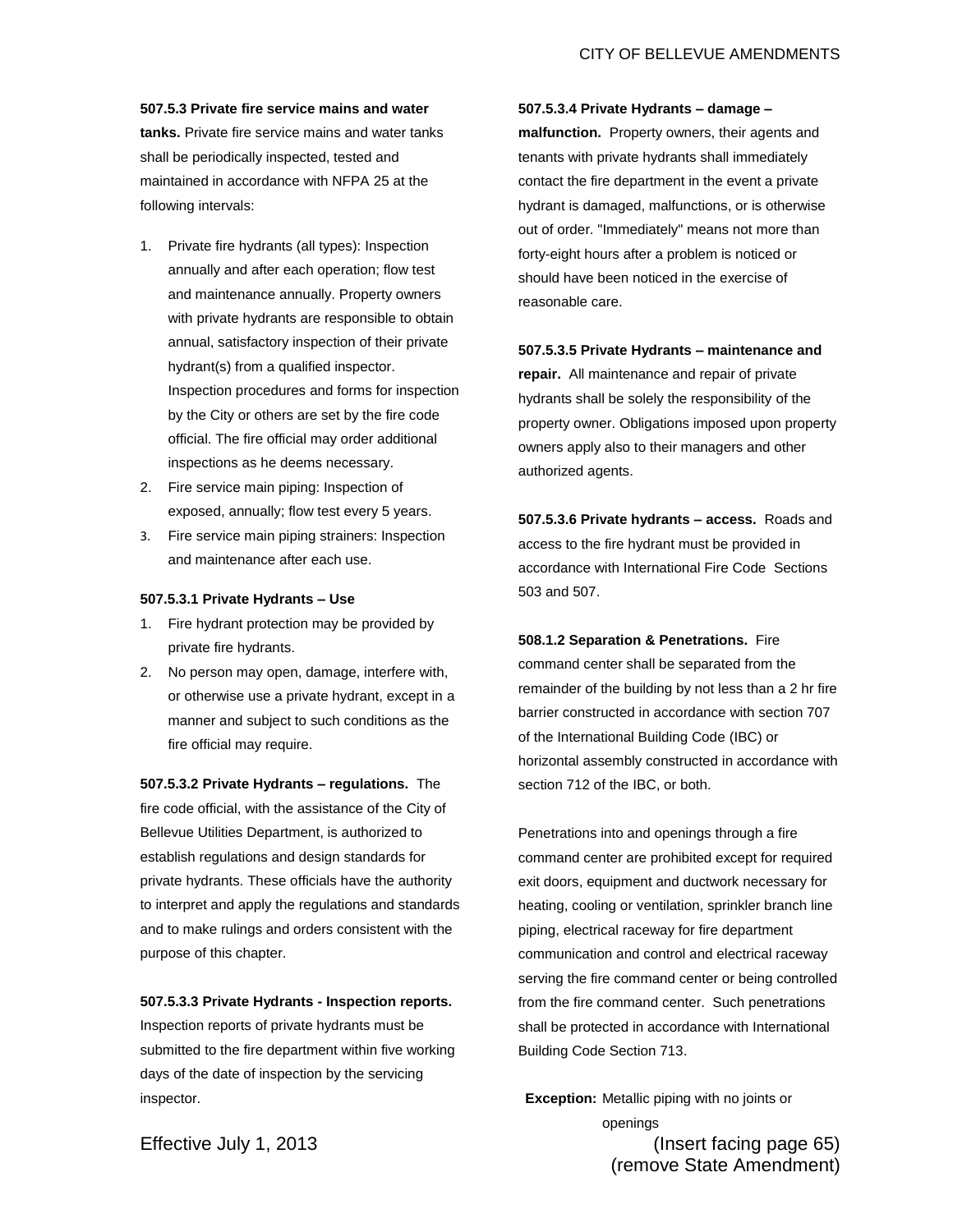**510.1 Emergency responder radio coverage**. All new buildings shall have approved radio coverage for emergency responders within the building installed in accordance with Section 510 of this code and with applicable provisions of NFPA 72, National Fire Alarm Signaling Code. This section shall not require improvement of the existing public safety communication system.

#### **Exceptions:**

- 1. Buildings and area of buildings that have minimum radio coverage signal strength levels of the King County Regional 800 MHz Radio System within the building in accordance with Section 510.4.1.
- 2. Buildings constructed primarily of wood frame that do not have storage or parking areas extending more than one level below grade.
- 3. Buildings thirty-five (35) feet high (As defined by International Building Code Section 502) or less that do not have below grade storage or parking areas extending more than one level below grade.

Should construction that is thirty-five (35) feet high or less include subterranean storage or parking, then this ordinance shall apply only to the subterranean areas.

4. One and two family dwellings and townhouses

**510.2 Emergency responder radio coverage in existing buildings.** Existing buildings shall be provided with *approved* radio coverage for emergency responders as required in BCC 23.11.1103.2

**510.3.1 Construction Permit required.** A construction permit for the installation of or modification to emergency responder radio coverage systems and related equipment is required as specified in Section 105.7.5. Maintenance performed in accordance with this code is not considered a modification and does not require a permit.

**510.3.2 Operational permit.** An operational permit is required to operate an in building radio system in accordance with BCC 23.11.105.6.47.

**510.4 Technical requirements.** Systems, components, and equipment required to provide emergency responder radio coverage system shall comply with Sections 510.4.1 through 510.4.2.5

**510.4.1 Radio signal strength.** The building shall be considered to have acceptable emergency responder radio coverage when signal strength measurements in 95% of all areas of the building and 99% in elevators (measured at the primary recall floor), stair shafts and Fire Command Centers meet the signal strength requirements in Sections 510.4.1.1 and 510.4.1.2

**510.4.1.1 Minimum signal strength into the building.** A minimum signal strength of -95 dBm shall be receivable within the building.

**510.4.1.2. Minimum signal strength out of the building.** A minimum signal strength of -95 dBm shall be received by the agency's radio system when transmitted from within the building.

**510.4.2 System Design.** The emergency responder radio coverage system shall be designed in accordance with Sections 510.4.2.1 through 510.4.2.5

#### **510.4.2.1 Amplification systems allowed.**

Buildings and structures which cannot support the required level of radio coverage shall be equipped:

- 1. A radiating cable system and/or
- 2. An internal multiple antenna system with FCC certificated bi-directional 800 MHz amplifiers or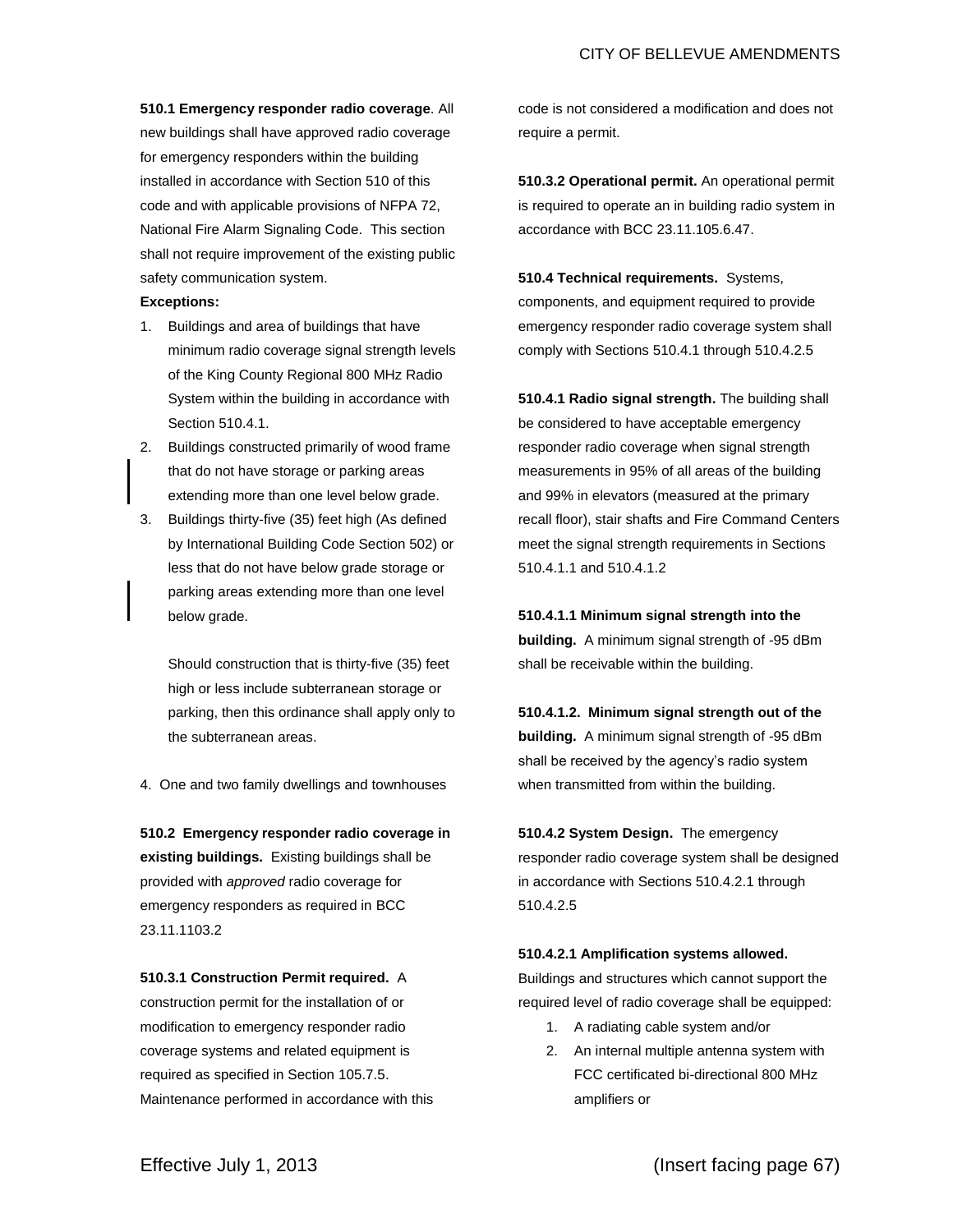- 3. Systems otherwise approved by the city radio system manager in order to achieve the required adequate radio coverage
- 4. 510.4.2.2 Technical criteria

**510.4.2.2.1 Frequency range.** The frequency range which must be supported shall be 806 MHz to 824 MHz and 851 MHz to 869 MHz and such other frequencies as determined by the Regional Radio System operator in all areas of the building.

**510.4.2.3 Power supply.** Power supplies shall conform with NFPA 72, Section 10.5 (Power Supplies).

**510.4.2.3.1 Secondary Power.** If any part of the installed system or systems contains an electrically powered component, the installed system or systems shall be provided with an independent battery system or an emergency generator capable of operating for a period of at least twenty four (24) hours without external power input. The battery system shall automatically charge in the presence of external power input.

**510.4.2.4 Signal Booster Requirements.** If used, signal boosters shall meet the following requirements:

- 1. All signal booster components shall be contained in a NEMA4-type waterproof cabinet.
- 2. The battery system shall be contained in a NEMA4-type waterproof cabinet.
- 3. The system shall include automatic alarming of malfunctions of the signal booster and battery system. Any resulting trouble alarm shall be automatically transmitted to an approved central station or proprietary supervising station as defined in NFPA 72 or, when approved by the fire code official, shall sound an audible signal at a constantly attended location.
- 4. Equipment shall have FCC certification prior to installation.

5. Signal boosters must be equipped with filters that reject adjacent frequencies in addition to the multi-band pass filters.

**510.5 Installation requirements.** The installation of the public safety radio coverage system shall be in accordance with Sections 510.5.1 through 510.5.5

**510.5.1 Approval Prior to Installation.** No amplification system capable of operating on frequencies used by the Regional 800 MHz Radio System shall be installed without prior coordination and approval of the radio system licensee (The Eastside Public Safety Communications Agency –  $www.epsca.com - (425) 556-2515)$  $www.epsca.com - (425) 556-2515)$  and any such system must comply with any standards adopted by the King County Regional Communications Board.

### **510.5.2 Minimum Qualifications of personnel**.

The system designer, lead installation personnel and personnel conducting radio system tests shall be qualified to perform the work.

Design documents and all tests shall be documented and signed by a person in possession of a current FCC General Radio Telephone Operator License and a certificate or certification issued by the:

- 1. Associated Public Safety Communications Officials International (APCO), or
- 2. National Association of Business and Education Radio (NABER) or
- 3. Personal Communications Industry Association (PCIA), or
- 4. Manufacturer of the equipment being installed.

**510.5.3 Acceptance Test procedure.** Acceptance testing for Emergency responder radio amplification system is required, upon completion of installation. It is the building owner's responsibility to have the radio system tested by qualified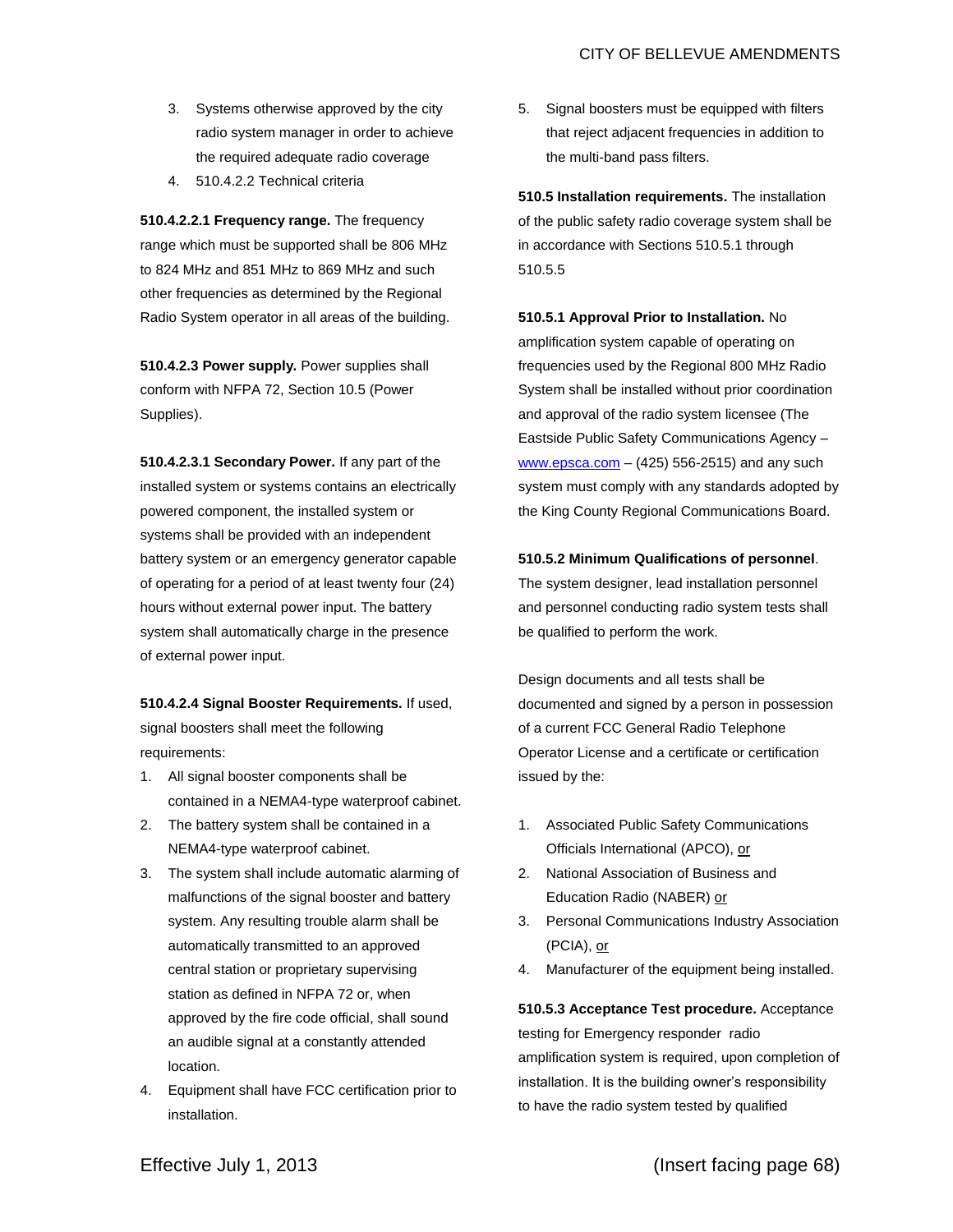personnel to ensure a minimum of 95% two-way coverage on each floor of the building.

A report shall be submitted to the Bellevue Fire Department at the conclusion of acceptance testing containing a floor plan and the signal strengths at each location tested and other relevant information. A representative of the Bellevue Fire Department may oversee the acceptance test. Acceptance testing is also required whenever changes occur to the building that would materially change the original field performance test. The test procedure shall be conducted as follows:

- 1. Each floor of the building shall be divided into a grid of approximately forty (40) equal areas.
- 2. Testing shall use a two (2) watt, portable transceiver with speaker/microphone and flexible antenna (or any calibrated device which will produce signal levels useable by the prescribed portable radio). Field strength testing instruments must have been calibrated within one (1) year of the date of the acceptance test. Field strength testing instruments must be of the frequency selective type incorporating a flexible antenna similar to the ones used on the hand held transceivers. City Radio System Manager may designate alternate methods of measuring the signal level, which satisfy appropriate levels of public safety coverage.
- 3. A maximum of two (2) nonadjacent areas will be allowed to fail the test.
- 4. In the event that three (3) of the areas fail the test, the floor may be divided into eighty (80) equal areas in order to be more statistically accurate. In such event, a maximum of four (4) nonadjacent areas will be allowed to fail the test. After the eighty (80) area tests, if the system continues to fail, the building owner shall have the system altered to meet the 95% coverage requirement.
- 5. A spot located approximately in the center of a grid area will be selected for the test, then the radio will be keyed to verify two-way communication to and from the outside of the building through the Regional 800 MHz Radio System. Once the spot has been selected, prospecting for a better spot within the grid area is not permitted. The gain values of all amplifiers shall be measured and the results kept on file with the building owner so that the measurements can be verified each year during the annual tests. In the event that the measurement results become lost, the building owner will be required to rerun the acceptance test to reestablish the gain values.
- 6. The gain values of all amplifiers shall be measured and the test measurement results shall be kept on file with the building *owner* so that the measurements can be verified during annual tests. In the event that the measurement results become lost, the building *owner* shall be required to rerun the acceptance test to reestablish the gain values.
- 7. As part of the installation a spectrum analyzer or other suitable test equipment shall be utilized to ensure spurious oscillation s are not being generated by the subject signal booster. This test shall be conducted at time of installation and subsequent annual inspections.

#### **Point of Information**

While the foregoing implies manual measurement and recording, automated testing and recording is certainly permitted so long as a report can be produced documenting the signal strength (or average) in each test square.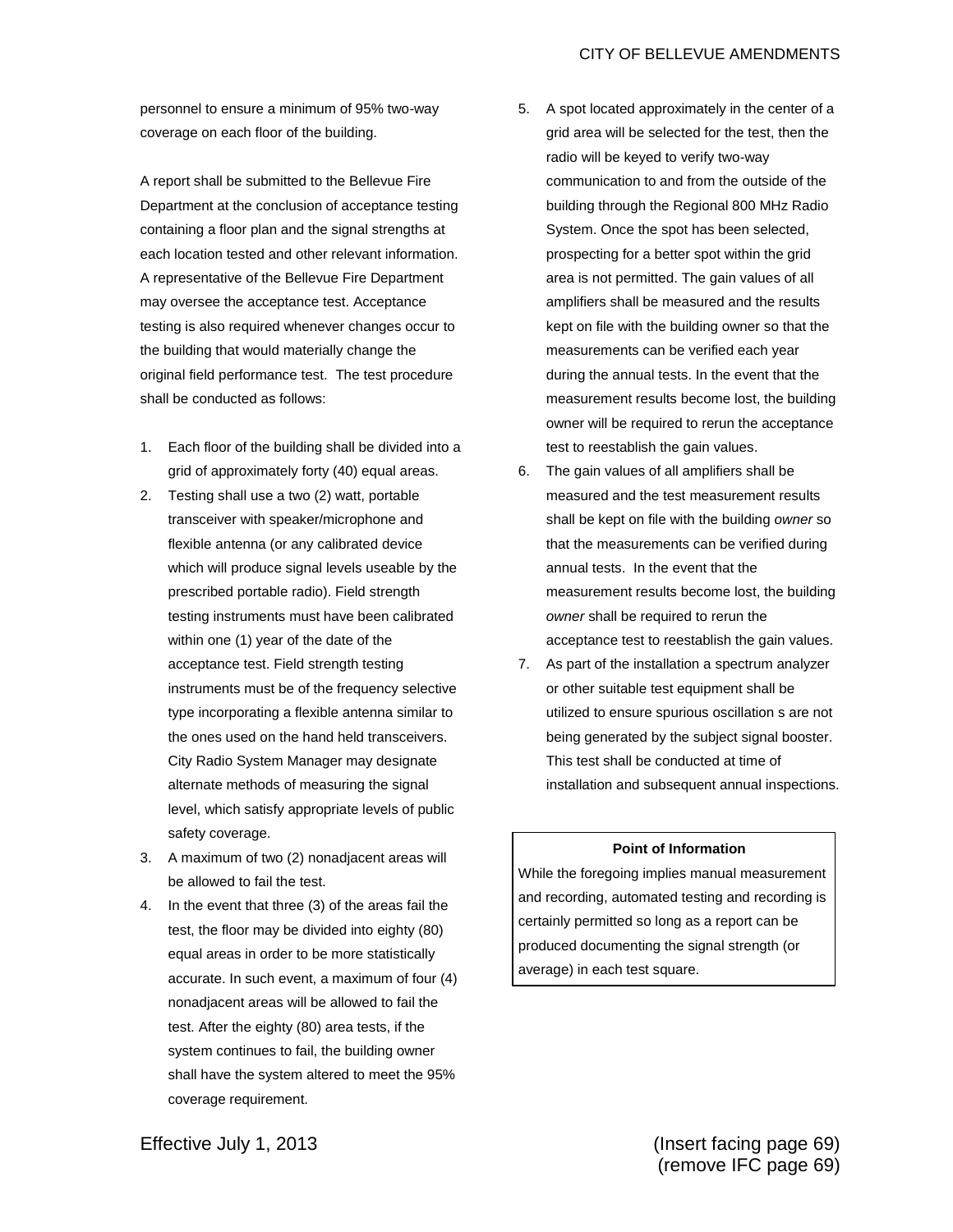**510.11 Identification.** Buildings equipped with an Emergency Responder

**510.5.4 FCC compliance.** The emergency responder radio coverage system installation and components shall also comply with all applicable federal regulations including, but not limited to, FCC 47 DFR Part 90.219.

**510.5.5 Approval Prior to Occupancy.** A Certificate of Occupancy will not be issued to any structure if the building fails to comply with BCC 23.11.510.

**510.6 Maintenance.** The emergency responder radio coverage system shall be maintained operational at all times in accordance with Sections 510.6.1 through 510.6.3.

**510.6.1 Testing and proof of Compliance.** The emergency responder radio coverage system shall be inspected and tested annually, or whenever structural changes occur to the building that would materially change the original field performance tests by a consultant approved by the Fire Code Official. The performance test shall include at minimum a floor plan and the signal strength in various locations of the building.

- 1. Testing shall consist of the following:
- 2. In-building coverage test as described in Section 510.5.3.
- 3. Signal boosters shall be tested to ensure that the gain is the same as it was upon initial installation and acceptance.
- 4. Backup batteries and power supplies shall be tested under load of a period of one hour to verify that they will properly operate during an actual power outage. If within the 1-hour test period the battery exhibits symptoms of failure, the test shall be extended for additional 1-hour periods until the integrity of the battery can be determined.
- 5. All other active components shall be checked to verify operation within the manufacturer's specifications.

6. At the conclusion of the testing, a report, which shall verify compliance with Section 510.5.3, shall be submitted to the fire code official not later than January 30th of each year.

**510.6.2 Additional frequencies and change of frequencies.** The building owner shall modify or expand the frequency range at his or her expense in the event frequency changes are required by the FCC or additional frequencies are made available by the FCC. Prior approval of a public safety radio coverage system on previous frequencies does not exempt this requirement.

# **Point of Information**

System designers should be aware that re-banding (Nextel) is currently well along making available the entire 800 MHz spectrum as well as portions of the 700 MHz band for public safety and equipment must be capable of supporting these and other spectrum bands. See [www.FCC.gov](http://www.fcc.gov/) for additional information.

**510.6.3 Identification.** Radio Coverage system shall be identified by a sign located on or near the Fire Alarm Control Panel stating "This building is equipped with an Emergency Responder Radio Coverage System"

**510.6.4 Field Testing**. Police and Fire Personnel shall at any time have the right to enter onto the property to conduct its own field-testing to be certain that the required level of radio coverage is present.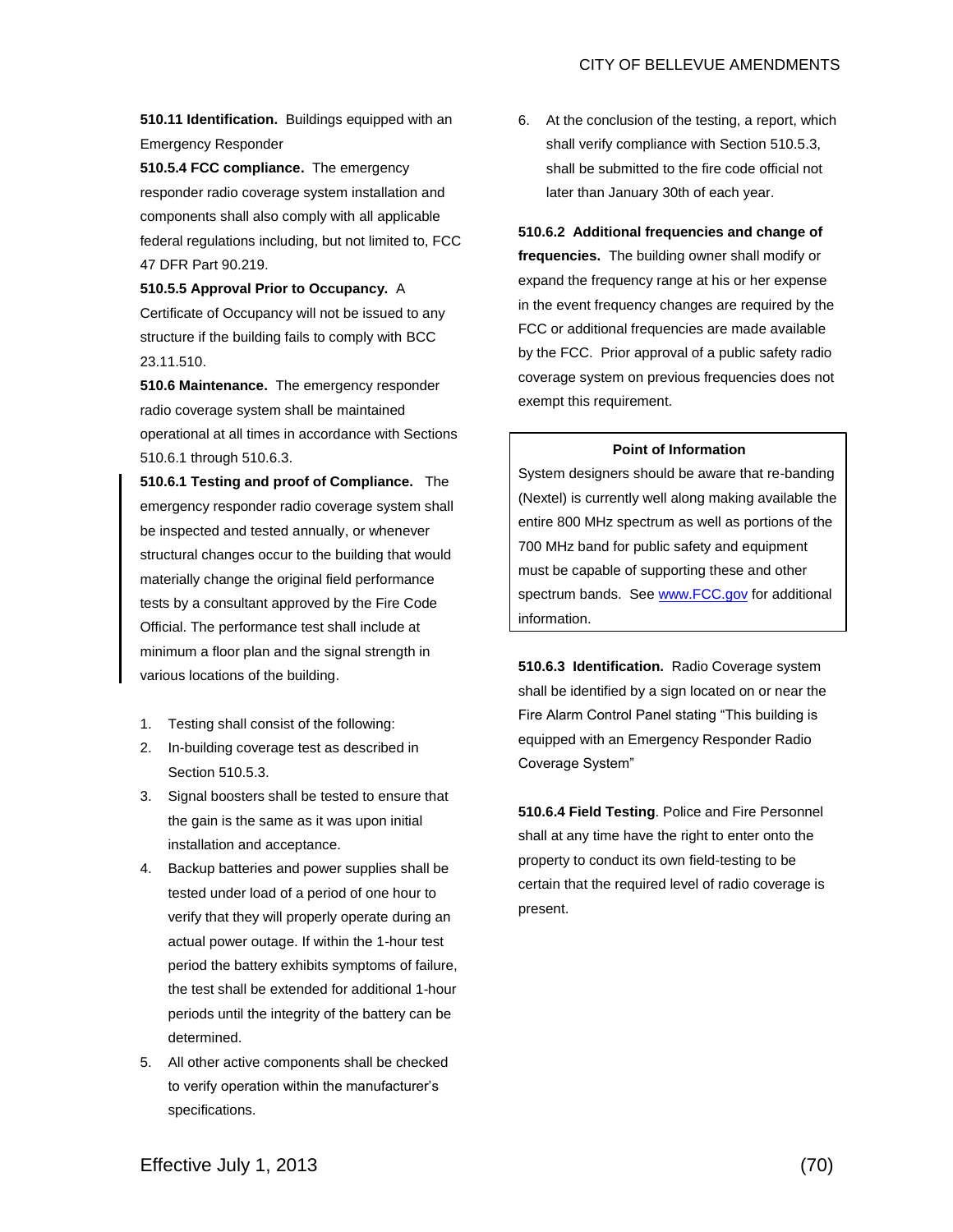**604.2.14.1 Standby power.** A standby power system shall be provided. Where the standby system is a generator set inside a building, the system shall be located in a separate room enclosed with 2-hour fire barriers or horizontal assemblies constructed in accordance with the International Building Code, or both, and shall be in a separate room from the normal power source including transformers and distribution equipment. Power distribution from the emergency source to the emergency transfer switch shall be by an independent route from the normal power source. System supervision with manual start and transfer features shall be provided at the fire command center. Standby power shall be provided for elevators in accordance with IBC Section 3003. Fuel-fired standby power generator sets and associated fuel storage, including optional landlordor tenant-owned generator sets, located more than 75 feet above the lowest level of Fire Department vehicle access, requires the approval of the fire code official.

**604.2.15.1 Standby power**. A standby power system complying with IBC Table 403 (1) and the National Electrical Code (NEC) as Legally Required Standby Power, except as designated in Table 403(1) shall be provided.

If the standby system is a generator set inside a building, the system shall be located in a separate room enclosed with 2-hour fire barriers constructed in accordance with IBC Section 706 or horizontal assemblies constructed in accordance with IBC Section 711, or both, and shall be in a separate room from the normal power source including transformers and distribution equipment. Power distribution from the emergency source to the emergency transfer switch shall be by an independent route from the normal power source. System supervision with manual start and transfer features shall be provided at the fire command center.

Fuel-fired standby power generator sets and associated fuel storage, including optional landlordor tenant-owned generator sets**,** located at a floor level more than 30 feet below the lowest level of exit discharge requires the approval of the Fire Code Official.

**604.2.15.1.2 Pickup Time**. – This section is not adopted (reference BCC 23.11.100)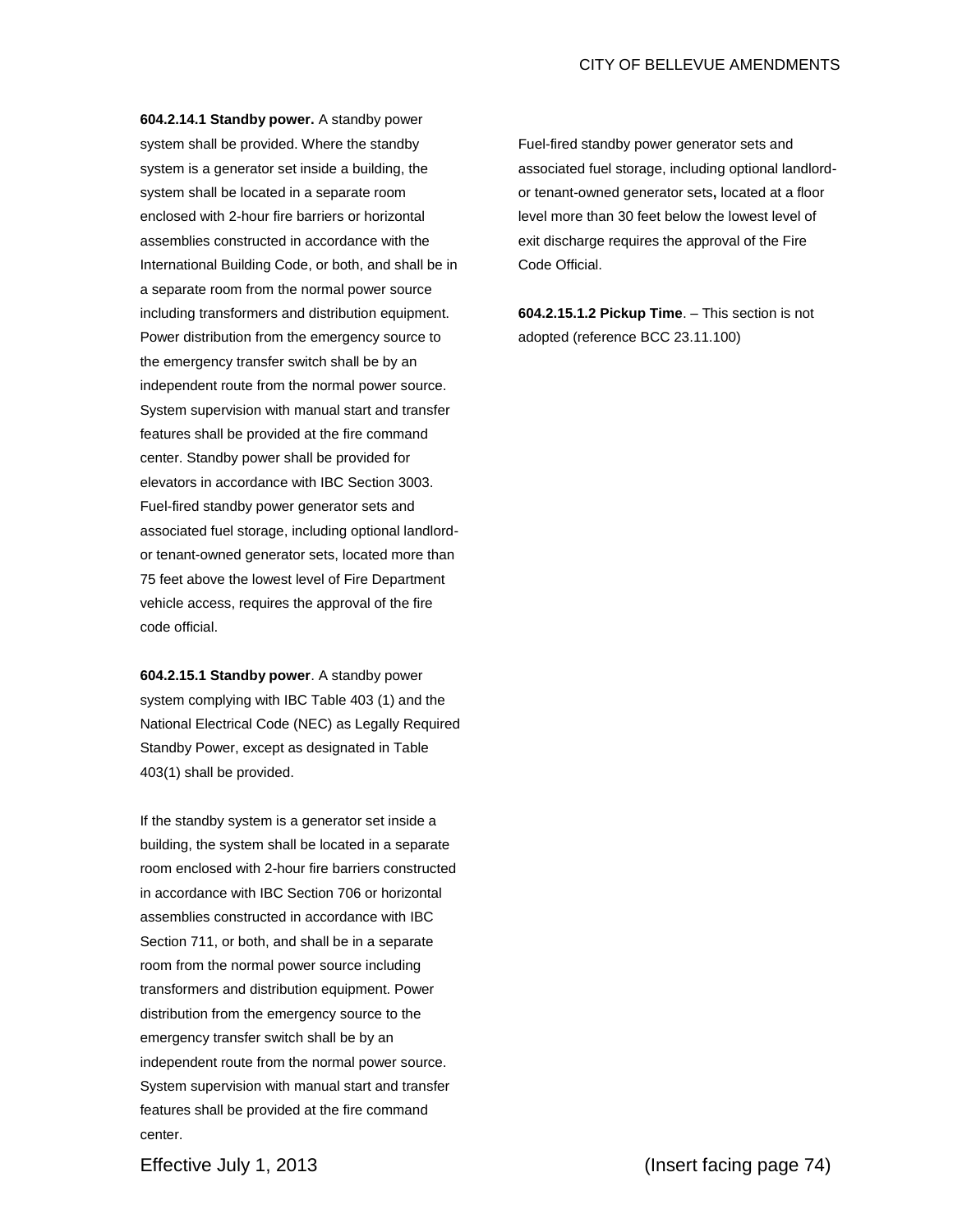### **[B] 604.2.15.1.1 Standby power loads and**

**pickup time**. Standby power loads & Pickup Time shall be as identified in IBC Table 403 (1).

# **604.2.15.2 Emergency power systems.** An

emergency power system complying with IBC Table 403 (1) and the National Electrical Code (NEC) as Emergency Standby Power, except as designated in IBC Table 403(1) shall be provided as specified in Section 604.2.15.1 for emergency power loads. Fire pumps shall comply with NEC Article 695 and NFPA 20.

If the emergency power system is a generator set inside a building, the system shall be located in a separate room enclosed with 2-hour fire barriers constructed in accordance with IBC Section 706 or horizontal assemblies constructed in accordance with IBC Section 711, or both, and shall be in a separate room from the normal power source including transformers and distribution equipment. Power distribution from the emergency source to the emergency transfer switch shall be by an independent route from the normal power source. System supervision with manual start and transfer features shall be provided at the fire command center.

Fuel-fired standby power generator sets and associated fuel storage, including optional landlordor tenant-owned generator sets, located at a floor level more than 30 feet below the lowest level of exit discharge requires the approval of the Fire Code Official.

**604.2.15.2.1 Emergency power loads**. Emergency power loads shall be as identified in IBC Table 403 (1) as amended by Bellevue Municipal Code Section 23.10.403.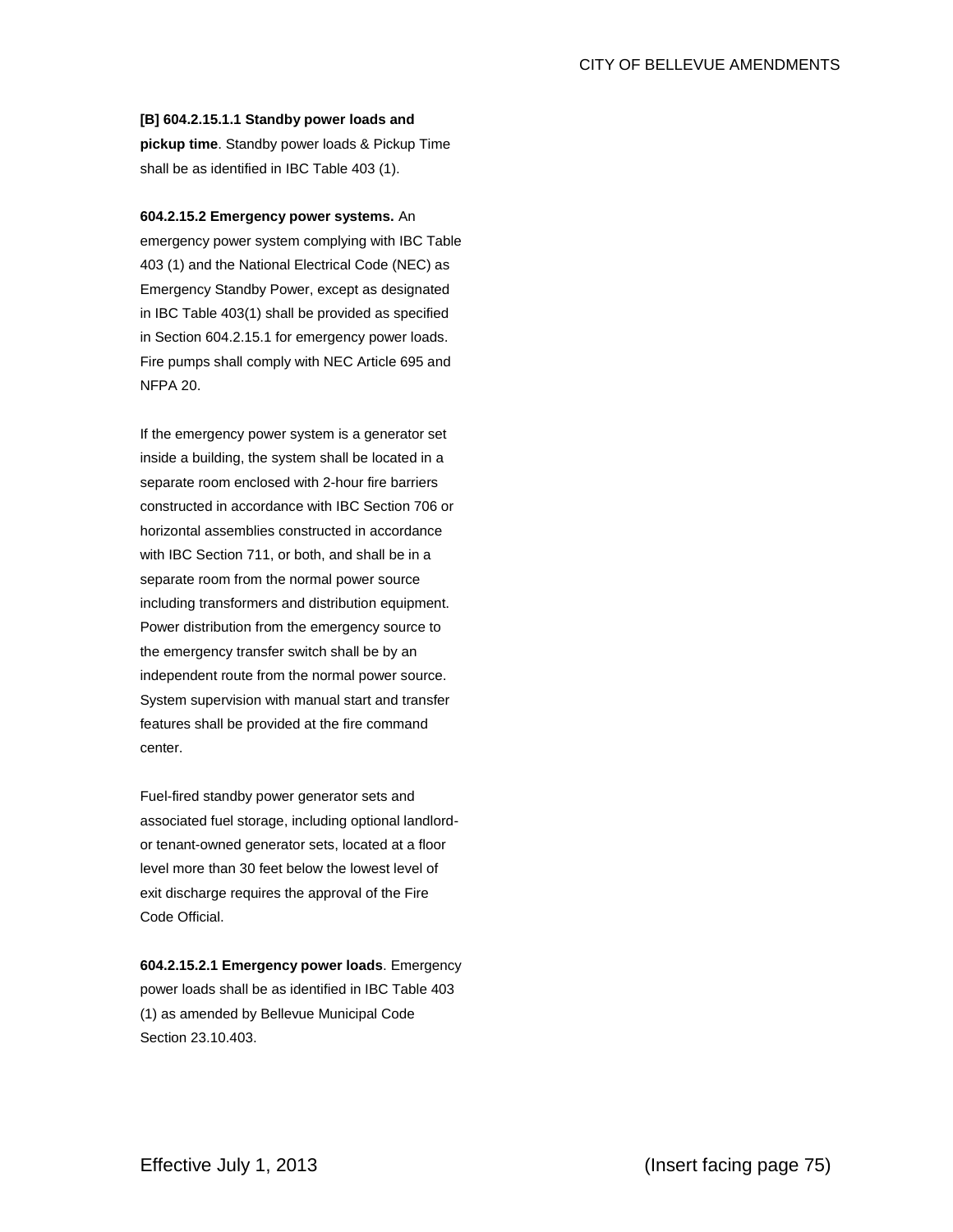**605.3 Working space and clearance.** A working space of not less than 30 inches (762 mm) in width, 36 inches (914 m) in depth and 78 inches (1,981 mm) in height shall be provided in front of electrical service equipment. Where the electrical service equipment is wider than 30 inches (762 mm), the working space shall not be less than the width of the equipment. No storage of any materials shall be located within the designated working space. **Exceptions:**

- 1. Where other dimensions are required or allowed by the electrical code as adopted by the City.
- 2. Access openings into attics or under-floor areas which provide a minimum clear opening of 22 inches (559 mm) by 30 inches (762 mm).

**605.4 Multiplug adapters**. Multiplug adapters, such as cube adapters, unfused plug strips or any other device not complying with the electrical code as adopted by the City shall be prohibited.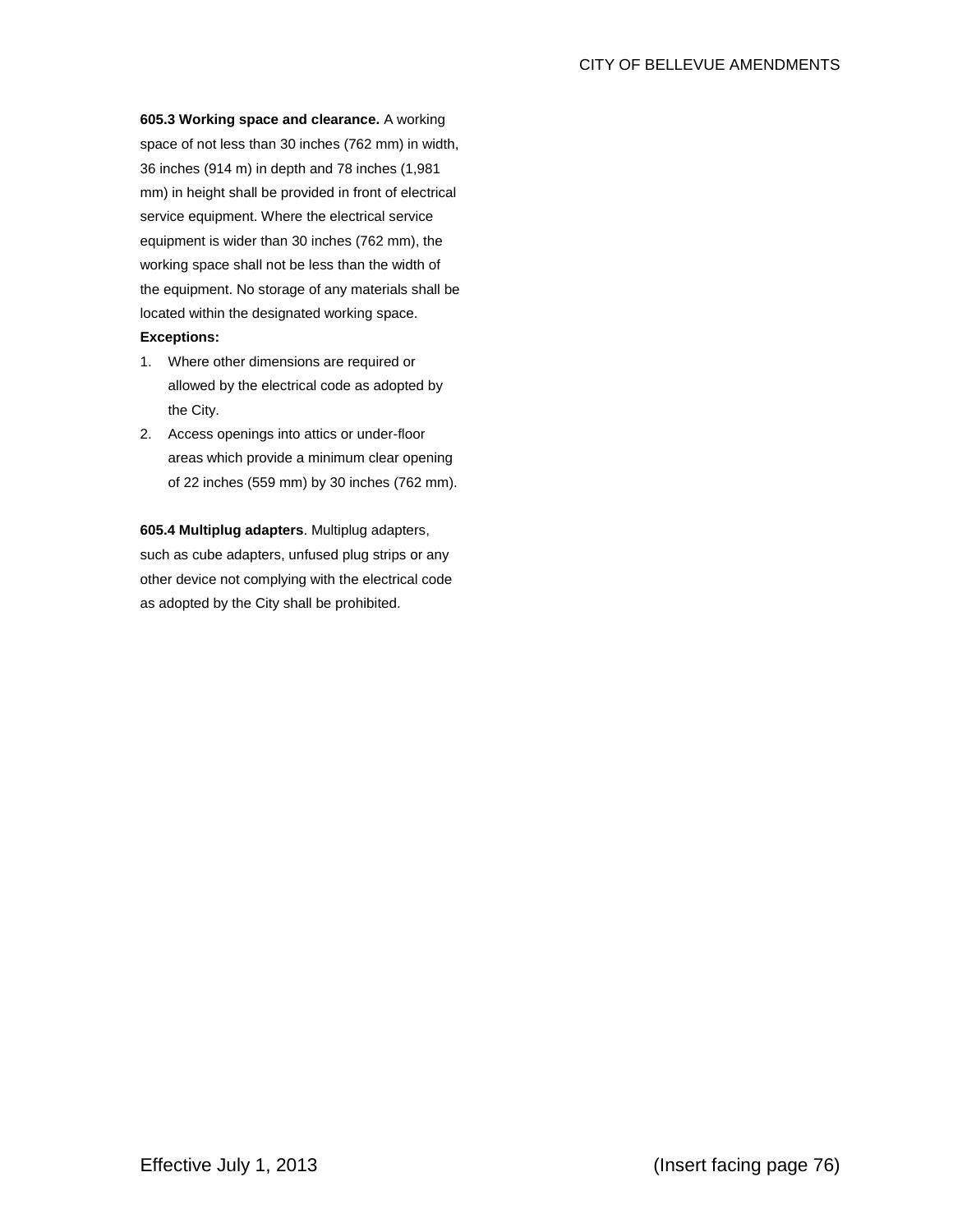**605.9 Temporary wiring**. Temporary wiring for electrical power and lighting installations is allowed for a period not to exceed 90 days. Temporary wiring methods shall meet the applicable provisions of the electrical code as adopted by the City.

**[WS] 605.11 Solar photovoltaic power systems.** 

**[WS]** Denotes Washington State Amendment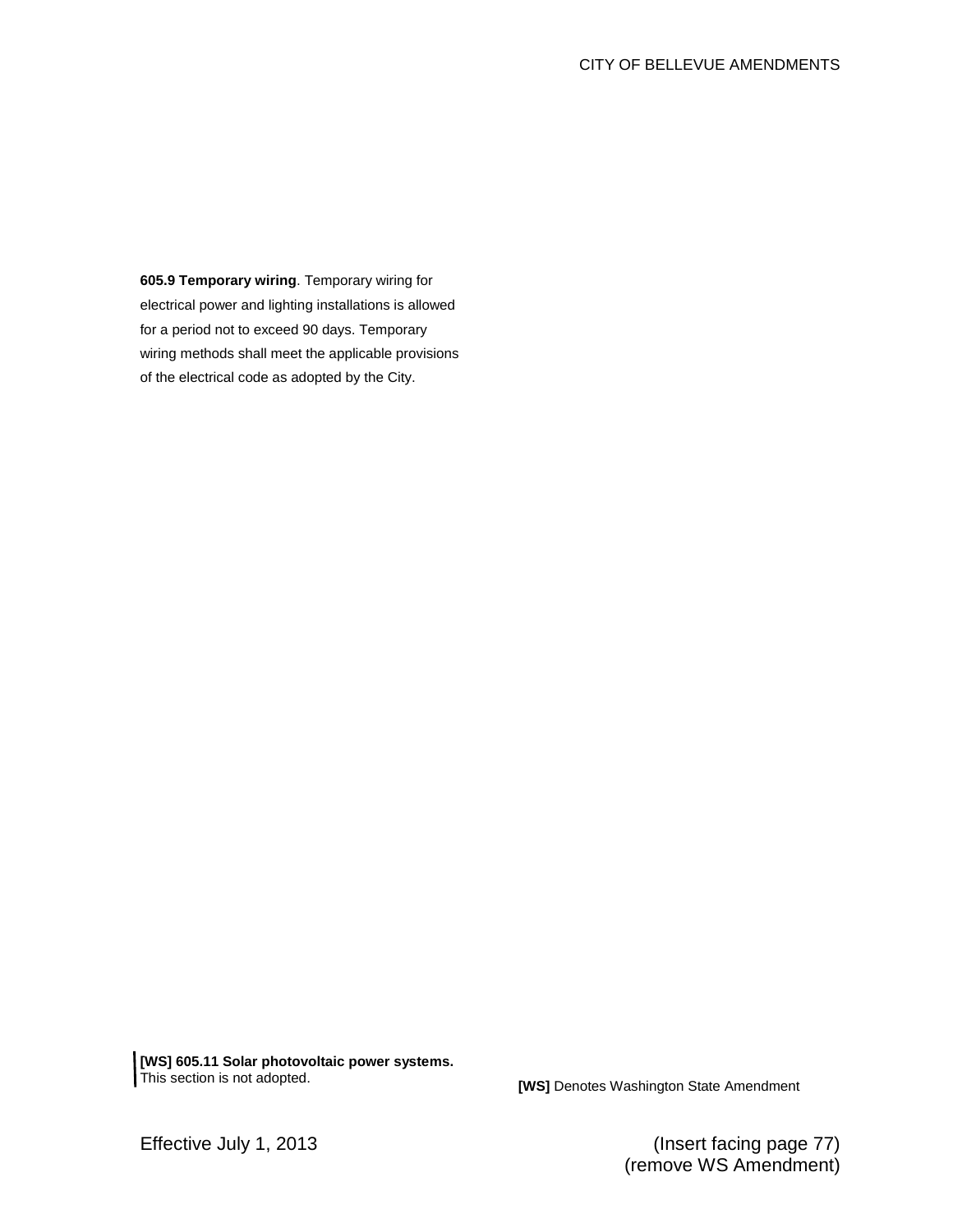**606.16 Electrical equipment**. Where refrigerants of Groups A2, A3, B2, and B3, as defined in the International Mechanical Code, are used, refrigeration machinery rooms shall conform to the Class I, Division 2 hazardous location classification requirement of the electrical code as adopted by the City.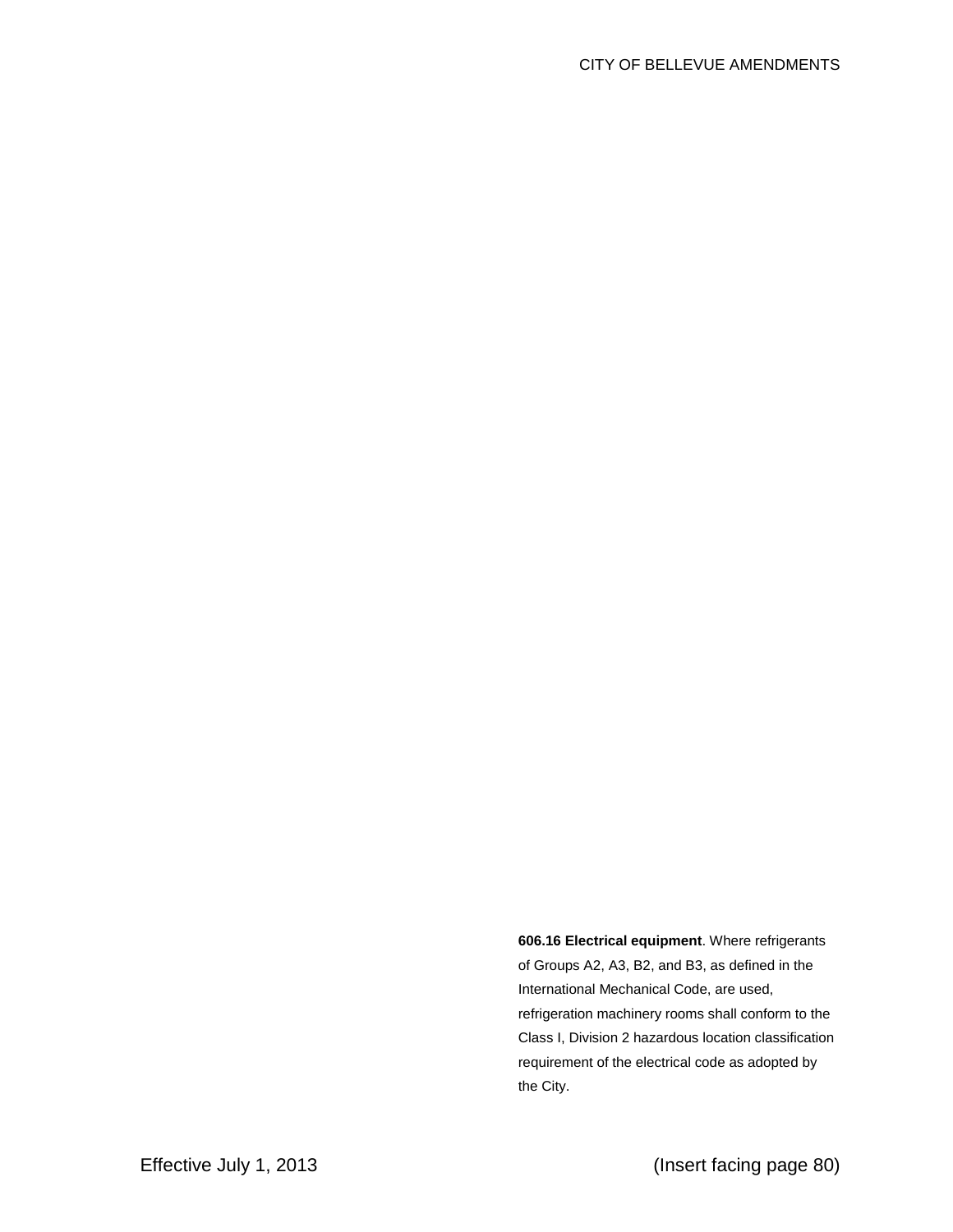**901.7 Systems out of service.** Where a fire protection system is out of service, the fire department and the fire code official shall be notified immediately and, where required by the fire code official, the building shall either be evacuated or an approved fire watch shall be provided for all occupants left unprotected by the shut down until the fire protection system has been returned to service.

Where utilized, fire watches shall be provided with at least one approved means for notification of the fire department and their only duty shall be to perform constant patrols of the protected premises and keep watch for fires.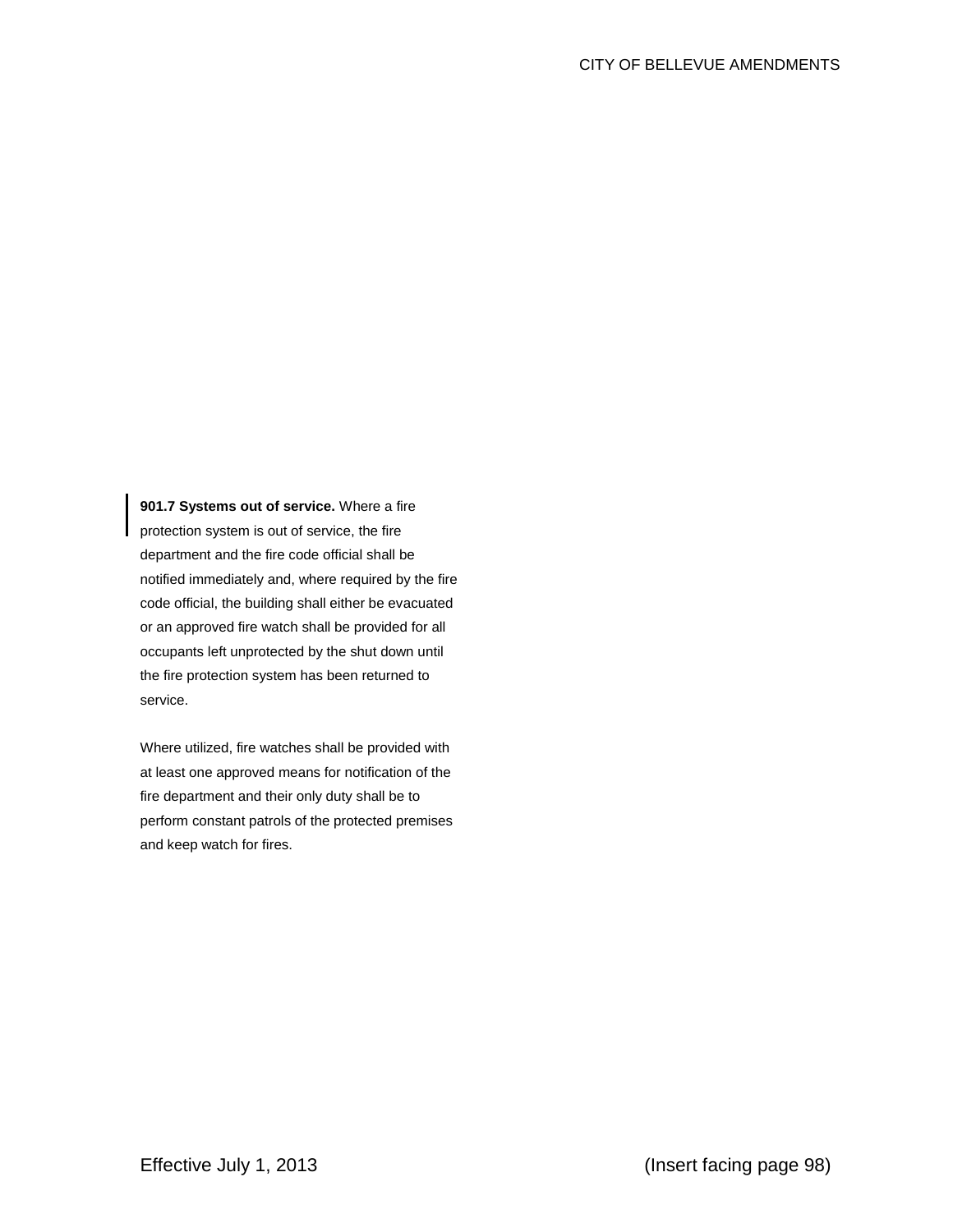# **901.11 Preventable responses to fire alarms-**

**scope**. This section shall apply to activation of a fire alarm system resulting in responses of fire apparatus due to either direct transmission of the alarm to a monitoring station or telephone report of fire alarm activation caused by any of the following:

- 1. Improper type, installation, sensitivity, or maintenance of automatic detectors;
- 2. Improper installation (including unapproved or incompatible components) or maintenance of fire alarm systems including systems with unapparent reasons for repetitious alarms;
- 3. Erroneous transmission of an alarm including the reporting of trouble signals by fire alarm monitoring companies;
- 4. Work on a fire alarm system or automatic extinguishing system connected to an alarm system when reasonable steps were not taken to prevent reporting of an alarm to the fire department;
- 5. Fire drills or tests of alarm or extinguishing systems when reasonable steps were not taken to prevent reporting of an alarm to the fire department;
- 6. Work including painting, welding, cleaning, cooking, dust producing or other activities which could activate a fire alarm detector;
- 7. Smoke or fumes resulting from closed fireplace dampers, cooking activities, smoking of tobacco products, etc., including opening a door to a corridor equipped with detectors for the purpose of ventilating such smoke or fumes.

**Exception:** This section shall not apply to activation of a fire alarm system resulting from the following:

- 1. Any actual fire, explosion or overheating or other situation that could have resulted in a fire;
- 2. Any manual activation of an alarm where it was believed that a fire or any other

emergency requiring response of emergency personnel existed;

- 3. Malicious manual activation or unlawful tampering with a fire alarm system;
- 4. Accidental striking of an alarm box, detector, circuitry, panel or other components of an alarm system or accidental breakage or discharge of a sprinkler system or other fire extinguishing system;
- 5. Accidental breakage or leak of any system that releases steam, heat, gases, water or vapors which might activate a detector;
- 6. Earthquake, lightning or natural occurrences that result in movement or flooding of a building;
- 7. Work on telephone lines or central office equipment.

## **901.11.1 Fees.**

- 1. **Exempt Alarms.**
- a. The first preventable fire department response to fire alarms from any one system during a calendar year shall be exempt except that there shall be no exempt responses to alarms caused by alarm system monitoring companies or companies performing work on fire alarm or fire extinguishing systems.
- b. For newly installed alarm systems, the first five preventable responses to fire alarms from any one system or all preventable responses within 30 days of the first such alarm, whichever occurs first, are exempt.

# 2. **Nonexempt Fire Department Responses to Fire Alarms.**

- a. A fee of \$150.00 shall be charged for the first nonexempt preventable fire department response to a fire alarm during a calendar year from any one system.
- b. A fee of \$200.00 shall be charged for all subsequent nonexempt preventable fire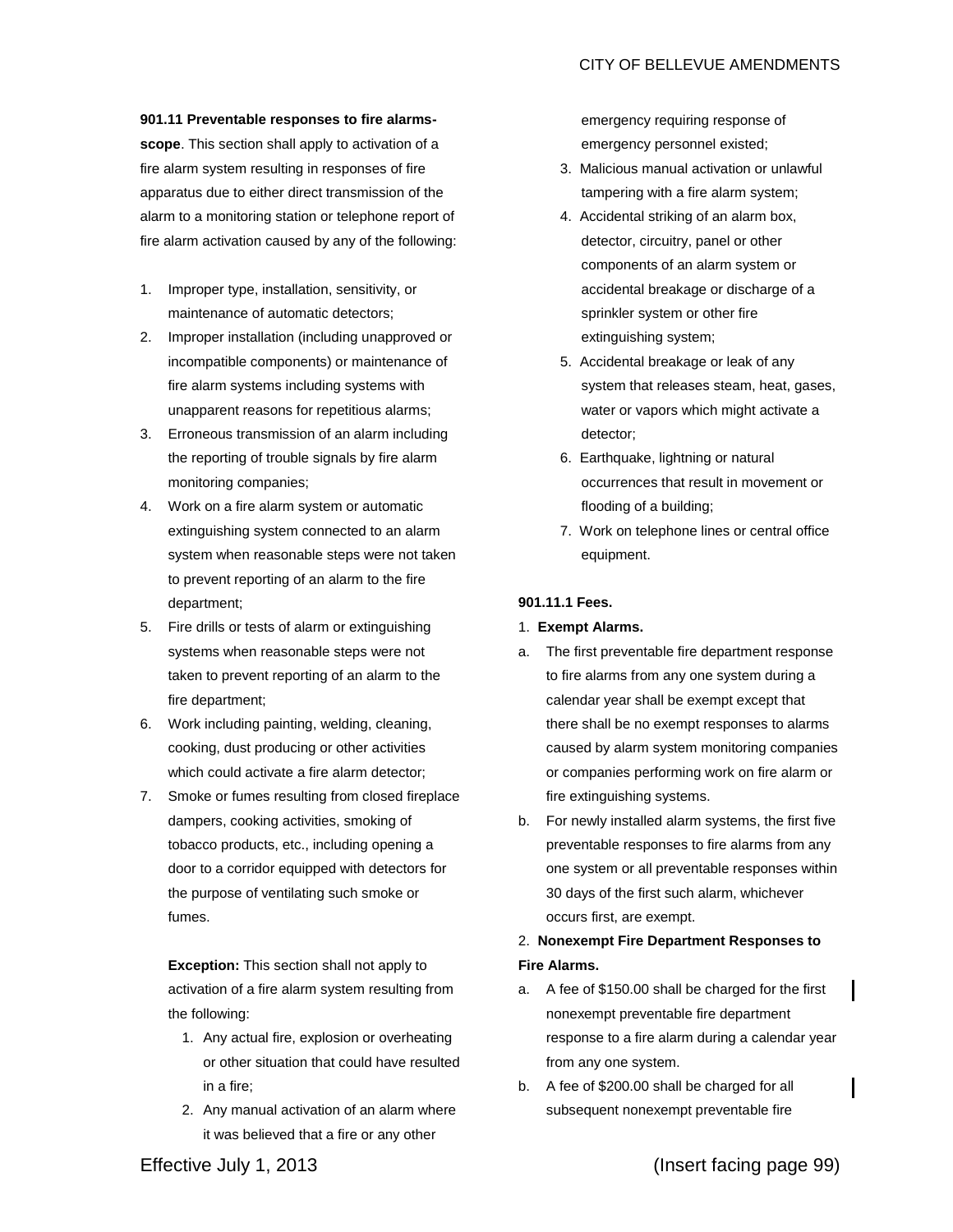department responses to a fire alarm from any system during a calendar year.

**901.11.1.1 Late Charges**. All balances 30 days or greater past the invoice date are assessed a late charge of 1%, with a minimum charge of \$25 per month.

## **Point of Information**

Preventable responses beyond five in a calendar year are subject to the full cost of the response. See BMC 23.11.102 for further information.

## **901.11.2. Responsibilities.**

- 1. The owner of the alarm system or subscriber of an alarm service shall be responsible for all preventable fire department responses resulting from activation of a fire alarm system including those caused by tenants or any other occupant of the building or occupancy, except that fire alarm monitoring companies shall be responsible for their erroneous transmission of alarms and companies performing work on fire alarm or extinguishing systems shall be responsible when such work results in a fire department response.
- 2. When a preventable fire department response to a fire alarm has occurred, the responsible party shall, within 30 days, make a written report to the fire chief on forms provided by the fire department, stating the reasons for such alarm and the corrective action taken to prevent recurrence.
- 3. The fire code official's determination that a preventable fire department response has occurred shall be made in writing and shall constitute the final decision of the City. Any person aggrieved by this determination may file an appeal with the Hearing Examiner within thirty (30) days. The Hearing Examiner shall have jurisdiction over such appeal in accordance with the provisions of Section 108 of the International Fire Code as now or

hereafter amended in this chapter and BCC 1.18 as now or hereafter amended.

## **902.2 Definitions Added:**

**High-rise Building.** Buildings having occupied floors or occupied roof located more than 75 feet ( 22 860 mm) above the lowest level of fire department vehicle access.

**Water Supply.** The source and delivery system supplying the required flow (gpm) and pressure (psi) to a sprinkler system or other fire protection system/equipment.

Effective July 1, 2013 (Insert 99A)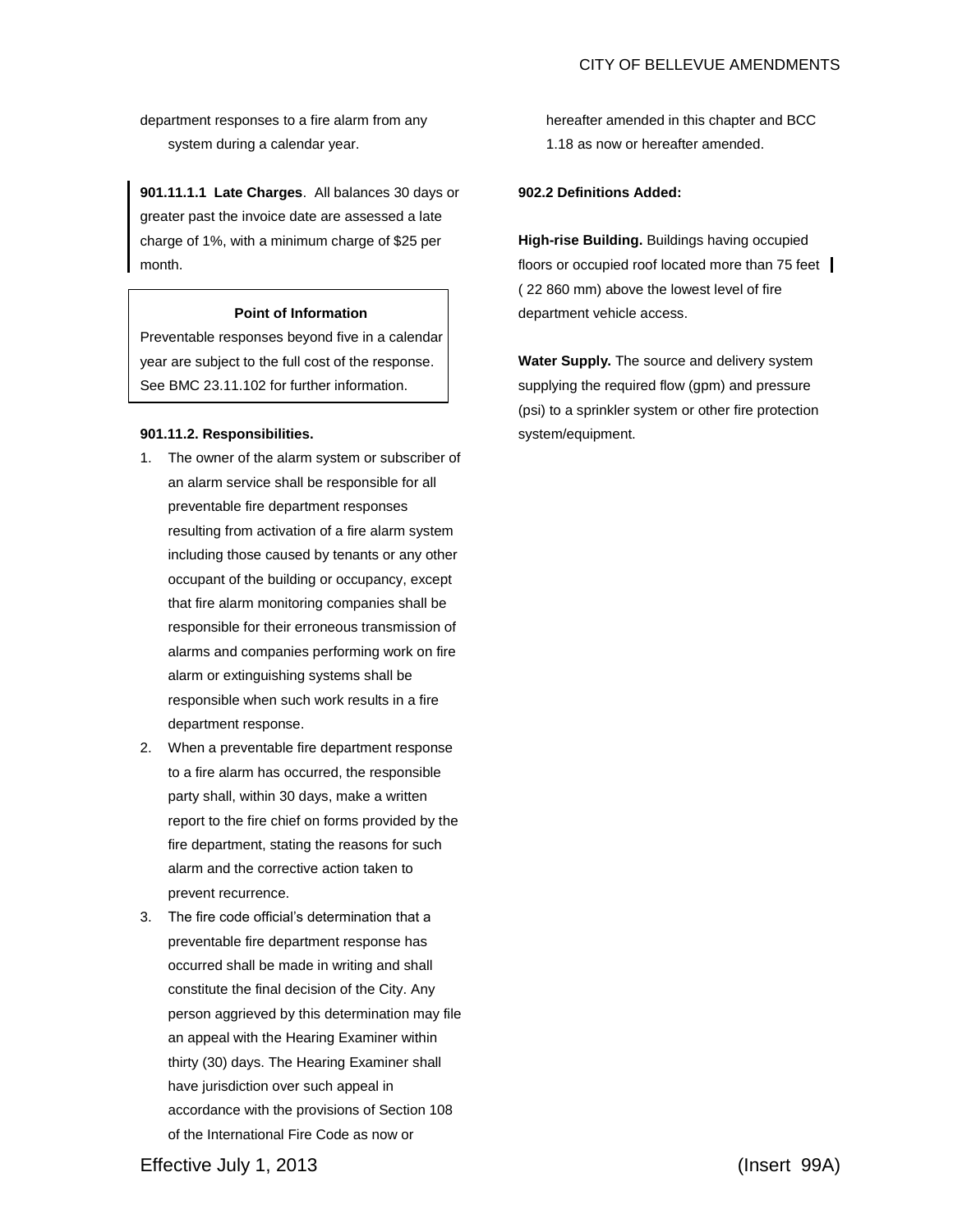## **903.2 Where required.** *Approved automatic*

*sprinkler system*s in new buildings and structures shall be provided in the locations described in this section.

> **[WS] 903.2.1.6 Nightclub.** An automatic sprinkler system shall be provided throughout Group A-2 nightclubs as defined in this code.

**[WS] 903.2.3 Group E.** An automatic sprinkler system shall be provided for Group E occupancies. **Exceptions:** 

- 1. Portable school classrooms with an occupant load of 50 or less calculated in accordance with Table 1004.1.2, provided that the aggregate area of any cluster of portable classrooms does not exceed 5,000 square feet (1465 m2); and clusters of portable school classrooms shall be separated as required by the building code.
- 2. Group E occupancies with an occupant load of 50 or less, calculated in accordance with Table 1004.1.2.

**[WS]** Denotes Washington State Amendement

Effective July 1, 2013 (Insert facing page 100) (Remove Washington State Amendment)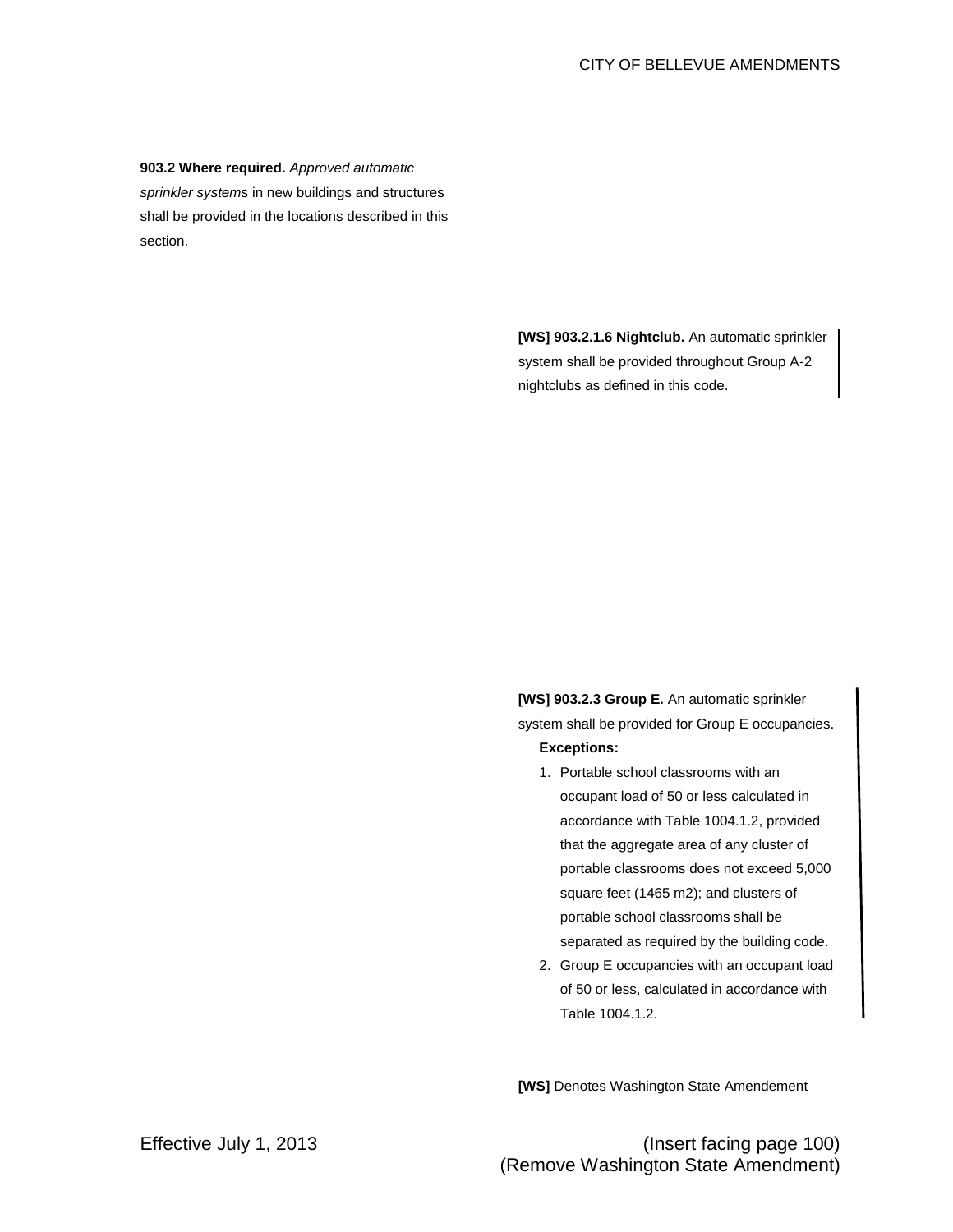**903.2.11 All occupancies.** In all occupancies other than Group U, an *automatic sprinkler system* shall be installed for building design or hazards in the locations set forth in Section 903.2.11.1 through 903.2.11.7.

## **903.2.11.1 Stories and basements without**

**openings**. An *automatic sprinkler system* shall be installed throughout all stories, including basements, of all buildings where the floor area exceeds 1,500 square feet (139.4 m2) and where there is not provided at least one of the following types of *exterior wall* openings:

- 1. Openings below grade that lead directly to ground level by an exterior *stairway* complying with Section 1009 or an outside ramp complying with Section 1010. Openings shall be located in each 50 linear feet (15,240 mm), or fraction thereof, of exterior wall in the story on at least one side. The required openings shall be distributed such that the lineal distance between adjacent openings does not exceed 50 feet (15 240 mm).
- 2. Openings entirely above the adjoining ground level totaling at least 20 square feet (1.86 m2) in each 50 linear feet (15,240 mm), or fraction thereof, of exterior wall in the story on at least one side. The required openings shall be distributed such that the lineal distance between adjacent openings does not exceed 50 feet (15 240 mm). The height of the bottom of the clear opening shall not exceed 44 inches (1118 mm) measured from the floor.

## **903.2.11.1.1 Opening dimensions and access.**

Openings shall have a minimum dimension of not less than 30 inches (762 mm). Such openings shall be accessible to the fire department from the exterior and shall not be obstructed in a manner

that firefighting or rescue cannot be accomplished from the exterior.

**903.2.11.1.2 Openings on one side only.** Where openings in a story are provided on only one side and the opposite wall of such story is more than 75 feet (22,860 mm) from such openings, the story shall be equipped throughout with an *approved automatic sprinkler system* or openings as specified above shall be provided on at least two sides of the story.

**903.2.11.1.3 Basements.** Where any portion of a basement is located more than 75 feet (22,860 mm) from openings required by Section 903.2.11.1, or where new walls, partitions or other obstructions are installed that increase the exit access travel distance to more than 75 feet, the basement shall be equipped throughout with an *approved automatic sprinkler system*.

## **903.2.11.2 Rubbish and linen chutes.** An

automatic sprinkler system shall be installed at the top of rubbish and linen chutes and in their terminal rooms. Chutes shall have additional sprinkler heads installed at alternate floors and at the lowest intake. Where a rubbish chute extends through a building more than one floor below the lowest intake, the extension shall have sprinklers installed that are recessed from the drop area of the chute and protected from freezing in accordance with Section 903.3.1.1. Such sprinklers shall be installed at alternate floors beginning with the second level below the last intake and ending with the floor above the discharge. Chute sprinklers shall be accessible for servicing.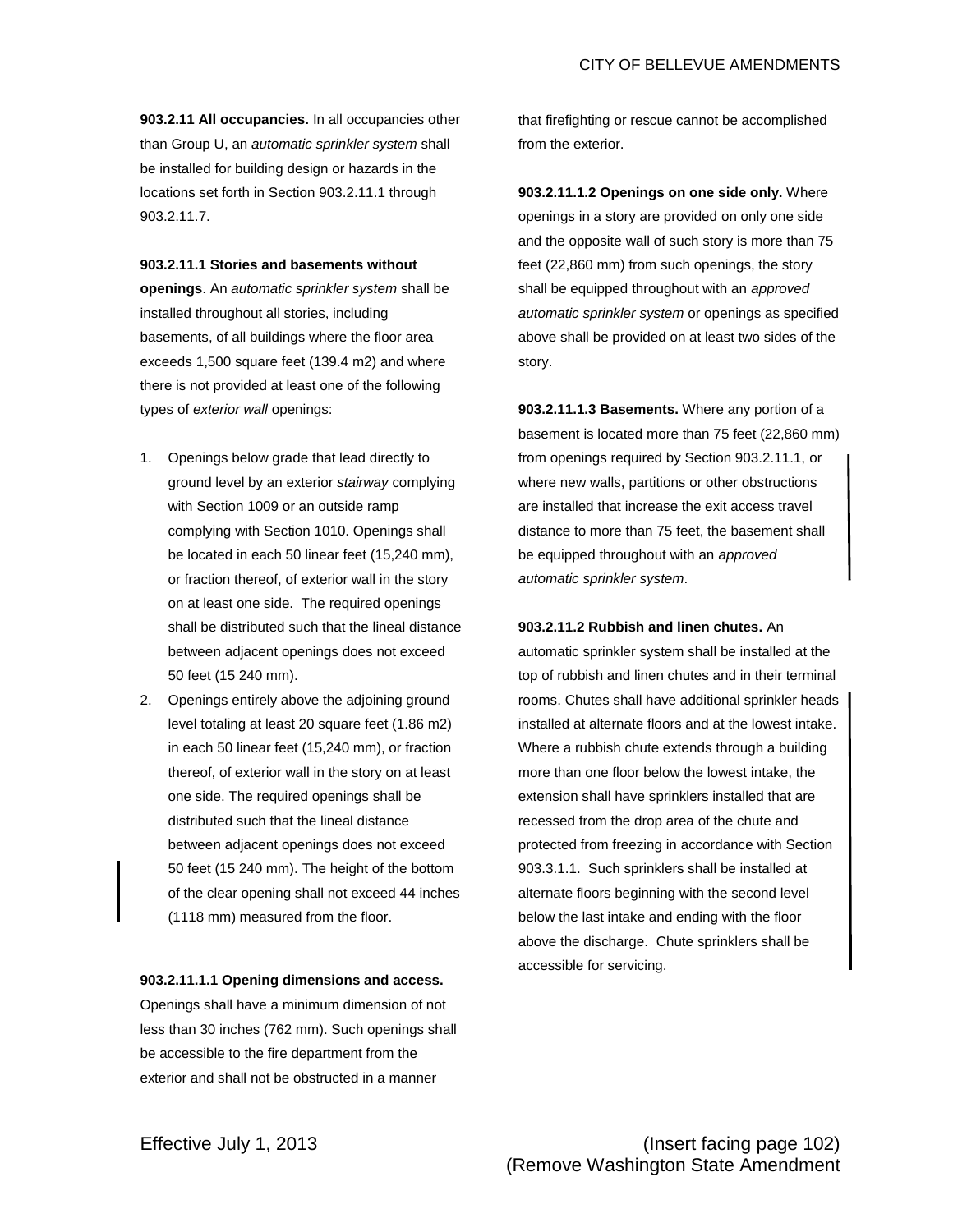## **903.2.11.3 Buildings 55 feet or more in height.**

An automatic sprinkler system shall be installed throughout buildings with a floor level having an occupant load of 30 or more that is located 55 feet (16 764 mm) or more above the lowest level of fire department vehicle access.

### **903.2.11.4 Ducts conveying hazardous**

**exhausts.** Where required by the International Mechanical Code, automatic sprinklers shall be provided in ducts conveying hazardous exhaust, flammable or combustible materials.

**Exception**: Ducts where the largest cross-sectional diameter of the duct is less than 10 inches (254 mm).

**903.2.11.5 Commercial cooking operations**. An automatic sprinkler system shall be installed in a commercial kitchen exhaust hood and duct system where an automatic sprinkler system is used to comply with Section 904.

**903.2.11.6 Other required suppression systems.**  In addition to the requirements of Section 903.2, the provisions indicated in Table 903.2.11.6 also require the installation of a fire suppression system for certain buildings and areas.

## **903.2.11.7 Buildings exceeding 10,000 square**

**feet.** Notwithstanding any provision of the International Building Code or International Fire Code, as such codes are adopted by the City, throughout all buildings where the total floor area, including basements, exceeds 10,000 square feet. For purposes of this paragraph, portions of buildings separated by one or more fire walls will not be considered a separate building. Existing buildings shall comply with this section when an addition is made to the building and the total floor area, including the basements, or the existing building and the addition combined exceeds 10,000 square feet, or when the value of a structural

alteration or repair of an existing building 10,000 square feet in area or greater exceeds 50 percent of the assessed valuation of such existing building, or exceeds 50 percent of the recognized replacement cost of the structure, without consideration of depreciation, as determined under the Marshall Valuation Service Cost Handbook, whichever is greater.

**903.3.1 Standards.** Sprinkler systems shall be designed and installed in accordance with Section 903.3.1.1, 903.3.1.2 or 903.3.1.3 and other chapters of this code, as applicable. In addition sprinkler systems shall be designed with a buffer to account for water system fluctuations to include a low reservoir condition. Such buffer shall be 5 p.s.i. for static pressures less than 50 p.s.i. and 10 p.s.i. for static pressures above 50 p.s.i.

Permit applicants shall indepently verify site specific static pressure:

- Prior to initiating sprinkler system.
- Prior to installing any sprinkler piping, including the underground supply.
- Prior to requesting an cover inspections.

**903.3.1.1.1 Exempt locations.** Automatic sprinklers shall not be required in the following rooms or areas where such rooms or areas are protected with an approved automatic fire detection system in accordance with Section 907.2 that will respond to visible or invisible particles of combustion. Sprinklers shall not be omitted from any room merely because it is damp, of fireresistance rated construction or contains electrical equipment.

- 1. Any room where the application of water, or flame and water, constitutes a serious life or fire hazard, when approved by the fire code official.
- 2. Any room or space where sprinklers are considered undesirable because of the nature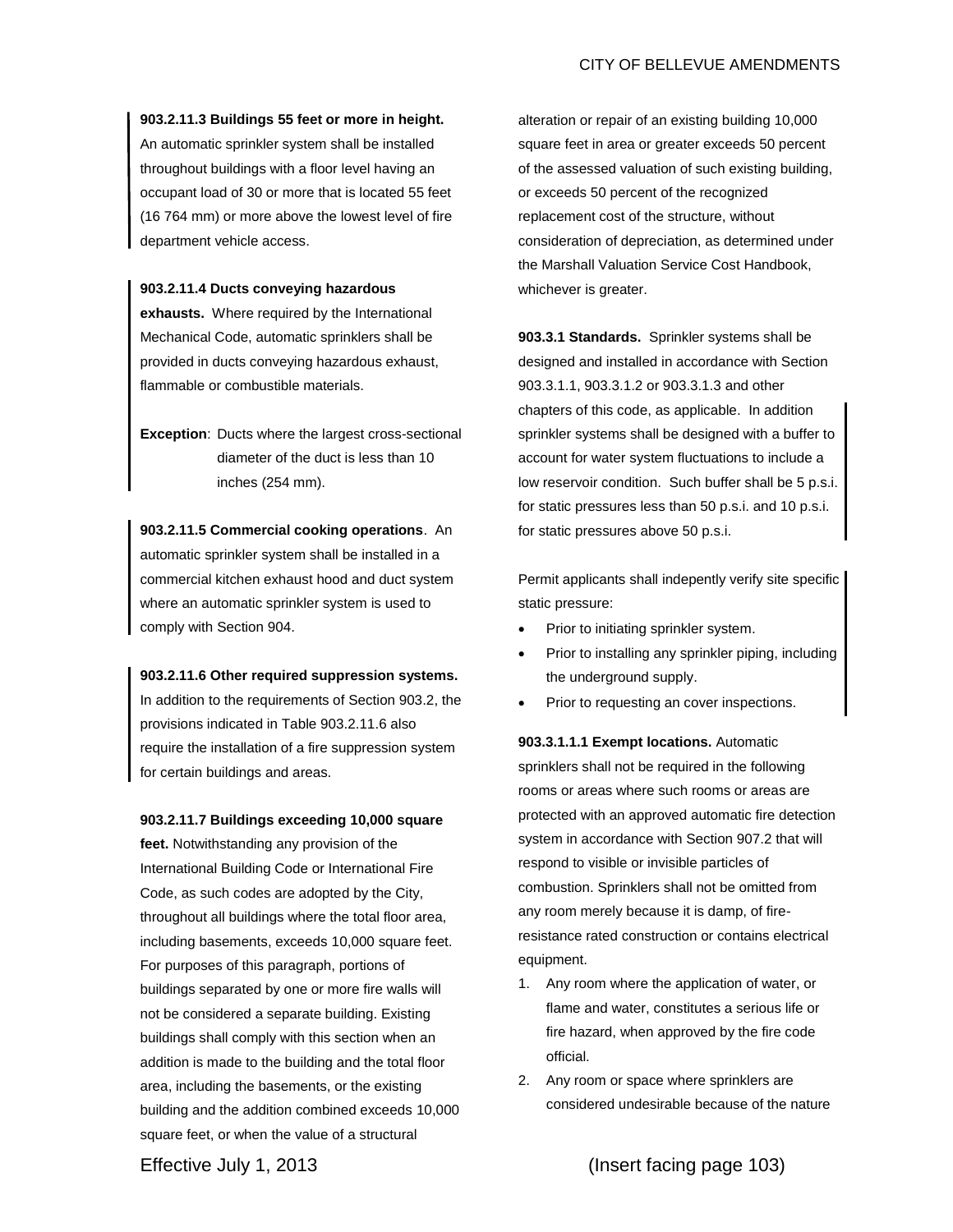of the contents, when approved by the fire code official.

- 3. In rooms or areas that are of noncombustible construction with wholly noncombustible contents.
- 4. Fire service access elevator machine rooms and machinery spaces.
- 5. Machine rooms and machinery spaces associated with occupant evacuation elevators designed in accordance with Section 3008 of the International Building Code

## **903.3.1.1.2 High rise building sprinkler system**

**design.** Combination standpipe/sprinkler risers using 6 in. pipe minimum, shall be used. Shut-off valves and water-flow devices shall be provided on each floor at the sprinkler system connection to each standpipe. Two four-way fire department connections serving the combination system shall be provided on separate streets well separated from each other. At least one of the fire department connections shall be connected to the riser above a riser isolation valve. Dry pipe sprinkler systems serving parking garages may use one separate two-way fire department connection. The dry pipe sprinkler system shall be supplied by the on-site water tank.

**903.3.1.1.3 Seismic Coefficient**. The coefficient Cp for seismic bracing design calculations in accordance with NFPA 13 shall either use a value of 0.70, or shall use a value based on site specific USGS data.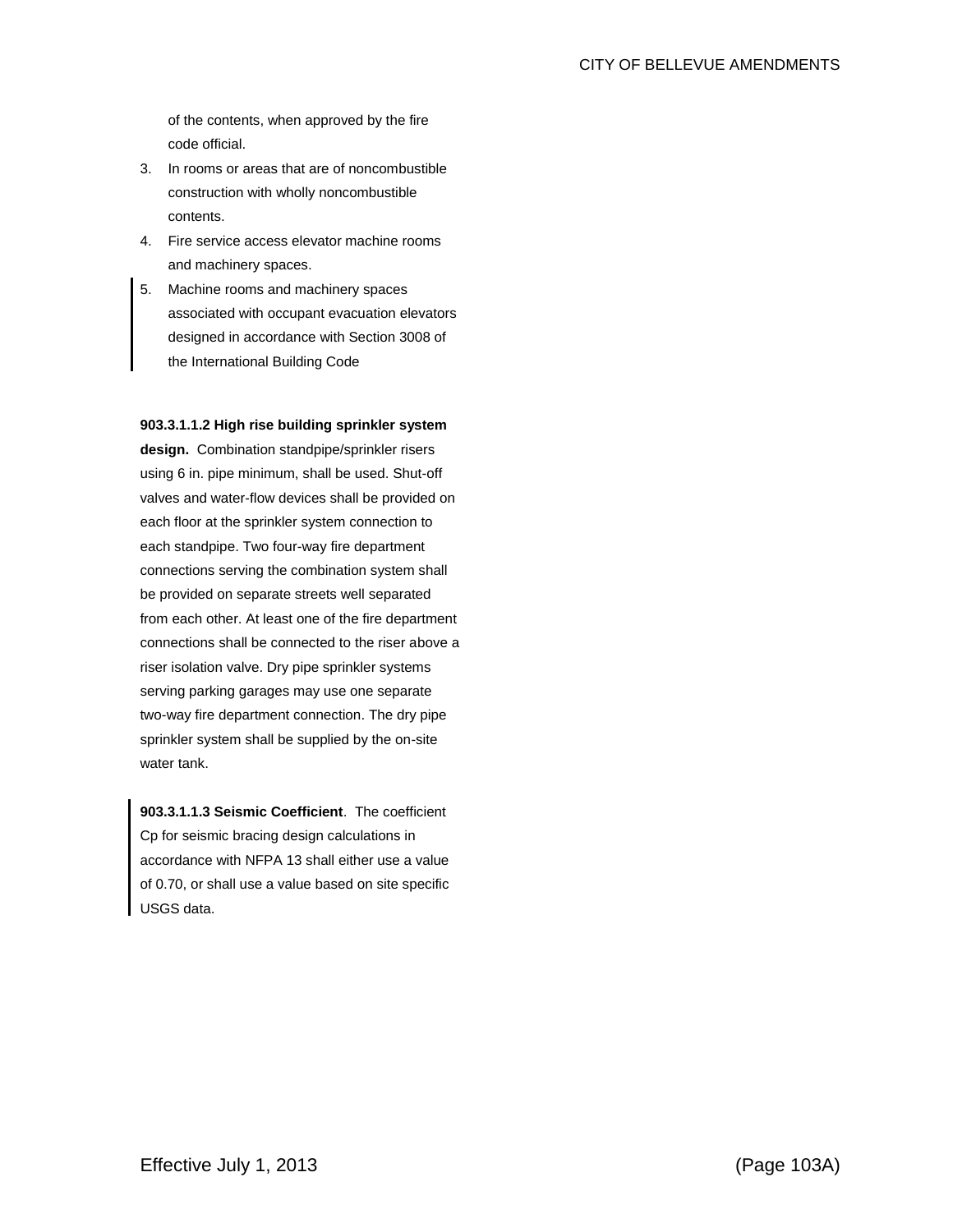**903.3.3 Obstructed locations.** Automatic sprinklers shall be installed in accordance with NFPA 13 obstruction criteria and the listing requirements of the sprinkler head. Automatic sprinklers shall be installed in or under covered kiosks, displays, booths, concession stands, or equipment that exceeds 4 feet (1219 mm) in width and depth, and for all multi-level exhibit booths. Not less than a 3-foot (914 mm) clearance shall be maintained between automatic sprinklers and the top of piles of combustible fibers.

**Exception:** Kitchen equipment under exhaust hoods protected with a fire-extinguishing system in accordance with Section 904.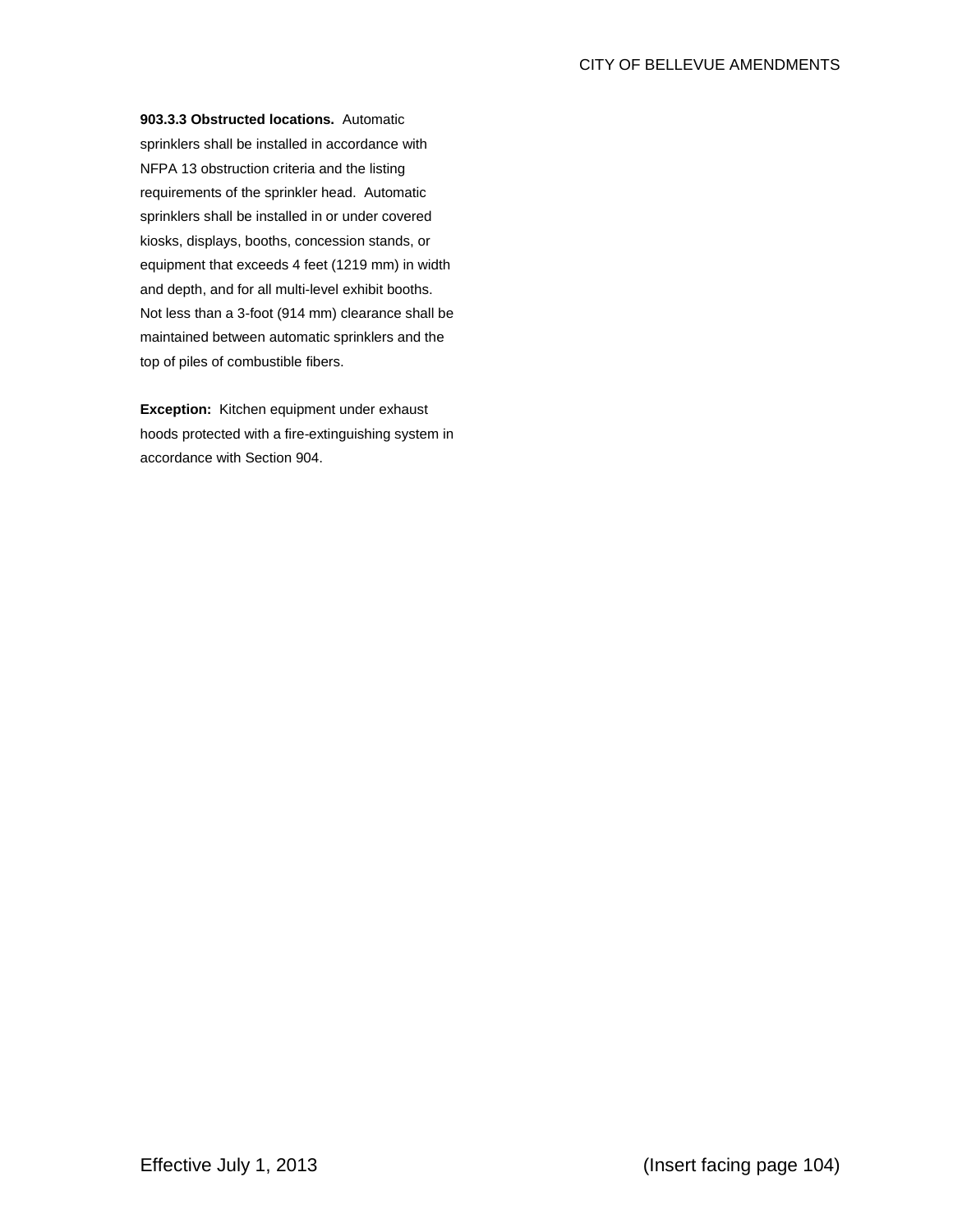**903.3.5.2 Secondary water source.** A secondary on-site water source shall be provided for *high-rise building* as follows:

- 1. High-rise buildings containing R or B occupancy only shall be provided with a net useable volume of 15,000 gallons.
- 2. High-rise buildings containing an S-2 occupancy shall be provided with a net useable volume of 40,000 gallons.
- 3. High-rise buildings containing an M occupancy shall be provided with a net useable volume of 50,000 gallons.
- 4. Multi high-rise complexes sharing a common secondary water source shall be provided with a net useable volume calculated by combining the highest demand of number 2 or 3 above, with number 1 above. Only one parking/retail area and 2 high-rise buildings may share a common secondary water source.

An acceptable alternative to items 1 through 4 above, is to prove a calculated net useable volume capable of meeting the hydraulically calculated sprinkler demand, including the total (combined inside and outside) hose stream requirement, as per NFPA 13. The duration of the calculated source shall have a duration of not less than 30 minutes for buildings with light hazard occupancies only and a 60 minute duration for building with ordinary hazard occupancies as defined by NFPA 13.

**Exception:** Existing building, including those undergoing substantial renovation.

**903.4.3 Floor control valves**. *Approved*

supervised indicating control valves shall be provided at the point of connection to the riser on each floor. The floor control valves shall be located within 6' of floors or landings unless chains or other approved devices are readily available.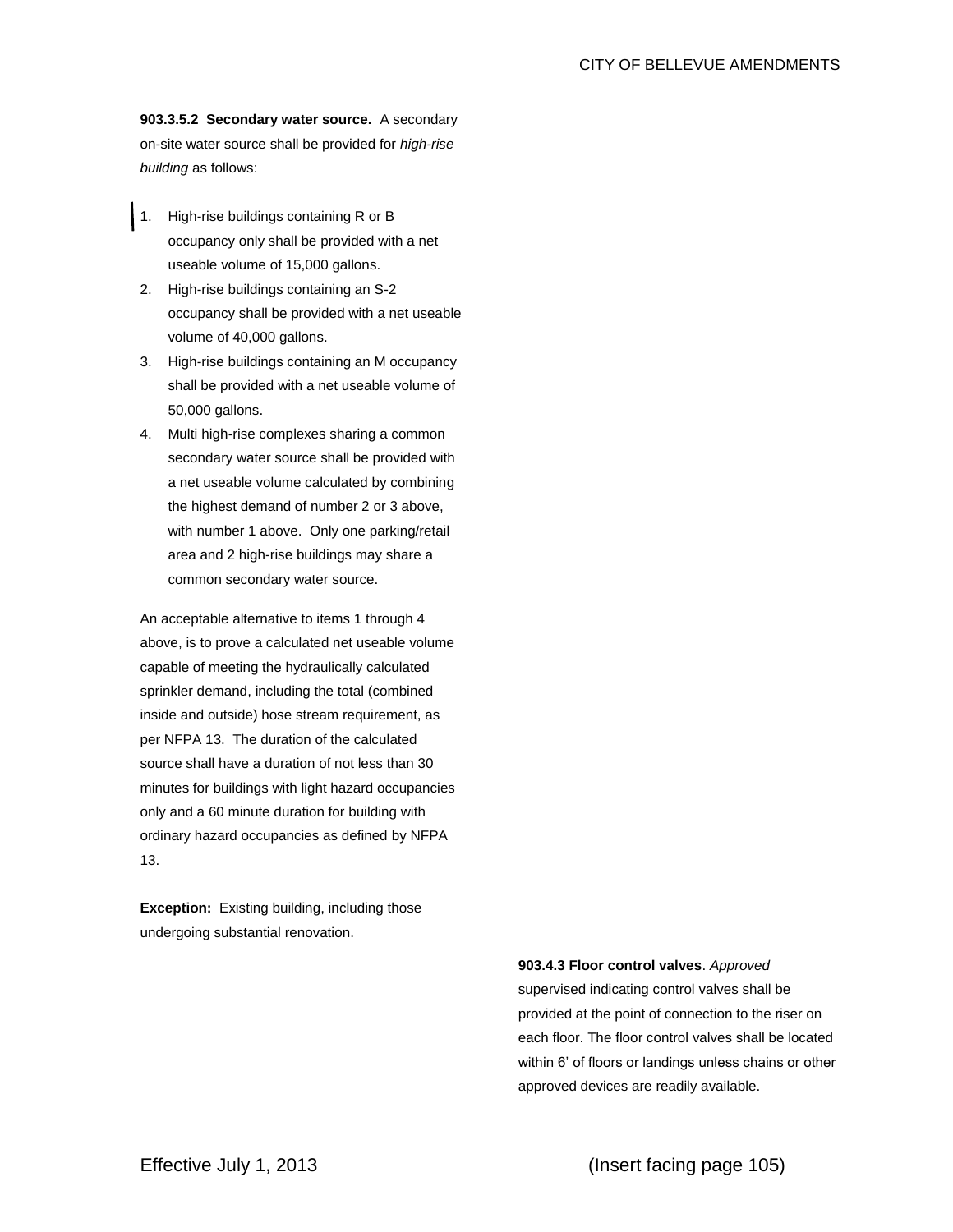**905.3.1 Height.** Class I standpipe systems shall be installed throughout buildings where the floor level of the highest story is located more than 30 feet (9144 mm) above the lowest level of the fire department vehicle access, or where the floor level of the lowest story is located more than 30 feet (9144 mm) below the highest level of fire department vehicle access.

## **Exceptions:**

- 1. In determining the lowest level of fire department vehicle access, it shall not be required to consider:
	- 1.1 Recessed loading docks for four vehicles or less, and
	- 1.2 Conditions where topography makes access from the fire department vehicle to the building impractical or impossible.

**905.3.4 Stages.** This section is not adopted (reference BCC 23.11.100).

**905.3.4.1 Hose and cabinet.** This section is not adopted (reference BCC 23.11.100).

### **905.3.9 High Rise Building Standpipes.**

Standpipe risers shall be combination standpipe/sprinkler risers using a minimum pipe size of 6 inch. One 2-1/2 inch hose connection shall be provided on every intermediate floor level landing in every required stairway and elsewhere as required by NFPA 14. Where, and only where, static or residual water pressures at any hose outlet exceeds 175 psi (1207 kPa), approved pressureregulating devices shall be installed to limit the pressure to 150 psi (1207 kPa). Such devices shall be adjusted to provide 150 psi (1207 kPa), or as close to that pressure as the adjustment will permit while flowing 300 gpm, without exceeding 175 psi (1207 kPa). The pressure on the inlet side of the pressure-regulating device shall not exceed the rated working pressure of the device. An additional non-regulated hose connection located directly

below the PRV or an equally sized bypass around the pressure regulating device with a normally closed control valve shall be provided at each reduced pressure connection. Signage in accordance with NFPA 14 and Section 912.4 shall be provided.

#### **Point of Information**

Additional flow and pressure requirements are contained in NFPA 14. Designers should be cognizant of space considerations within stair shafts and additional signage needed for the PRV by-pass control valves. For city wide uniformity, the City of Bellevue desires the PRV settings to be such that the required flow is available at 150 psi. However, a range of up to 175 psi is provided to allow for design flexibility.

# **905.4 Location of Class I standpipe hose**

**connections.** Class I standpipe hose connections shall be provided in all of the following locations:

- 1. In every required stairway, a hose connection shall be provided for each floor level above or below grade. Hose connections shall be located at an intermediate floor level landing between floors. Where stairs are required to provide roof access, the standpipe roof connections shall be located adjacent to the stair opening on the roof.
- 2. On each side of the wall adjacent to the exit opening of a horizontal exit.

## **Exceptions:**

- 1. Where floor areas adjacent to a horizontal *exit* are reachable from *exit stairway* hose connections by a 30-foot (9144 mm) hose stream from a nozzle attached to 100 feet (30 480 mm) of hose, a hose connection shall not be required at the horizontal *exit*.
- 2. When the *Fire Code Official* determines that standpipe connection is not needed.

Effective July 1, 2013 (Insert facing page 109)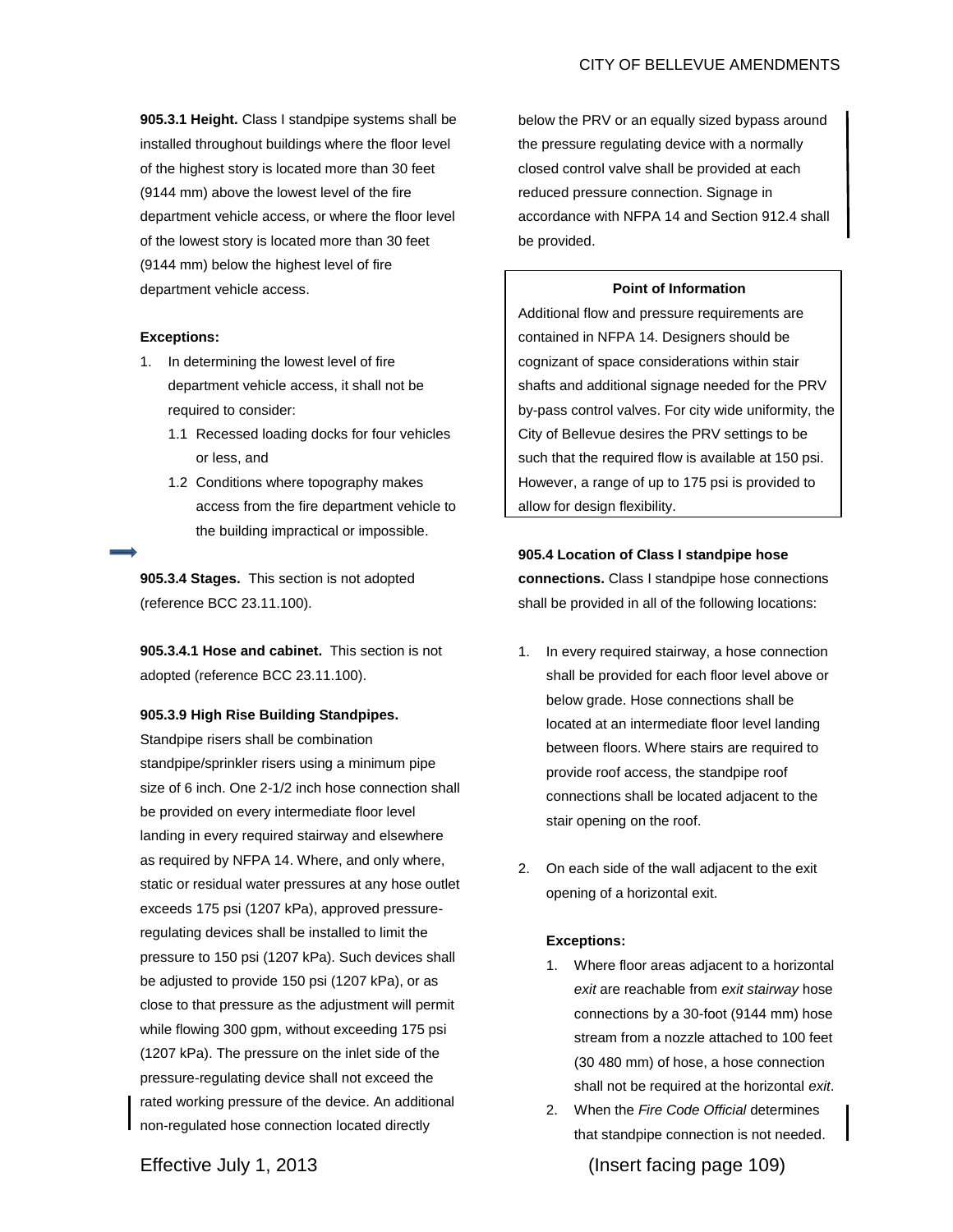3. In every *exit* passageway, at the entrance from the exit passageway to other areas of a building.

**Exception:** Where floor areas adjacent to an *exit* passageway are reachable from exit stairway hose connections by a 30-foot (9144 mm) hose stream from a nozzle attached to 100 feet (30 480 mm) of hose, a hose connection shall not be required at the entrance from the *exit* passageway to other areas of the building.

- 4. In covered and open mall buildings, adjacent to each exterior public entrance to the mall, adjacent to each entrance from an exit passageway or exit corridor to the mall, at each intermediate landing within required enclosed stairways,. and at other locations as necessary so that the distance to reach all portions of a tenant space does not exceed 200 feet (60 960 mm) from a hose connection.
	- 5. Where the roof has a slope less than four units vertical in 12 units horizontal (33.3-percent slope), at least one standpipe shall be provided with a 2 ½ in. hose connection located on the roof. Additional hose connections shall be provided so that all portions of the roof are within 200 feet of hose travel distance from a standpipe hose connection. The hose connection(s) shall be at least 10 feet (3048 mm) from the roof edge, skylight, light well or other similar openings, unless protected by a 42-inch-high (1067 mm) guardrail or equivalent. All roof hose connections shall be arranged to be operable without entering the building. Roof connections in high-rise buildings are allowed to be located at the highest landing of a stairway with stair access to the roof. An additional hose connection shall be provided at the top of the most hydraulically remote standpipe for testing purposes.

6. Where the most remote portion of a nonsprinklered floor or story is more than 150 feet (45 720 mm) of hose travel distance from a hose connection or the most remote portion of a sprinklered floor or story is more than 200 feet (60 960 mm) of hose travel distance from a hose connection, additional hose connections shall be provided in vertical exit enclosures or protected locations that are accessed through protected enclosures. The protected enclosure shall be a corridor constructed as a smoke barrier from the exit enclosure to the standpipe connection.

> **Exception:** Hose connections in parking garages must be located in vertical exit enclosures, protected locations, immediately adjacent to exterior exit doors, loading docks or other areas as approved by the fire code official. Subject to the approval of the fire code official the travel distance may also be increased to a maximum distance of 240 feet

## **Point of Information**

Chapter 10 of this code outlines the requirements for stairways to the roof and roof access. This section (905.4), identifies the locations of standpipes and hose connections, but does not dictate the need for additional stairways to the roof or roof access.

**905.8 Dry standpipes**. Dry standpipes when *approved* by the *fire code official* may be installed in other than high-rise buildings.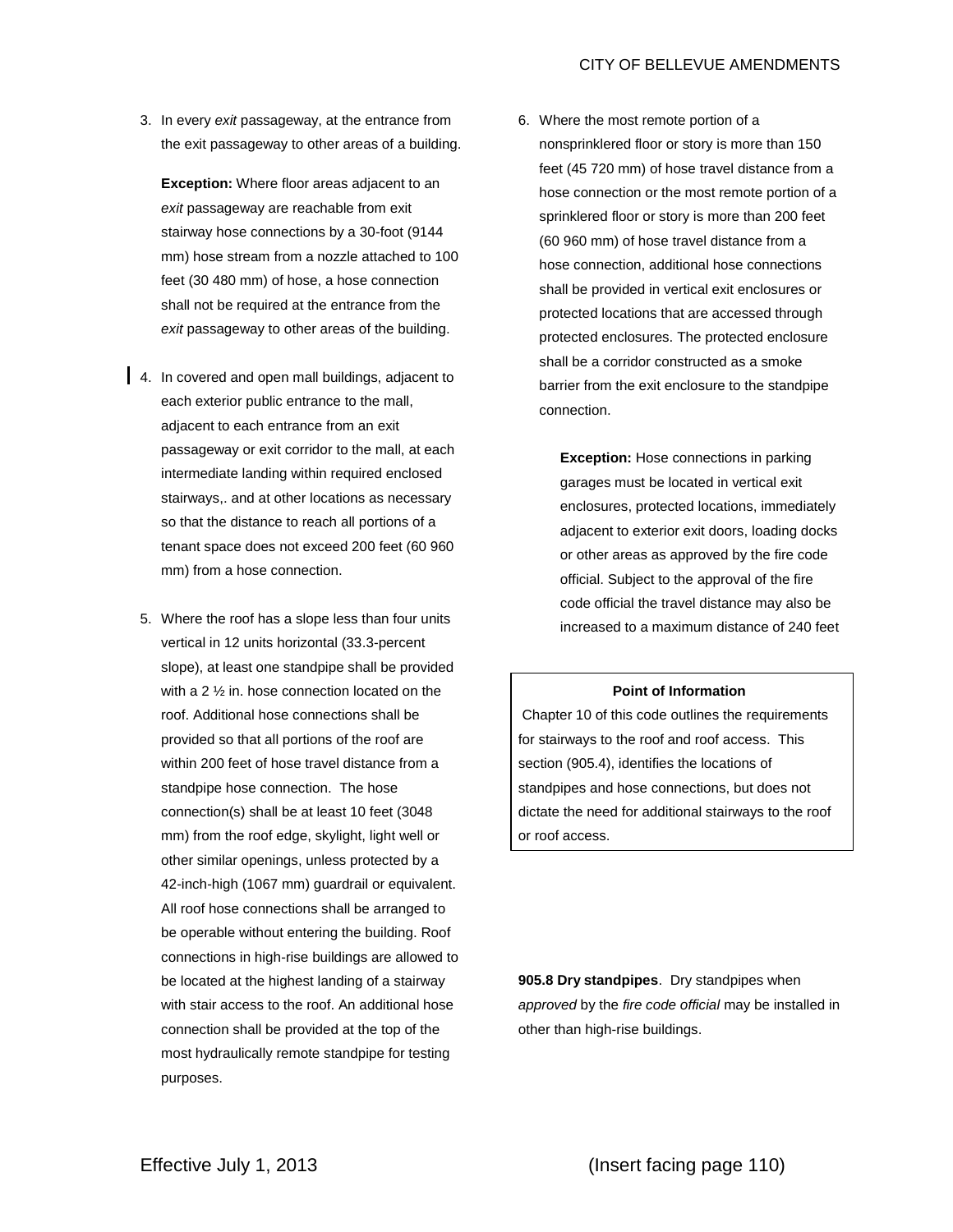**907.1 General.** This section covers the application, installation, performance and maintenance of fire alarm systems and their components in new and existing building and structures. The requirements of Section 907.2 are applicable to new buildings and structures and new fire alarm systems including replacement of existing fire alarm control panels being installed in existing structures. The requirements of Section 907.9 are applicable to existing buildings and structures.

For the purpose of this section, fire barriers shall not be considered to create a separate building.

Building required by this section to be provided with a fire alarm system shall be provided with a single fire alarm system unless otherwise approved by the *fire code official.*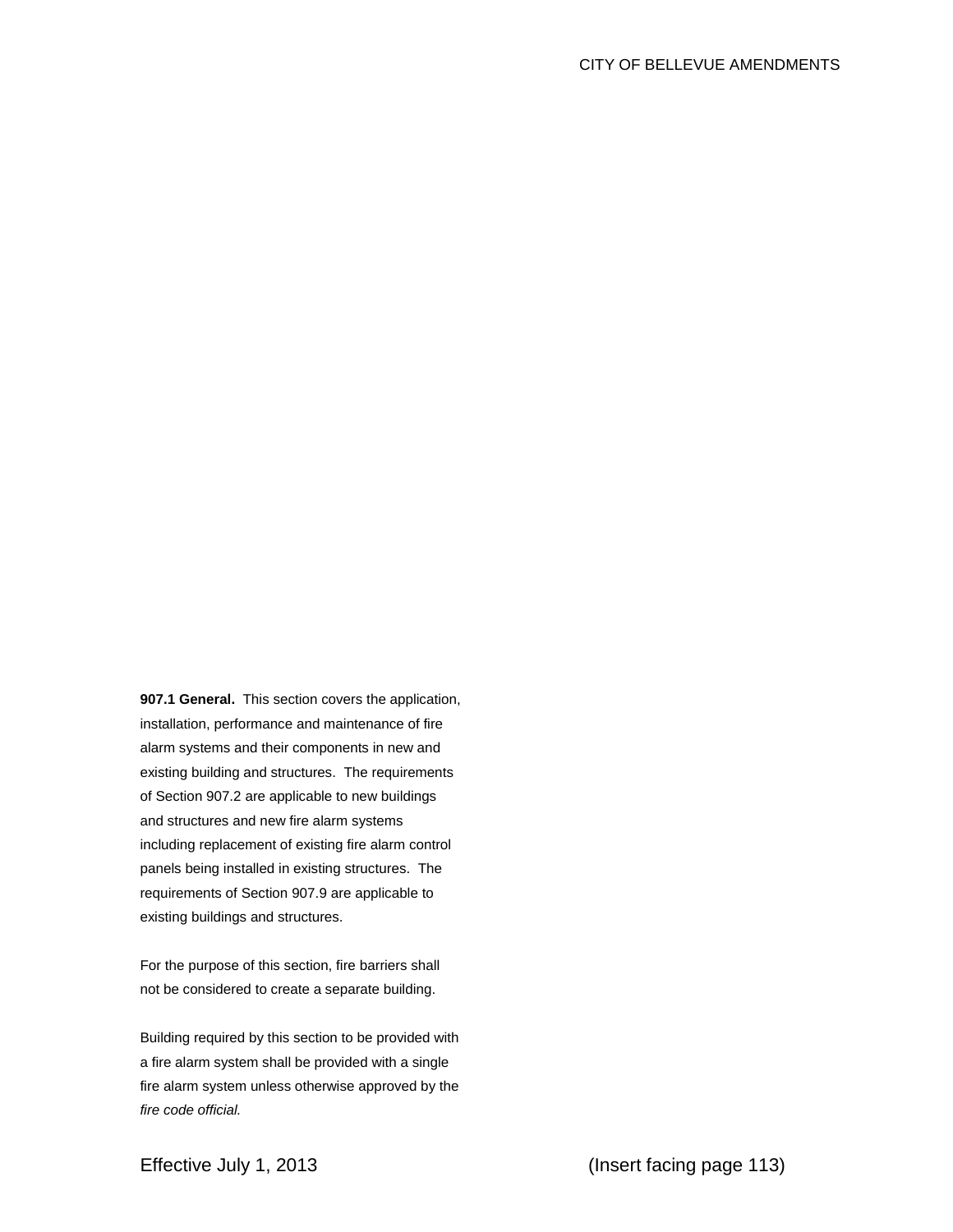**907.2.7.1 Occupant Notification.** This section is not adopted (reference BCC 23.11.100)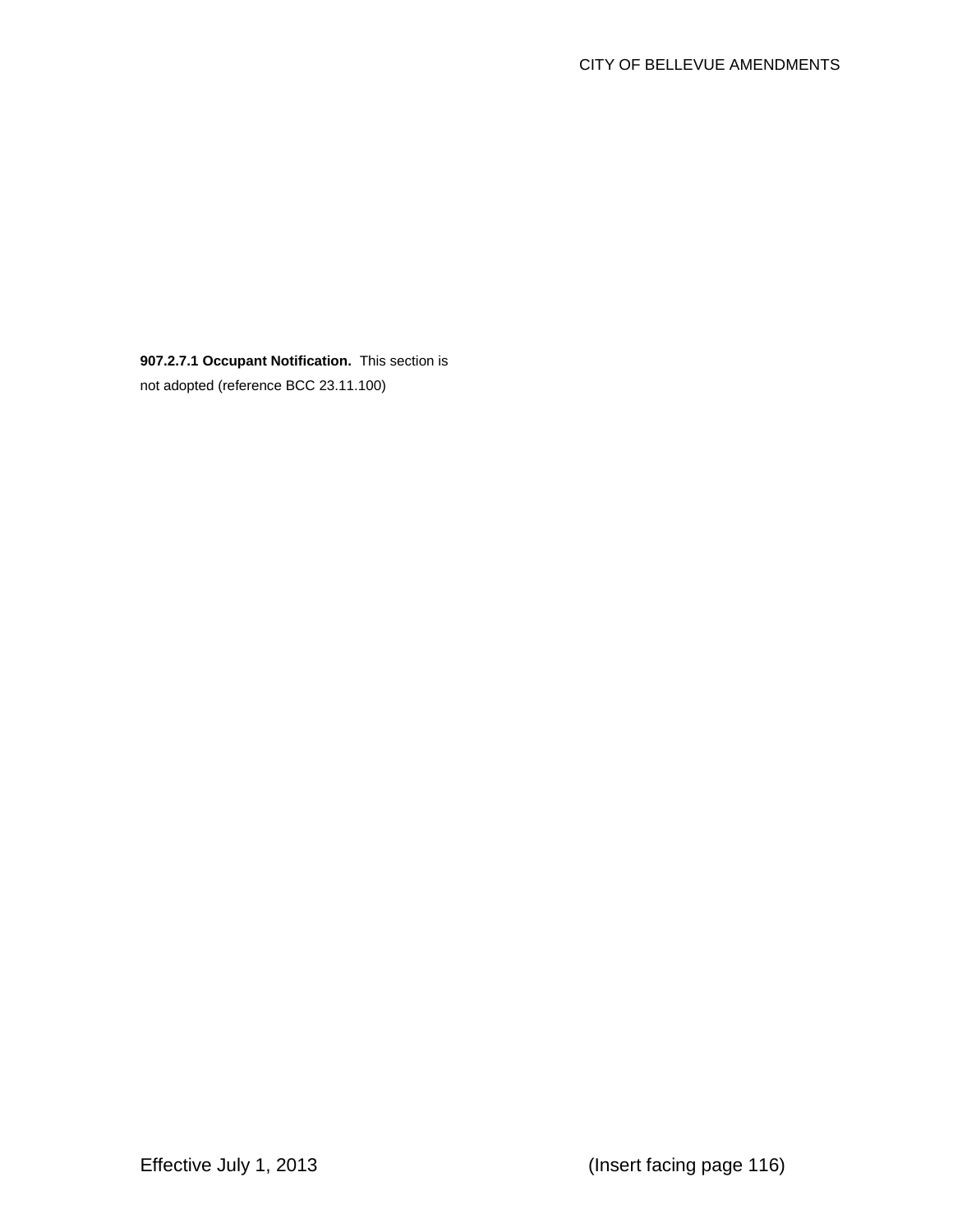**907.2.13.1.1 Area smoke detection.** Area smoke detectors shall be provided in accordance with this section. Smoke detectors shall be connected to an automatic fire alarm system. The activation of any detector required by this section, other than duct smoke detectors, shall activate the emergency voice/alarm communication system in accordance with Section 907.5.2.2. In addition to smoke detectors required by Sections 907.2.1 through 907.2.10, smoke detectors (Where such locations are within unconditioned spaces, other devices may be installed in accordance with 907.4.3) shall be located as follows:

- 1. In each mechanical equipment, electrical, transformer, telephone equipment or similar room which is not provided with sprinkler protection.
- 2. In each elevator machine room and in elevator lobbies.
- 3. Within 5 feet (1524 mm) of doors opening into stairways that are smoke proof enclosures, or are pressurized stairways.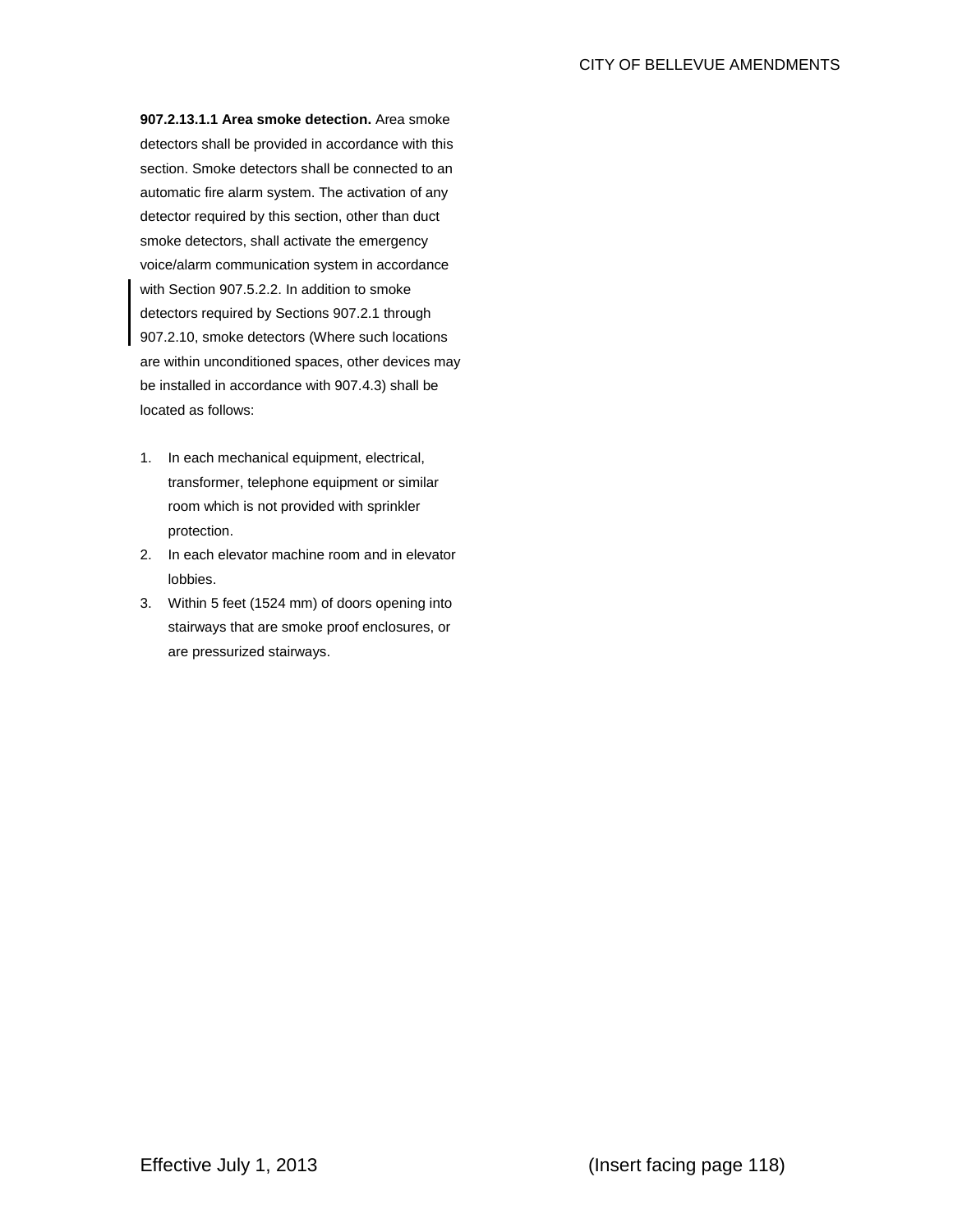## **907.2.13.2 Fire department communication**

**system.** An *approved* two-way, fire department communication system designed and installed in accordance with NFPA 72 shall be provided for fire department use. It shall operate between a *fire command center* complying with Section 508, elevators, elevator lobbies, emergency and standby power rooms, fire pump rooms, areas of refuge and inside enclosed *exit stairways*. The fire department communication device shall be provided at each floor level within the enclosed *exit stairway*.

**907.2.18.1 Smoke detectors.** A minimum of one smoke detector (Where such locations are within unconditioned spaces, other devices may be installed in accordance with 907.4.3.) listed for the intended purpose shall be installed in the following areas:

- 1. Electrical, Non-Utility owned transformer vault rooms, telephone equipment, elevator machine or similar rooms.
- 2. Elevator lobbies.
- 3. The main return and exhaust air plenum of each air-conditioning system serving more than one story and located in a serviceable area downstream of the last duct inlet.
- 4. Each connection to a vertical duct or riser serving two or more floors from return air ducts or plenums of heating, ventilating and airconditioning systems, except that in Group R occupancies, a listed smoke detector is allowed to be used in each return-air riser carrying not more than 5,000 cfm (2.4 m3/s) and serving not more than 10 air inlet openings.
- 5. Within 5 ft. of doors opening into stairways that are smoke proof enclosures, or that are pressurized stairways.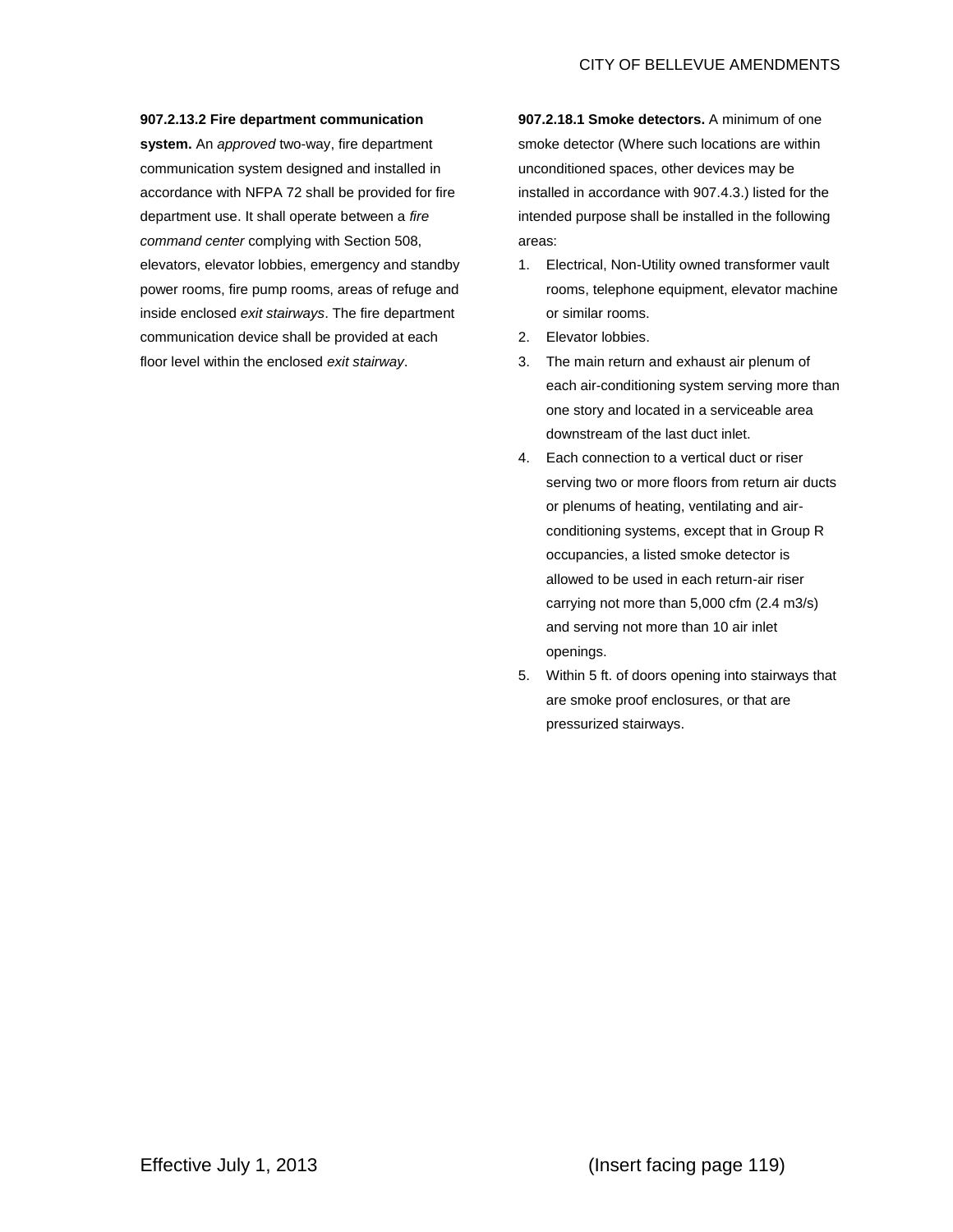#### **907.5 Occupant notification systems.**

A fire alarm system shall annunciate at the fire alarm control unit and shall initiate occupant notification upon activation, in accordance with Sections 907.5.1 through 907.5.2.3.4. Where a fire alarm system is required by another section of this code, it shall be activated by:

- 1. Automatic fire detectors.
- 2. Automatic sprinkler system waterflow devices.
- 3. Manual fire alarm boxes.
- 4. Automatic fire-extinguishing systems.

**907.5.2.1.1 - Average sound pressure.** The audible alarm notification appliances shall provide a sound pressure level of 15 decibels (dBA) above the average ambient sound level or 5 dBA above the maximum sound level having a duration of at least 60 seconds, whichever is greater, in every occupiable space within the building, or in the case of a partial alarm system, throughout the space that is being provided with the fire alarm system. The minimum sound pressure levels shall be: 75 dBA in occupancies in Groups R and I-1; 90 dBA in mechanical equipment rooms; and 60 dBA in other occupancies. In assembly occupancies with high sound levels such as nightclubs, bars, theaters, auditoriums, sanctuaries, etc. an interface shall be provided between the fire alarm system and the noise source to eliminate the noise source upon activation of the fire alarm system.

**Exception:** Private mode signaling in accordance with NFPA 72 shall be allowed in areas of group I-2 and I -3 occupancies where occupants are not expected to self-evacuate.

#### **907.5.2.2 Emergency voice/alarm**

**communication systems.** Emergency voice/alarm communication systems required by this code shall be designed and installed in accordance with NFPA 72. The operation of any automatic fire detector,

sprinkler water flow device or manual fire alarm box shall automatically sound an alert tone followed by voice instructions giving approved information and directions for a general or staged evacuation in accordance with the building's fire safety and evacuation plans required by Section 404. In highrise buildings, the system shall operate on a minimum of the alarming floor, the floor above and the floor below. Speakers shall be provided throughout the building by paging zones. At a minimum, paging zones shall be provided as follows:

- 1. Elevator groups.
- 2. Exit stairways.
- 3. Each floor.
- 4. Areas of refuge as defined in Section 1002.1.

**Exception:** In Group I-1 and I-2 occupancies, the alarm shall sound in a constantly attended area and a general occupant notification shall be broadcast over the overhead page.

**907.5.2.2.1 Manual override.** A manual override for emergency voice communication shall be provided on a selective and all-call basis for all paging zones.

**907.5.2.2.2 Live voice messages.** The emergency voice/alarm communication system shall also have the capability to broadcast live voice messages by paging zones on a selective and all-call basis.

#### **Point of Information**

See Emergency Voice Alarm public information shee[t F-43](http://cobnetsps/Departments/Fire%20Department/Fire%20Prevention%20Division/Document%20Library/Public%20Informational%20Handouts/F-43%20VoiceAlarmRequirements.pdf) for detailed messaging requirements

**907.5.2.2.3 Alternate uses.** The emergency voice/alarm communication system shall be allowed to be used for other announcements, provided the manual fire alarm use takes precedence over any other use.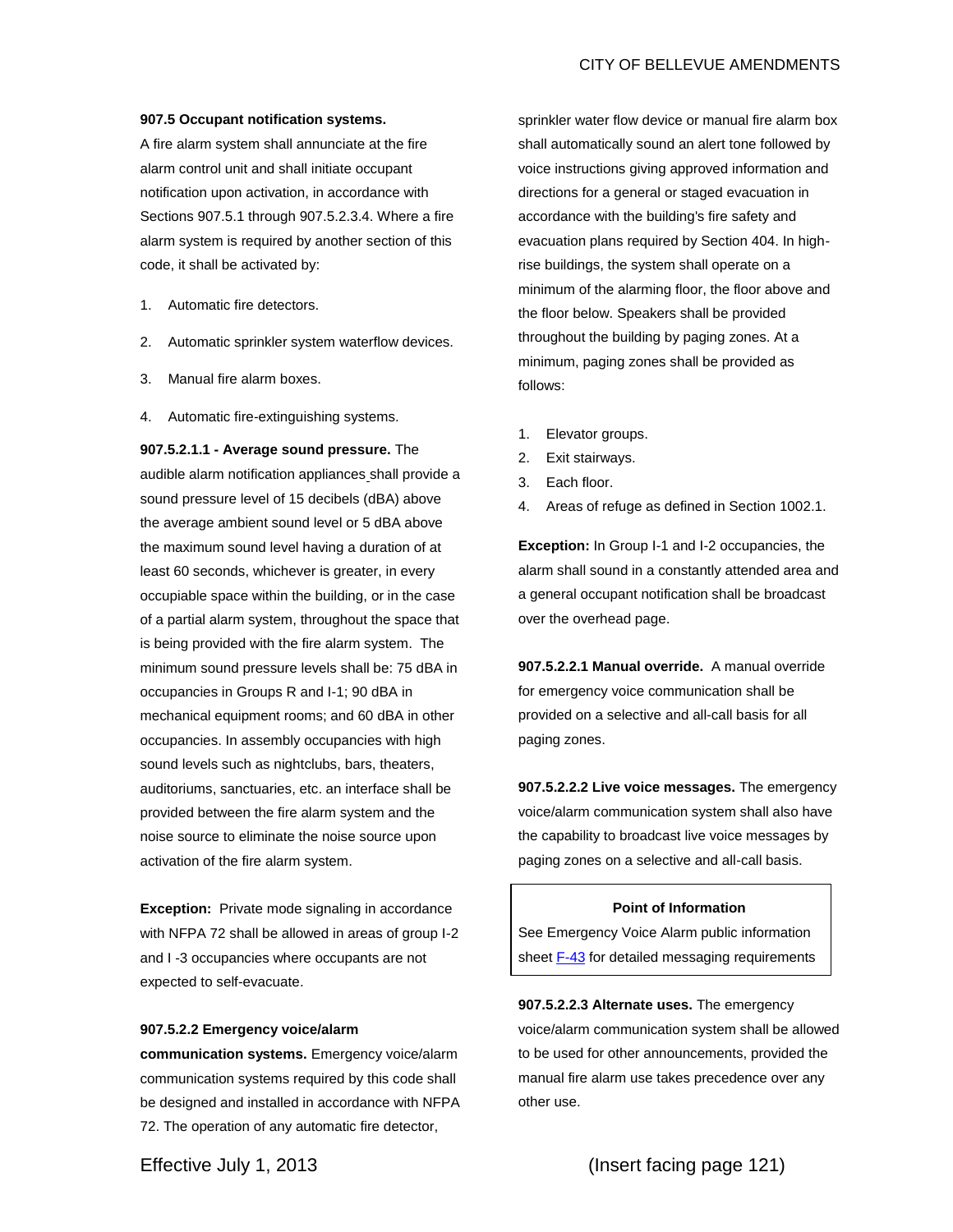# **907.5.2.2.4 Emergency voice/alarm communication captions.**

Where stadiums, arenas and grandstands are required to caption audible public announcements in accordance with Section 1108.2.7.3 of the International Building Code, the emergency/voice alarm communication system shall also be captioned. Prerecorded or live emergency captions shall be from an approved location constantly attended by personnel trained to respond to an emergency.

**907.5.2.2.5 Emergency power.** Emergency voice/alarm communications systems shall be provided with an approved emergency power source.

**907.5.2.2.6 Phased Evacuation.** All buildings more than 10 stories above grade plane shall utilize an approved phased evacuation plan

## **Exceptions:**

- 1. When an additional exit stairway meeting the requirements of Sections IBC 1009 and 1022 are provided in addition to the minimum number of exits required by Section IBC 1021.1
- 2. Where the width of each required exit stairway is as specified in Section 1009.1 is increased by not less than 24" of additional width.
- 3. Where occupant self-evacuation elevators in accordance with IBC Section 3008 have been installed.
- 4. Where full tenant evacuation can be demonstrated to be accomplished in less than 7 minutes.

## **Point of Information**

These provisions are intended to facilitate the simultaneous building evacuation and firefighter response into the building

**907.5.2.3 Visible alarms.** Visible alarm notification appliances shall be provided in accordance with Sections 907.5.2.3.1 through 907.5.2.3.4.

## **Exceptions:**

- 1. Visible alarm notification appliances are not required in alterations, except where an existing fire alarm system is replaced, or a new fire alarm system is installed.
- 2. Visible alarm notification appliances shall not be required in exits as defined in Chapter 2.
- 3. Visible alarm notification appliances shall not be required in elevator cars.

**907.6.3.1 Annunciator panel.** All fire alarm systems in buildings without a fire command center shall be provided with an annunciator panel (or the main fire alarm control panel) located inside the building at the main addressed building entrance.

Graphic annunciators, when provided, shall be mounted to maintain the viewer's directional orientation. The visual zone indication on the annunciator panel shall lock in until the system is reset and shall not be canceled by the operation of an audible-alarm silencing switch. Alarm panels and annunciators shall not be installed where they would obstruct exiting. The required exit width plus 12 inches shall be provided when the panel is located in a means of egress. Alarm panels shall not be installed in an exit enclosure providing the sole exit from any space.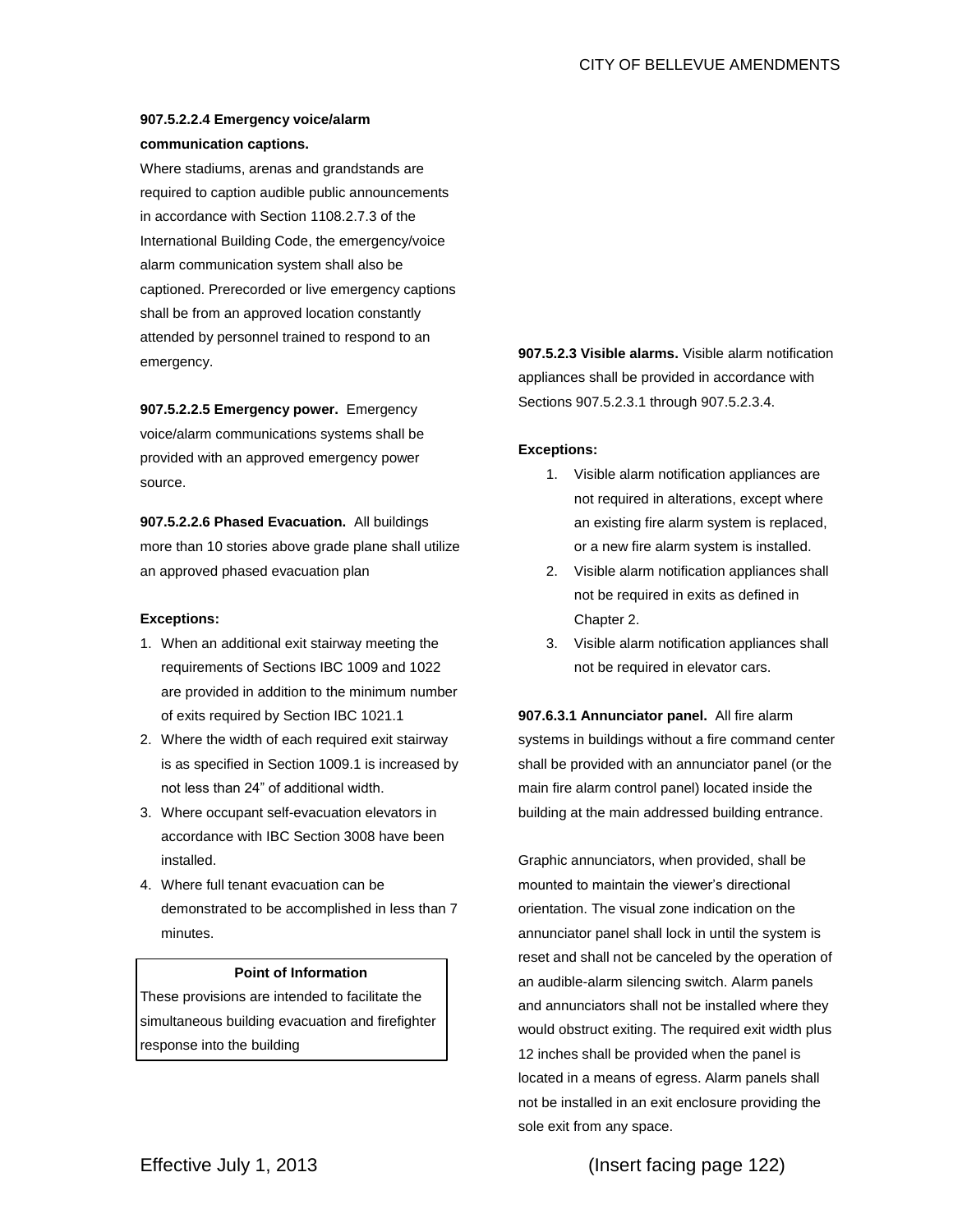## CITY OF BELLEVUE AMENDMENTS

**[WS] 908.7 Carbon monoxide alarms.** Group I or Group R occupancies shall be provided with single station carbon monoxide alarms installed outside of each separate sleeping area in the immediate vicinity of the bedrooms in dwelling units or sleeping units and on each level of the dwelling. The carbon monoxide alarms shall be listed as complying with UL 2034 and be installed and maintained in accordance with NFPA 720-2012 and the manufacturer's instructions.

## **Exceptions:**

- 1. For other than R-2 occupancies, the building does not contain a fuel-burning appliance, a fuel-burning fireplace, or an attached garage; or
- 2. Sleeping units or dwelling units in I and R-1 occupancies and R-2 college dormitories, hotel, and DSHS licensed boarding home and residential treatment facility occupancies which do not themselves contain a fuel-burning appliance, or a fuel-burning fireplace, or have an attached garage, need not be provided with carbon monoxide alarms provided that:
	- a. The sleeping unit or dwelling unit is not adjacent to any room which contains a fuel-burning appliance, a fuel-burning fireplace, or an attached garage; and
	- b. The sleeping unit or dwelling unit is not connected by duct work or ventilation shafts with a supply or return register in the same room to any room containing a fuel-burning appliance, a fuel-burning fireplace, or an attached garage; and
	- c. The building is provided with a common area carbon monoxide detection system.
- 3. An open parking garage, as defined in Chapter 2 of the International Building Code, or enclosed parking garage ventilated in accordance with Section 404 of the International Mechanical Code shall not be considered an attached garage.

**[WS] 908.7.1 Carbon monoxide detection systems.** Carbon monoxide detection systems, that include carbon monoxide detectors and audible notification appliances, installed and maintained in accordance with this section for carbon monoxide alarms and NFPA 720-2012 shall be permitted. The carbon monoxide detectors shall be listed as complying with UL 2075.

**909.1 Scope and purpose**. This section applies to mechanical or passive smoke control systems when they are required by other provisions of this code. The purpose of this section is to establish minimum requirements for the design, installation and acceptance testing of smoke control systems that are intended to provide a tenable environment for the evacuation or relocation of occupants. These provisions are not intended for the preservation of contents, or the timely restoration of operations. Smoke control systems regulated by this section serve a different purpose than the smoke- and heat-venting provisions found in Section 910. Mechanical smoke control systems shall not be considered exhaust systems under Chapter 5 of the *International Mechanical Code*.

**[WS]** Denotes Washington State Amendments

Effective July 1, 2013 (Insert facing page 124) (Remove Washington State Amendment)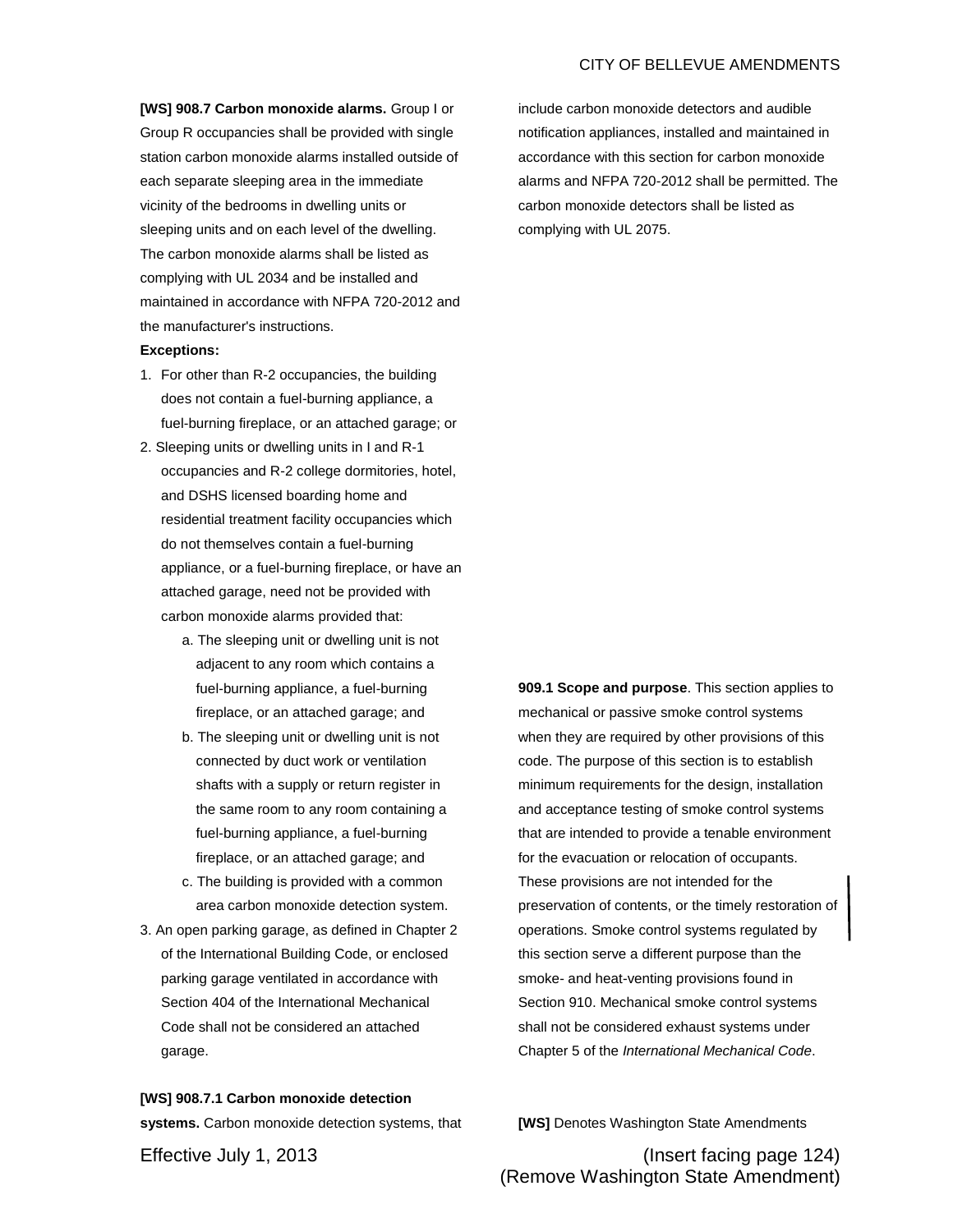**909.4.6. Duration of operation.** All portions of active or passive smoke control systems shall be capable of continued operation after detection of the fire event for a period of not less than either 20 minutes or 1.5 times the calculated egress time, whichever is less, except that for smoke control in high-rise buildings, the emergency generator shall have fuel capacity for no less than that time stipulated in International Building Code Table 403(1), and in non-high-rise buildings, the emergency generator shall have fuel capacity for no less than 2 hours.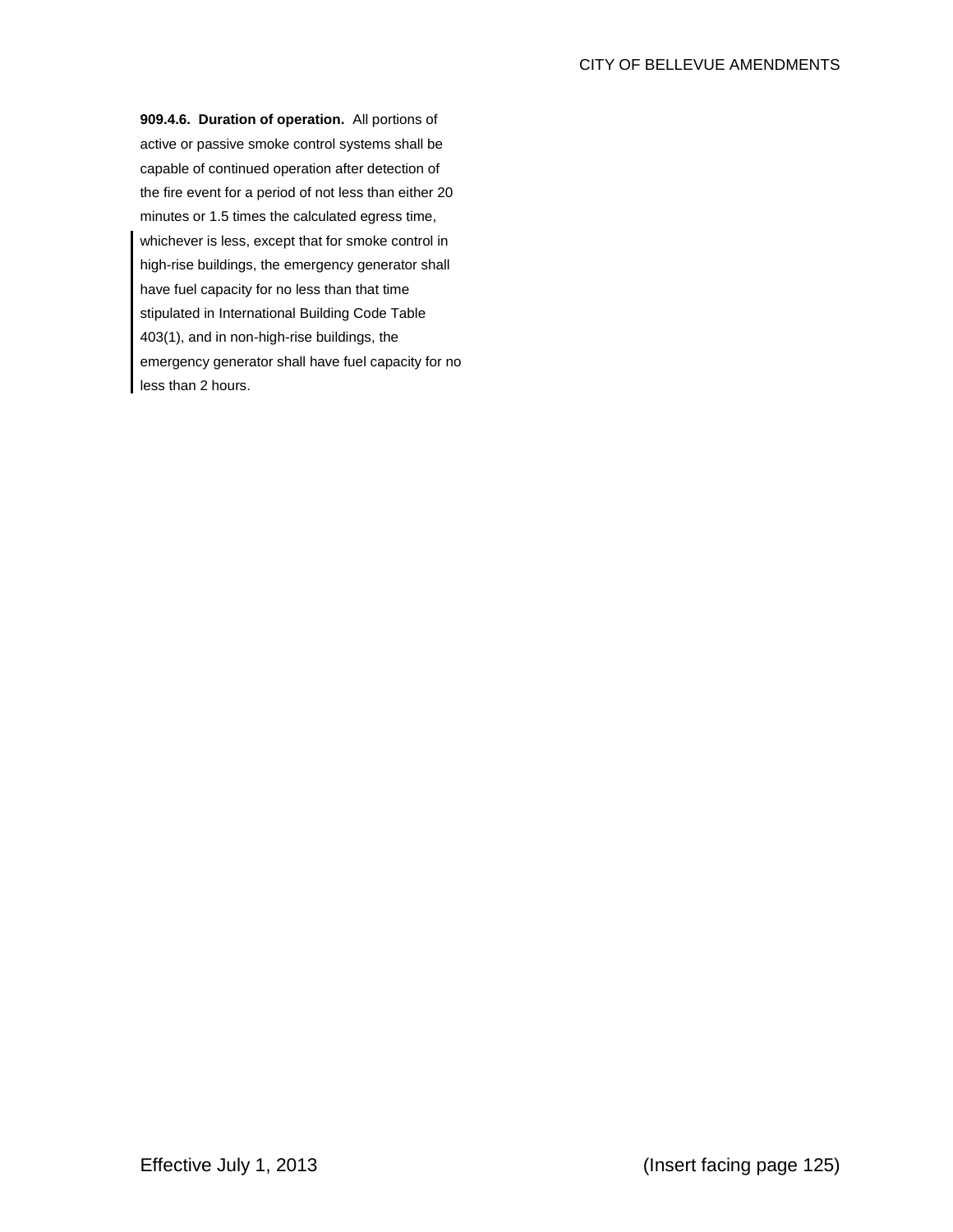**909.10.2 Ducts.** Duct materials, including shafts acting as ducts and joints shall be capable of withstanding the probable temperatures and pressures to which they are exposed as determined in accordance with Section 909.10.1. Ducts shall be constructed and supported in accordance with the International Mechanical Code. Ducts shall be leak tested to 1.5 times the maximum design pressure in accordance with nationally accepted practices. Measured leakage shall not exceed 5 percent of design flow. Results of such testing shall be a part of the documentation procedure. Ducts shall be supported directly from fire resistance- rated structural elements of the building by substantial, noncombustible supports.

**Exception:** Flexible connections (for the purpose of vibration isolation) complying with the International Mechanical Code and which are constructed of *approved* fire-resistancerated materials.

**909.10.3 Equipment, inlets and outlets.** Supply air shall be taken directly from an outside, uncontaminated source located a minimum distance of 20 feet from any air exhaust system or outlet so as to minimize the potential for introducing smoke or flame into the building.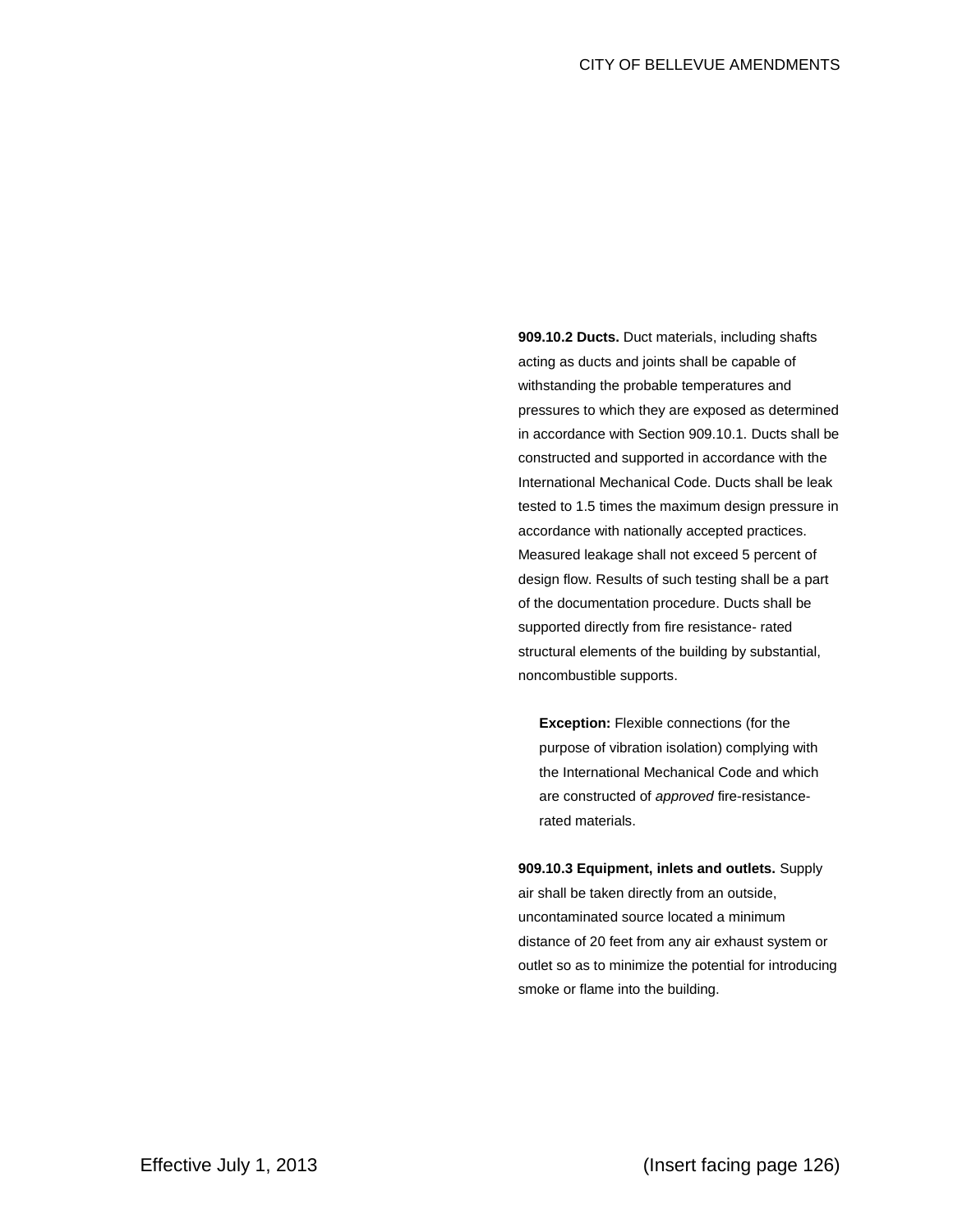**909.11 Power systems.** The smoke control system shall be supplied with two sources of power. Primary power shall be from the normal building power system. Secondary power shall be from an *approved* standby source complying with NFPA 70 (National Electrical Code). The standby power source and its transfer switches shall be in a separate room from the normal power transformers and switch gears, and ventilated directly to and from the exterior. The room shall be completely enclosed in not less than 1-hour fire barriers constructed in accordance with Section 707, or 1 hour horizontal assemblies constructed in accordance with Section 711, or both, except 2 hour fire-resistance construction shall be required for high-rise and underground buildings per Sections 403 and 405 respectively. Power distribution from the two sources shall be by independent routes to the room containing the automatic transfer switch(s). Independent routes shall mean either a minimum 1-hour fire-resistance separation, or a physical distance of not less than 50 feet. Transfer to full standby power shall be automatic and shall take place within the maximum time to energize loads, as specified in Table 403(1). The systems shall comply with NFPA 70 (National Electrical Code).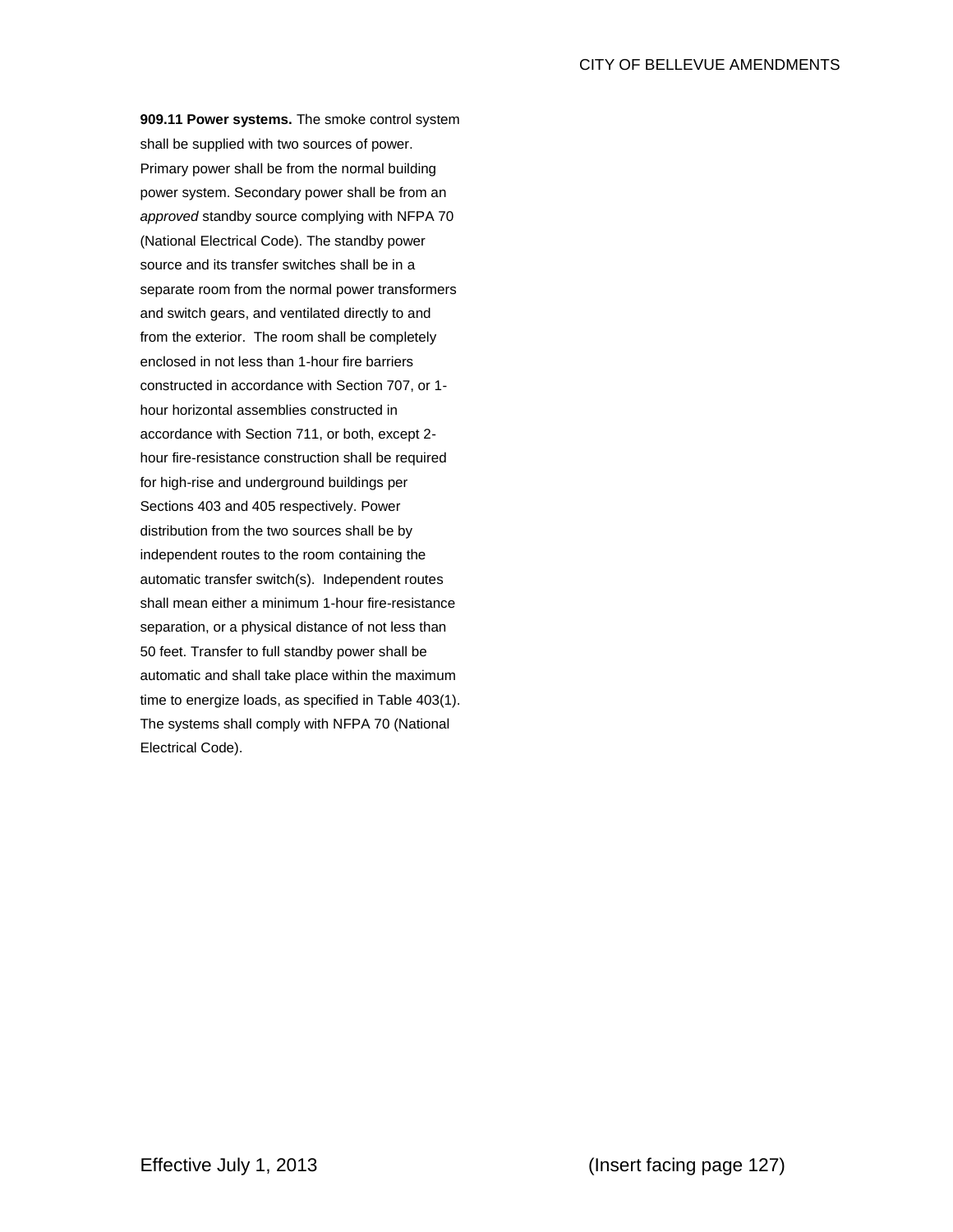**909.17 System response time.** Smoke-control system activation shall be initiated immediately after receipt of an appropriate automatic or manual activation command. Smoke control systems shall activate individual components (such as dampers and fans) in the sequence necessary to prevent physical damage to the fans, dampers, ducts and other equipment. For purposes of smoke control, the fire-fighter's smoke control panel response time shall be the same for automatic or manual smoke control action initiated from any other building control point. The total response time, including that necessary for detection, shut-down of operating equipment and smoke control system startup, shall allow for full operational mode to be achieved before the conditions in the space exceed the design smoke condition. Upon receipt of an alarm condition at the fire alarm control panel, fans, dampers and automatic doors shall have achieved their expected operating state and confirmation of proper operation shall be indicated at the smoke control panel within 60 seconds. Documentation shall be provided in the required final report.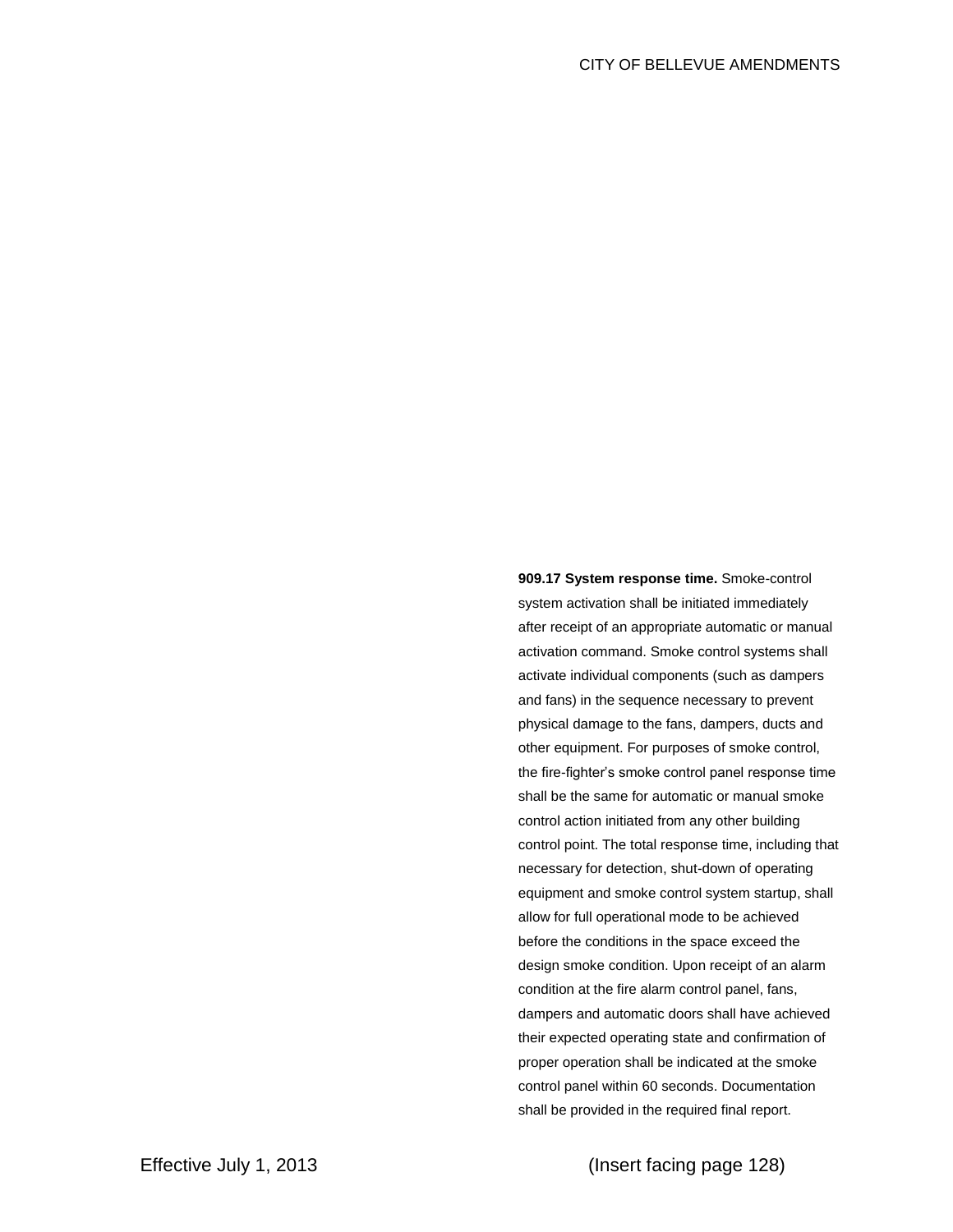## **909.18.8.3.2 Certificate of compliance.** A

certificate of compliance shall be provided by the special inspector and responsible registered design professional certifying that the referenced property is in substantial compliance. The certificate shall identify the company, designer, special inspector that performed the testing, name, date and address of the property being tested. The following statement must also be included: "I have reviewed the report and by personal knowledge and on- site observation certify that the smoke control system is in substantial compliance with the approved design documents, and to the best of my understanding complies with requirements of the applicable codes as identified in the smoke control report."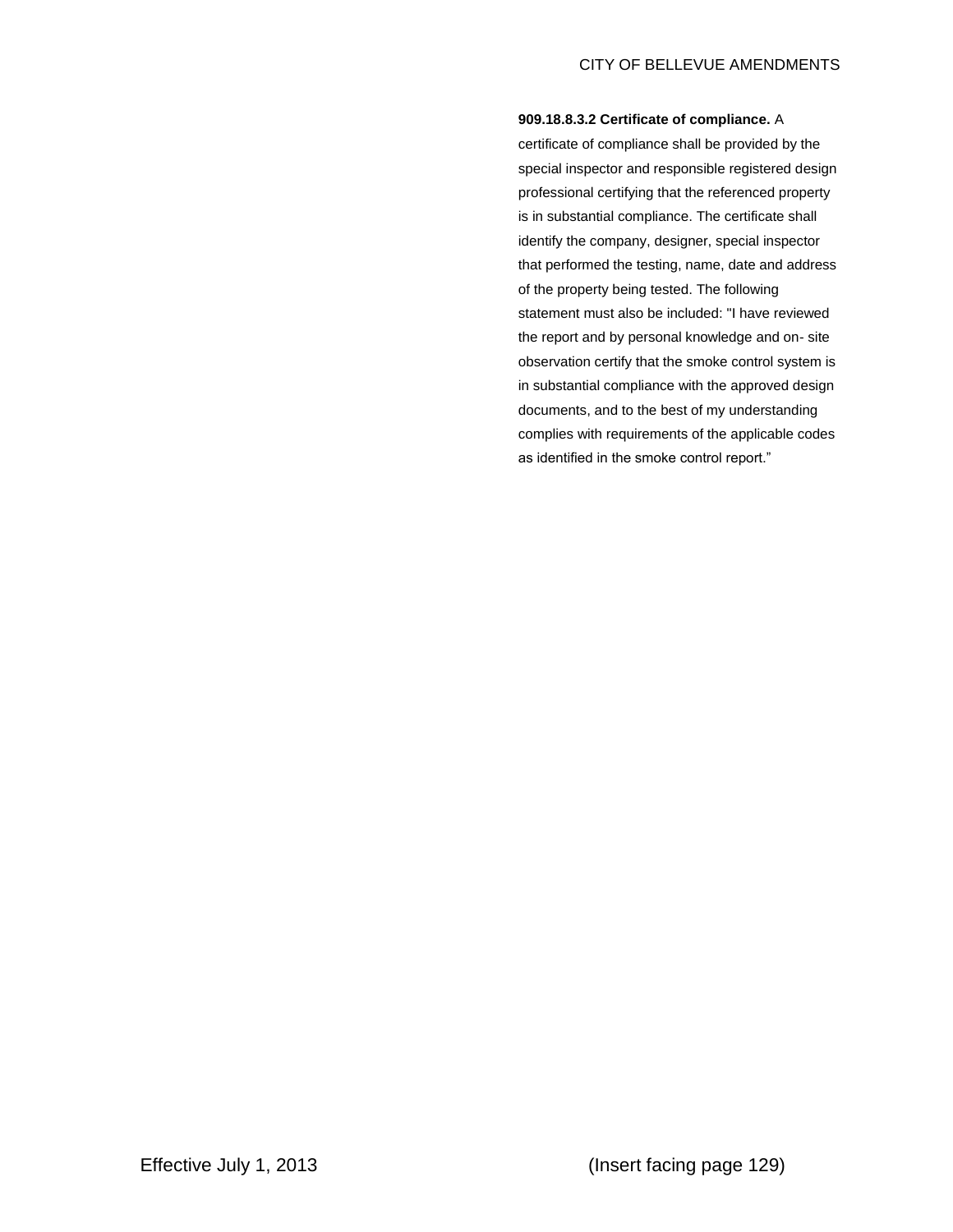**912.4 Signs.** A metal sign with raised letters at least 1 inch (25mm) in size shall be mounted on all fire department connections serving automatic sprinklers, standpipes or fire pump connections. Such signs shall read: SPRINKLERS, STANDPIPES, COMBINED, DRY S/PIPES, DRY S/P & SPKRS, BOOST TO \_\_\_\_\_ (as specified by the *fire code official*) PSI, or TEST CONNECTION or a combination thereof as applicable.

Point of Information Systems utilizing Pressure Reducing Valves (PRV's) must note the required boosted pressure at the Fire Department Connection, in order to overcome the PRV setting.

## **913.2 Protection against interruption of service.**

The fire pump, driver, and controller shall be protected in accordance with NFPA 20 against possible interruption of service through damage caused by explosion, fire, flood, earthquake, rodents, insects, windstorm, freezing, vandalism and other adverse conditions.

#### **913.2.1 Protection of fire pump rooms and**

**access**. Rooms where fire pumps are located shall be separated from all other areas of the building in accordance with Section 913.2.1 of the International Building Code.

Fire pump rooms not directly accessible from the outside shall be accessible through an enclosed passageway from an enclosed stairway or exterior exit. The enclosed passageway shall have a fireresistance rating not less than the fire-resistance rating of the fire pump room (See also, NFPA 20 Section 4.12.2.1.2).

Effective July 1, 2013 (Insert facing page 133)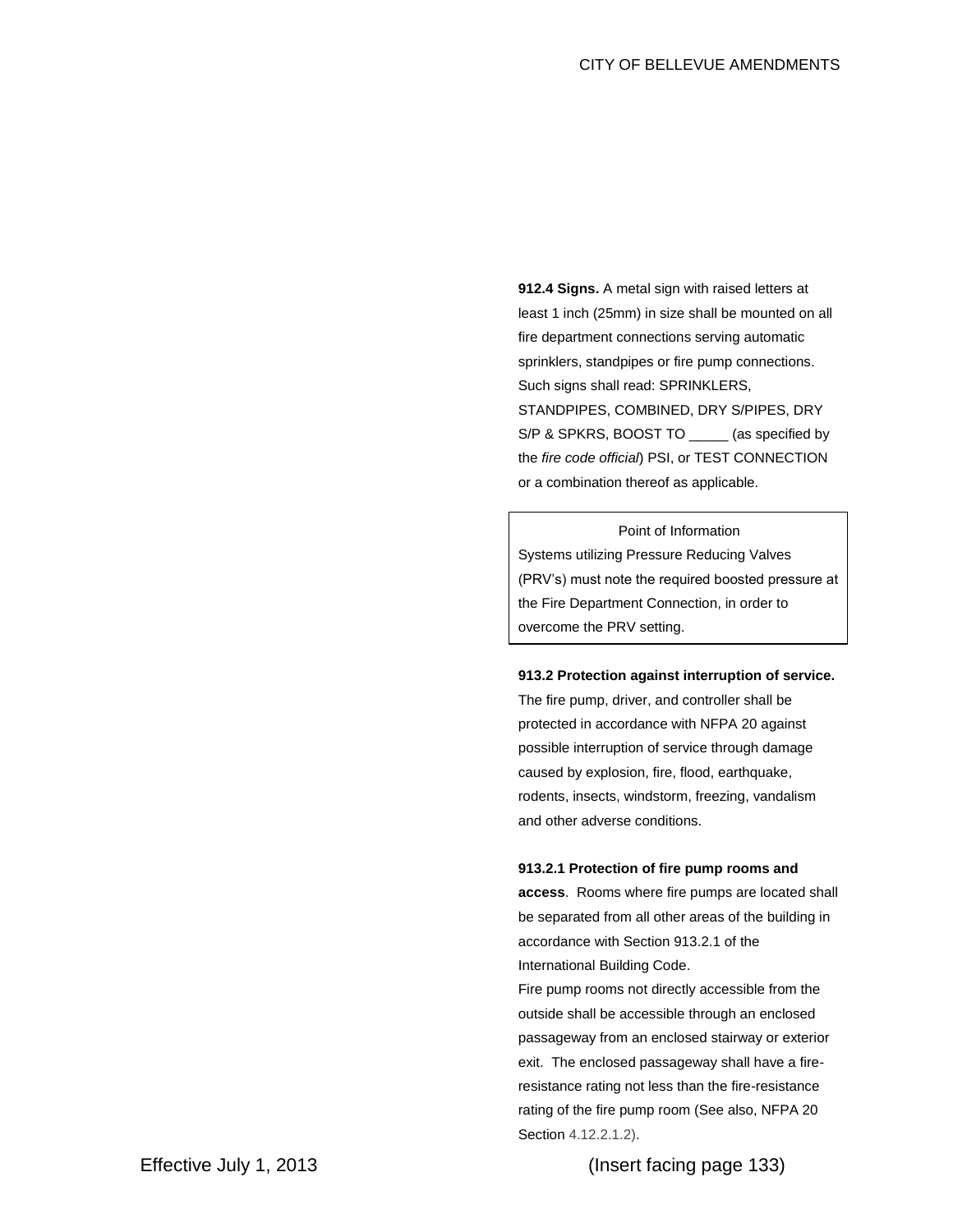**914.2.1 Automatic sprinkler system.** Covered and open mall building and buildings connected shall be equipped throughout with an automatic sprinkler system in accordance with Section 903.1.1, which shall comply with the following:

- 1. The automatic sprinkler system shall be complete and operative throughout occupied space in the mall building prior to occupancy of any of the tenant spaces. Unoccupied tenant spaces shall be similarly protected unless provided with approved alternative protection.
- 2. Sprinkler protection for the mall of a covered mall building shall be independent from that provided for tenant spaces or anchors. Where tenant spaces are supplied by the same system, they shall be independently controlled.
- 3. Sprinkler protection for the tenant spaces of an open mall building shall be independent from that provided for anchor buildings.
- 4. Sprinkler protection shall be provided beneath exterior circulation balconies located adjacent to an open mall.
- 5. Where tenant spaces are supplied by the same system, they shall be independently controlled.

**914.3.1 Automatic sprinkler system – High rise building.** Buildings and structures shall be equipped throughout with an automatic sprinkler system in accordance with Section 903.3.1.1 and a secondary water supply where required by Section 903.3.5.2.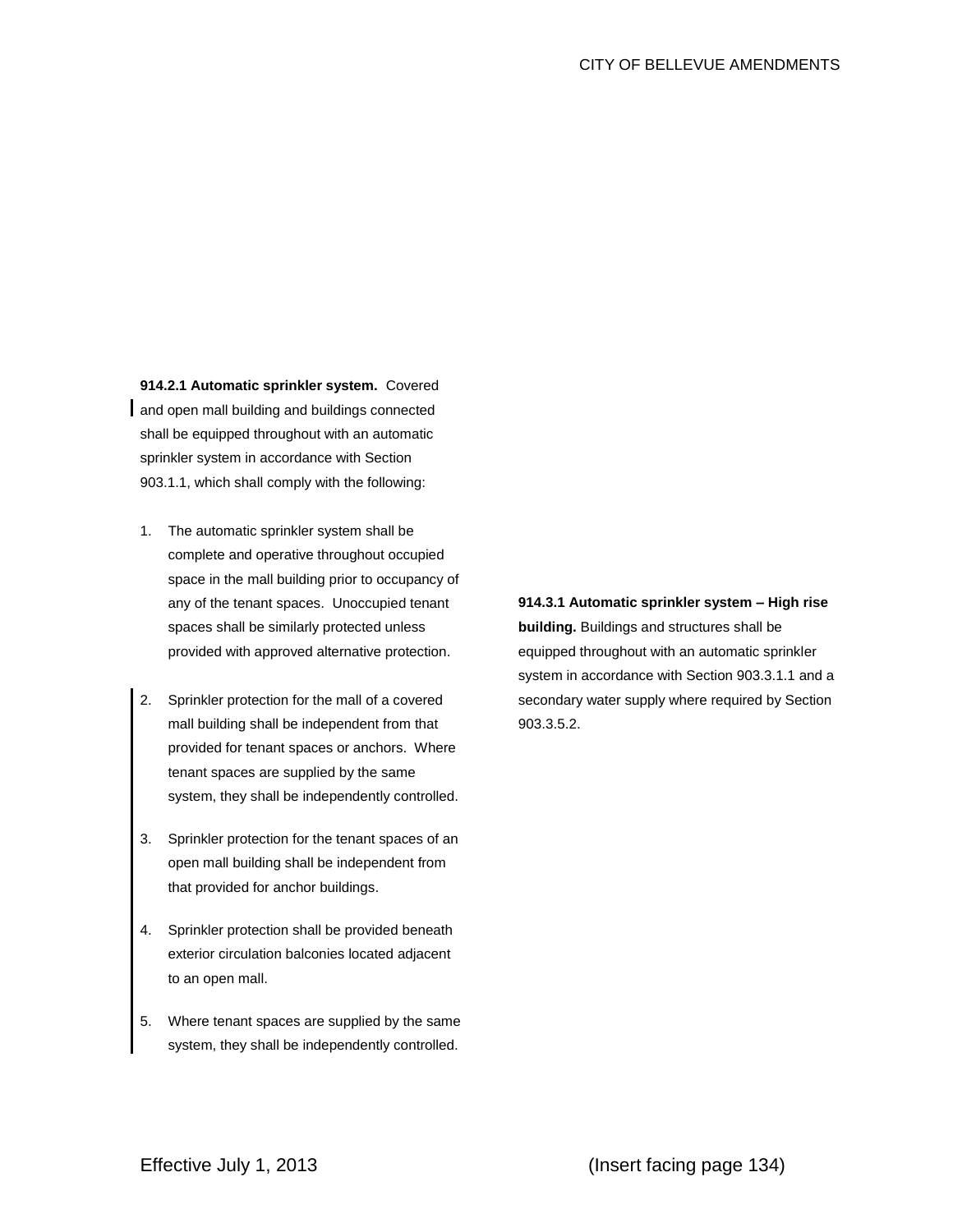**1009.16.1 Roof access.** Where a stairway is provided to a roof, access to the roof shall be provided through a penthouse complying with Section 1509.2 of the International Building Code.

**Exception:** In buildings without an occupied roof, access to the roof shall be permitted to be a roof hatch or trap door not less than 16 square feet in area and having a minimum dimension of 3 feet.

**[WS] 1010.1 Scope.** The provisions of this section shall apply to ramps used as a component of a means of egress.

## **Exceptions:**

- 1. Other than ramps that are part of the accessible routes providing access in accordance with Sections 1108.2 through 1108.2.4 and 1108.2.6, ramped aisles within assembly rooms or spaces shall conform with the provisions in Section 1028.11.
- 2. Curb ramps shall comply with ICC A117.1.
- 3. Vehicle ramps in parking garages for pedestrian exit access shall not be required to comply with Sections 1010.4 through 1010.10 when they are not an accessible route serving accessible parking spaces or other required accessible elements.
- 4. In a parking garage where one accessible means of egress serving accessible parking spaces or other accessible elements is provided, a second accessible means of egress serving that area may include a vehicle ramp that does not comply with Sections 1010.5, 1010.6, and 1010.9. A landing complying with Sections 1010.7.1 and 1010.7.4 shall be provided at any change of direction in the accessible means of egress.

**[WS]** Denotes Washington State Amendment

Effective July 1, 2013 (Insert facing page 156) (Remove Washington State Amendment)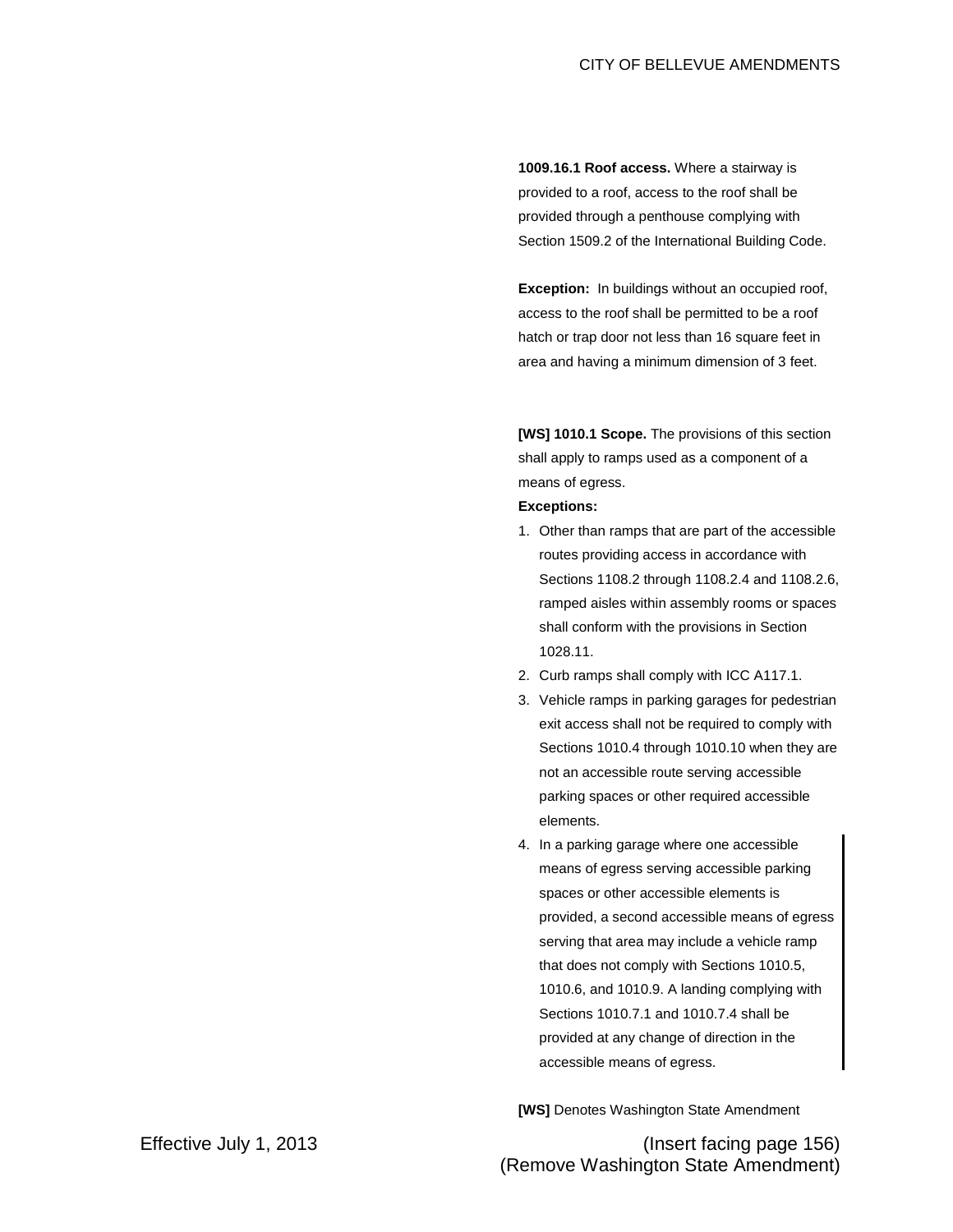# **1103.2 Emergency responder radio coverage in existing buildings.**

Buildings constructed prior to the implementation of this code shall not be required to comply with the emergency responder radio coverage provisions except as follows:

- 1. Whenever an existing wired communication system cannot be repaired or is being replaced.
- 2. Buildings identified in Section 510.1 undergoing substantial alteration as determined by the Fire Code Official
- 3. When buildings, classes of buildings or specific occupancies do not have minimum radio coverage signal strength as identified in Section 510.4.1 and the Fire or Police Chief determines that lack of minimum signal strength poses an undue risk to emergency responders that cannot be reasonably mitigated by other means.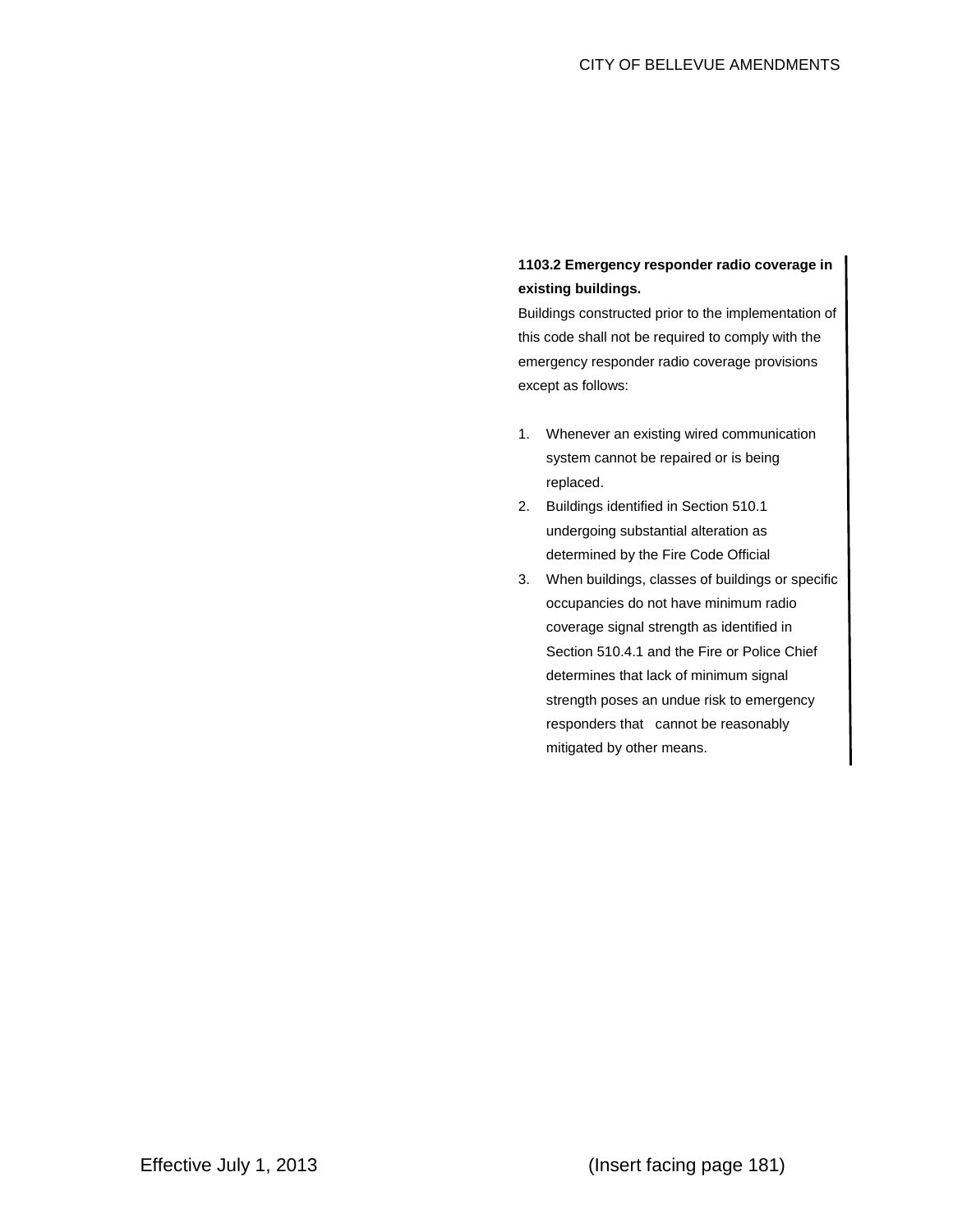**1103.8 Single- and multiple-station smoke alarms.** Single- and multiple-station smoke alarms shall be installed in existing Group I-1 and R occupancies in accordance with Sections 1103.8.1 through 1103.8.3.

**1103.8.1 Where required**. Existing Group I-1 and R occupancies shall be provided with single-station smoke alarms in accordance with Section 907.2.11, except as provided in Sections 1103.8.2 and 1103.8.3.

**Exception:** Where smoke detectors connected to a fire alarm system have been installed as a substitute for smoke alarms.

# **SECTION 1106 PREMISES IDENTIFICATION**

**1106.1 Address Identification.** Address Identification for existing buildings shall be in accordance with section 505.1 of this code.

**[WS]** denotes Washington State amendment

**[WS] 1103.9 Carbon monoxide alarms.** Existing Group I or Group R occupancies shall be provided with single station carbon monoxide alarms in accordance with Section 908.7. An inspection will occur when alterations, repairs or additions requiring a permit occur, or when one or more sleeping rooms are added or created. The carbon monoxide alarms shall be listed as complying with UL 2034 and be installed and maintained in accordance with NFPA 720-2012 and the manufacturer's instructions.

### **Exceptions:**

- 1. For other than R-2 occupancies, if the building does not contain a fuel-burning appliance, a fuel-burning fireplace, or an attached garage.
- 2. Work involving the exterior surfaces of dwellings, such as the replacement of roofing or siding, or the addition or replacement of windows or doors, or the addition of a porch or deck, or electrical permits.
- 3. Installation, alteration or repairs of noncombustion plumbing or mechanical systems.
- 4. Sleeping units or dwelling units in I and R-1 occupancies and R-2 college dormitories, hotel, and DSHS licensed boarding home and residential treatment facility occupancies which do not themselves contain a fuelburning appliance, a fuel-burning fireplace, or have an attached garage, need not be provided with carbon monoxide alarms provided that:
	- 4.1 The sleeping units or dwelling unit is not adjacent to any room which contains a fuel-burning appliance, a fuel-burning fireplace, or an attached garage; and

# Effective July 1, 2013 (Insert facing page 185) (Remove Washington State Amendment)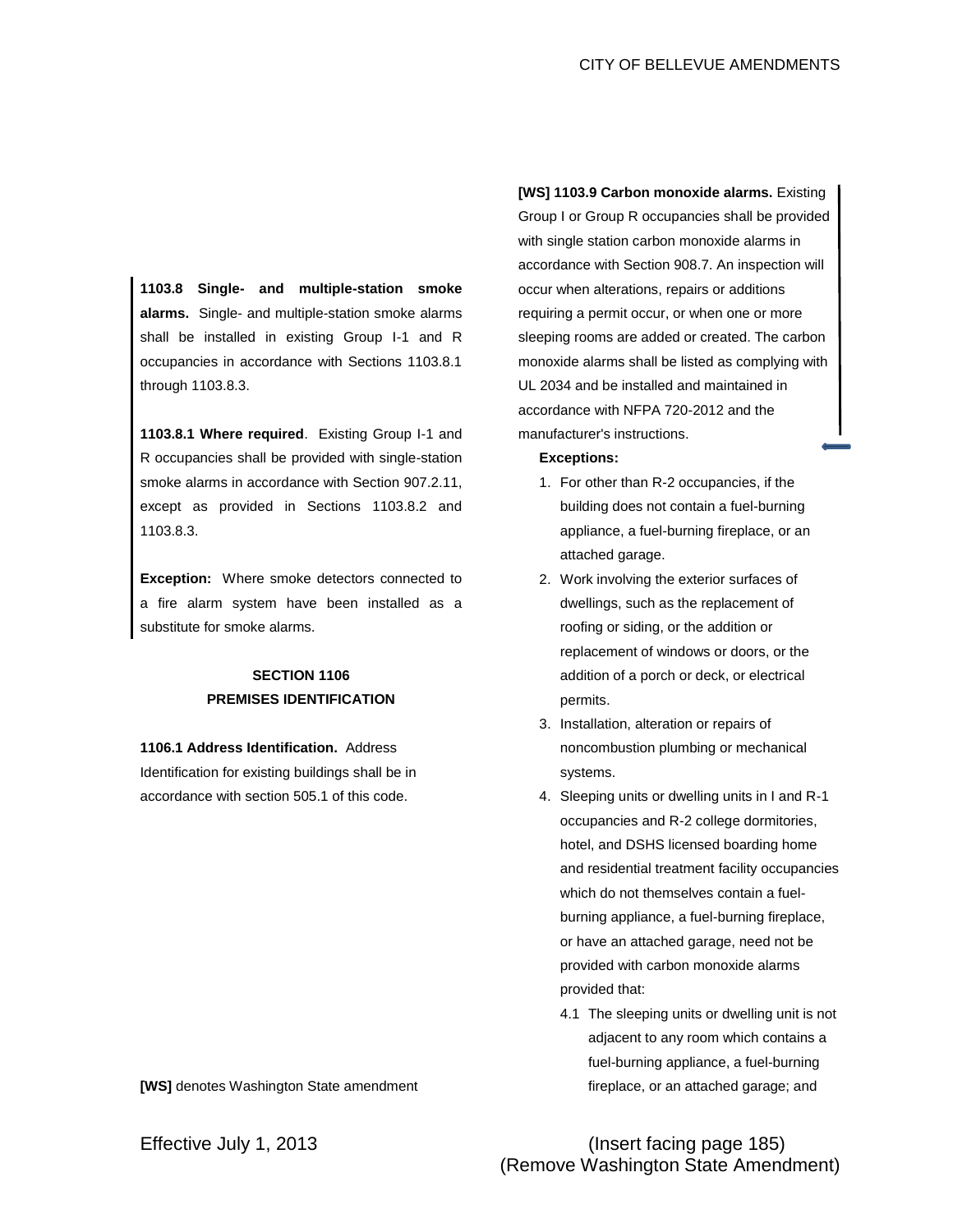- 4.2 The sleeping units or dwelling unit is not connected by duct work or ventilation shafts with a supply or return register in the same room to any room containing a fuel-burning appliance, a fuel-burning fireplace, or to an attached garage; and
- 4.3 The building is provided with a common area carbon monoxide detection system.
- 5. An open parking garage, as defined in the International Building Code, or enclosed parking garage ventilated in accordance with Section 404 of the International Mechanical Code shall not be considered an attached garage.

**[WS] 1104.1 General**. Means of egress in existing buildings shall comply with Section 1030 and 1104.2 through 4604.24.

**Exception:** Means of egress conforming to the requirements of the building code under which they were constructed and Section 1030 shall not be required to comply with 1104.2 through 1104.22 and 1104.24.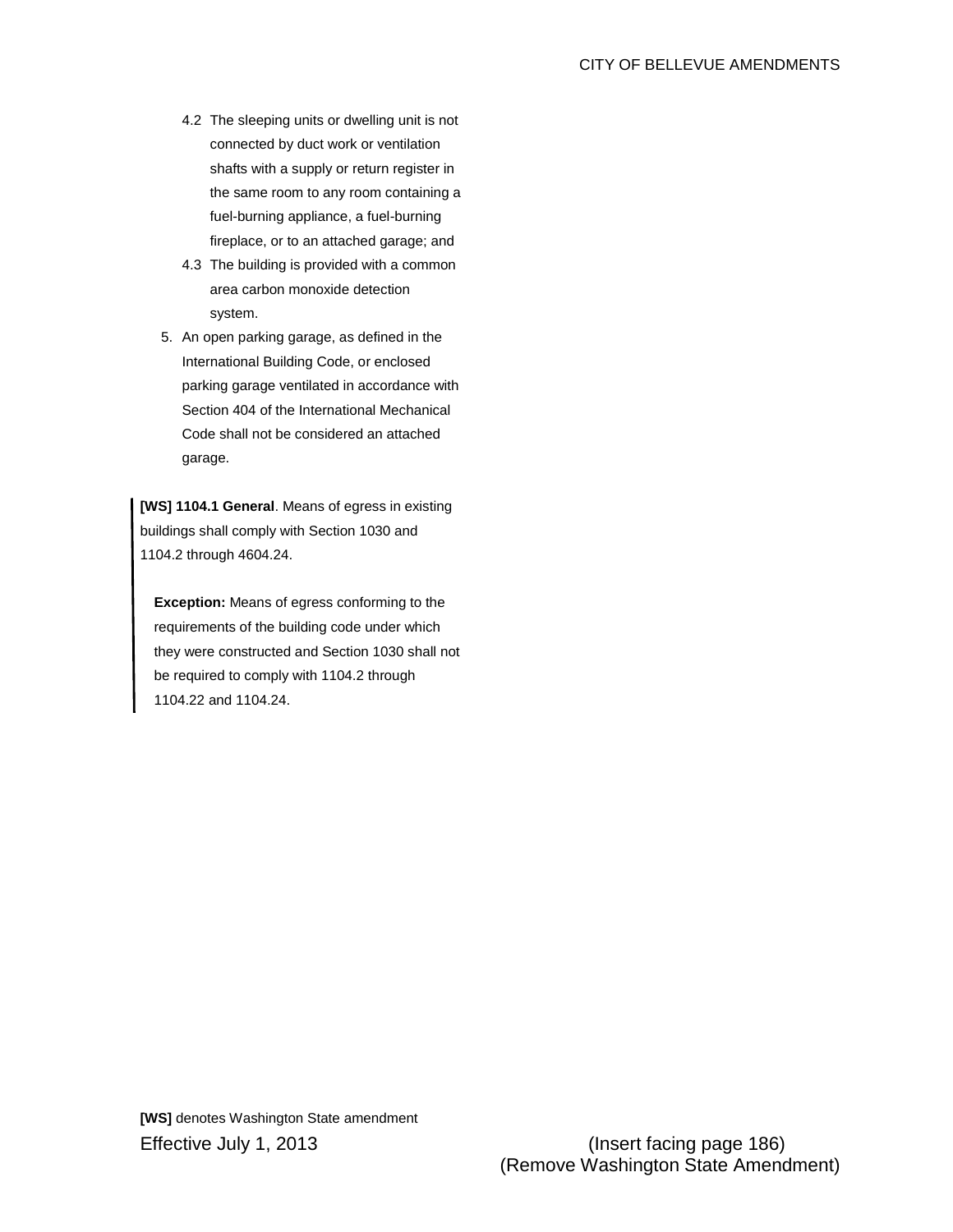**2306.2.3 Above-ground tanks located outside, above grade**. Above-ground tanks shall not be used for the storage of Class I, II or IIIA liquid fuels except as provided by this section.

- 1. The storage of Class I and Class II liquids in above ground tanks outside of buildings is prohibited within the limits established by law as the limits of districts in which such storage is prohibited. Districts for which this prohibition applies include areas zoned as other than LI (Light Industrial) and GC (General Commercial) as defined in City of Bellevue Land Use Code and designated on the City's official zoning map.
- 2. Above-ground tanks used for outside, abovegrade storage of Class I liquids shall be listed and labeled as protected above-ground tanks in accordance with UL 2085 and shall be in accordance with Chapter 57. Such tanks shall be located in accordance with Table 2306.2.3.
- 3. Above-ground tanks used for outside, abovegrade storage of Class II or IIIA liquids shall be listed and labeled as protected above-ground tanks in accordance with UL 2085 and shall be installed in accordance with Chapter 57. Tank locations shall be in accordance with Table 2306.2.3.

**Exception:** Other above-ground tanks that comply with Chapter 57 where approved by the fire code official.

4. Tanks containing fuels shall not exceed 12,000 gallons (45 420 L) in individual capacity or 48,000 gallons (181 680 L) in aggregate capacity. Installations with the maximum allowable aggregate capacity shall be separated from other such installations by not less than 100 feet (30 480 mm).

- 5. Tanks located at farms, construction projects, or rural areas shall comply with Section 5706.2.
- **6.** Above-ground tanks used for outside abovegrade storage of Class IIIB liquid motor fuel shall be listed and labeled in accordance with UL 142 or listed and labeled as protected above-ground tanks in accordance with UL 2085 and shall be installed in accordance with Chapter 57. Tank locations shall be in accordance with Table 2306.2.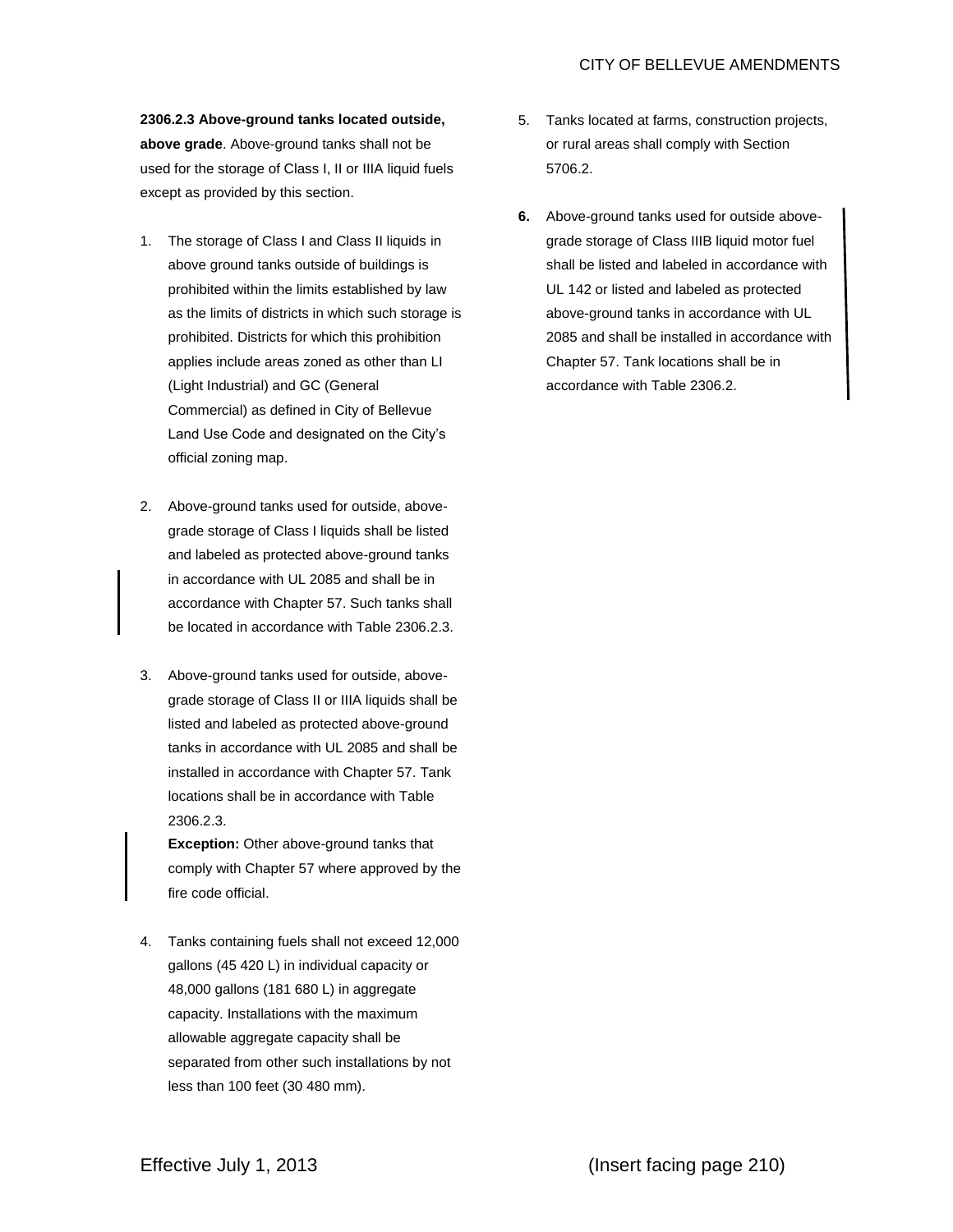**5003.9 - General safety precautions.** General precautions for the safe storage, handling or care of hazardous materials shall be in accordance with Sections 5003.9.1 through 5003.9.11.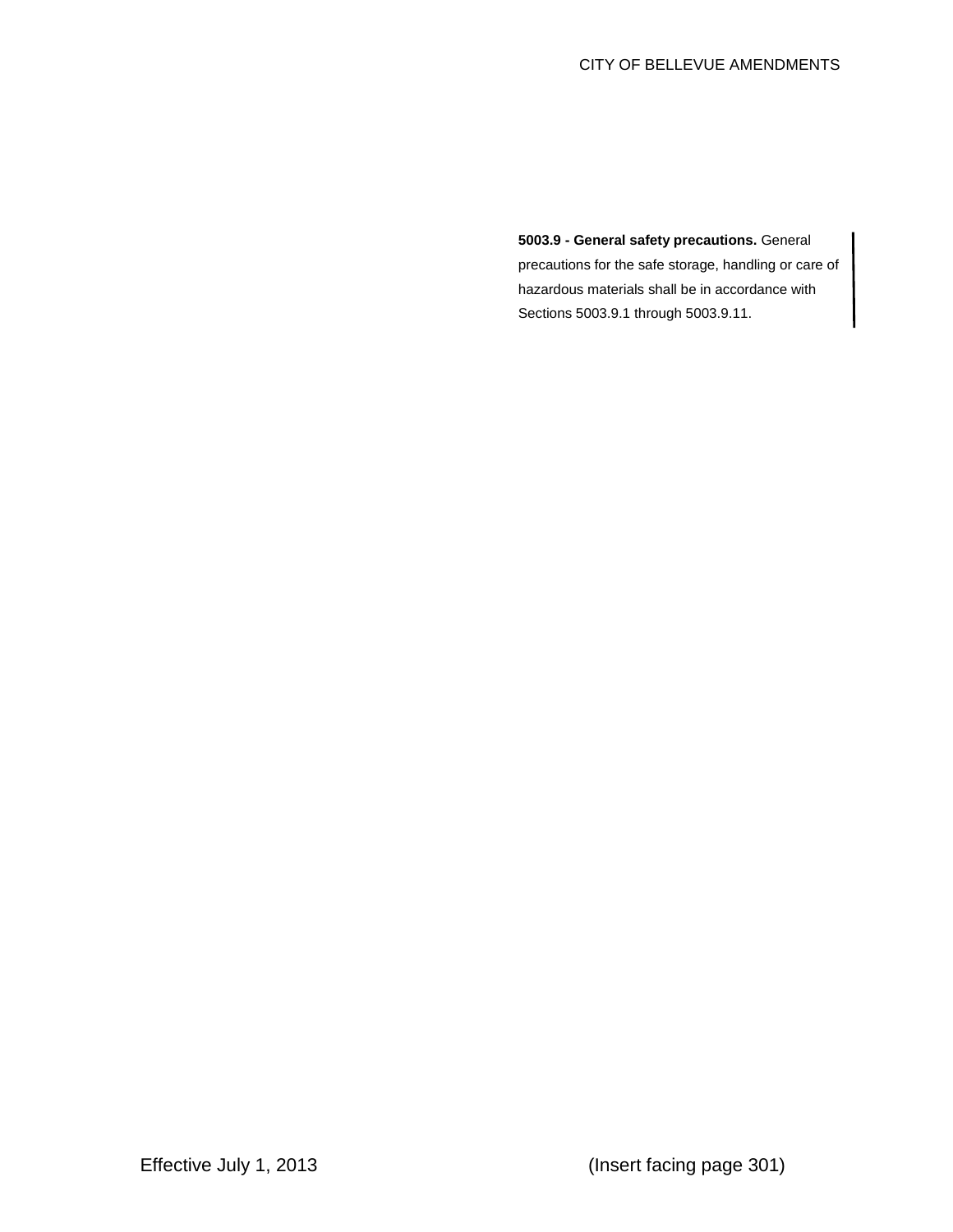## **5003.9.11 - Manufactures Limitations**. The

storage and use of hazardous materials shall not exceed the manufacturer's limitations on shelf life and any other restrictions on use.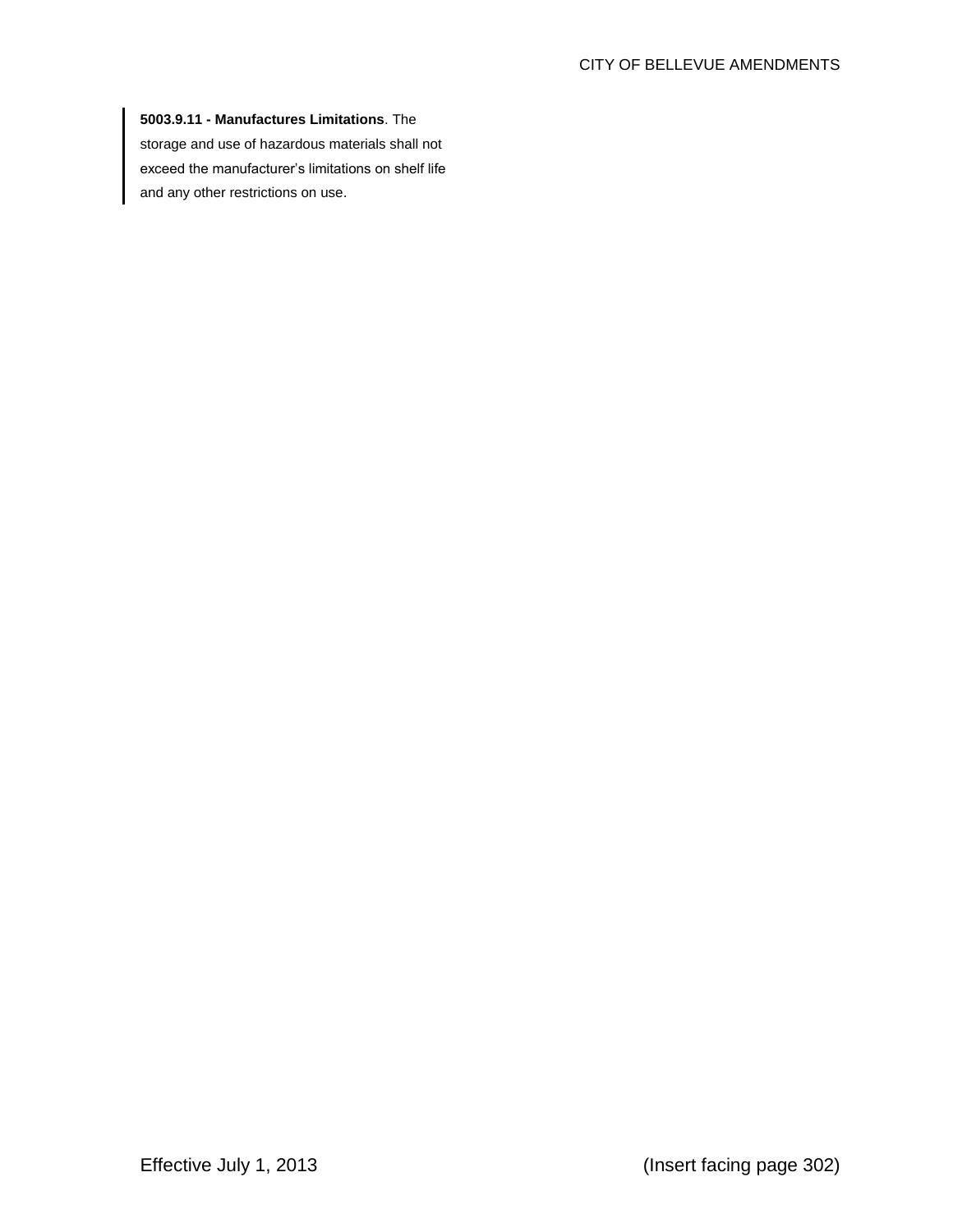**[WS] 5601.1 Scope.** The provisions of this chapter shall govern the possession, manufacture, storage, handling, sale and use of explosives, explosive materials, and small arms ammunition. The manufacture, storage, handling, sale and use of fireworks shall be governed by Chapter 70.77 RCW and by Chapter 212-17 WAC and local ordinances consistent with Chapter 212-17 WAC.

## **Exceptions:**

- 1. The Armed Forces of the United States, Coast Guard or National Guard.
- 2. Explosives in forms prescribed by the official United States Pharmacopoeia.
- 3. The possession, storage and use of small arms ammunition when packaged in accordance with DOT packaging requirements.
- 4. The possession, storage and use of not more than 1 pound (0.454 kg) of commercially manufactured sporting black powder, 20 pounds (9 kg) of smokeless powder and 10,000 small arms primers for hand loading of small arms ammunition for personal consumption.
- 5. The use of explosive materials by federal, state and local regulatory, law enforcement and fire agencies acting in their official capacities.
- 6. Special industrial explosive devices in which the aggregate contain less than 50 pounds (23 kg) of explosive materials.
- 7. The possession, storage and use of blank industrial-power load cartridges when packaged in accordance with DOT packaging regulations.
- 8. Transportation in accordance with DOT 49 CFR Parts 100-178.
- 9. Items preempted by federal regulations.

**5601.1.1 Explosive material standard.** In addition to the requirements of this chapter, NFPA 495 shall govern the manufacture, transportation, storage,

**5601.2.3 - Permit restrictions**. The storage of explosive materials is prohibited within the limits of the City. The *fire code official* is authorized to limit the quantity of fireworks permitted at a given location. No person, possessing a permit for storage of fireworks at any place, shall keep or store an amount greater than authorized in such permit. Only the kind of fireworks specified in such a permit shall be kept or stored.

**[WS]** Denotes Washington State Amendment.

Effective July 1, 2013 (Insert facing page 333) (Remove Washington State Amendment)

sale, handling and use of explosive materials. See also Chapter 70.74 RCW and Chapter 296-52 WAC.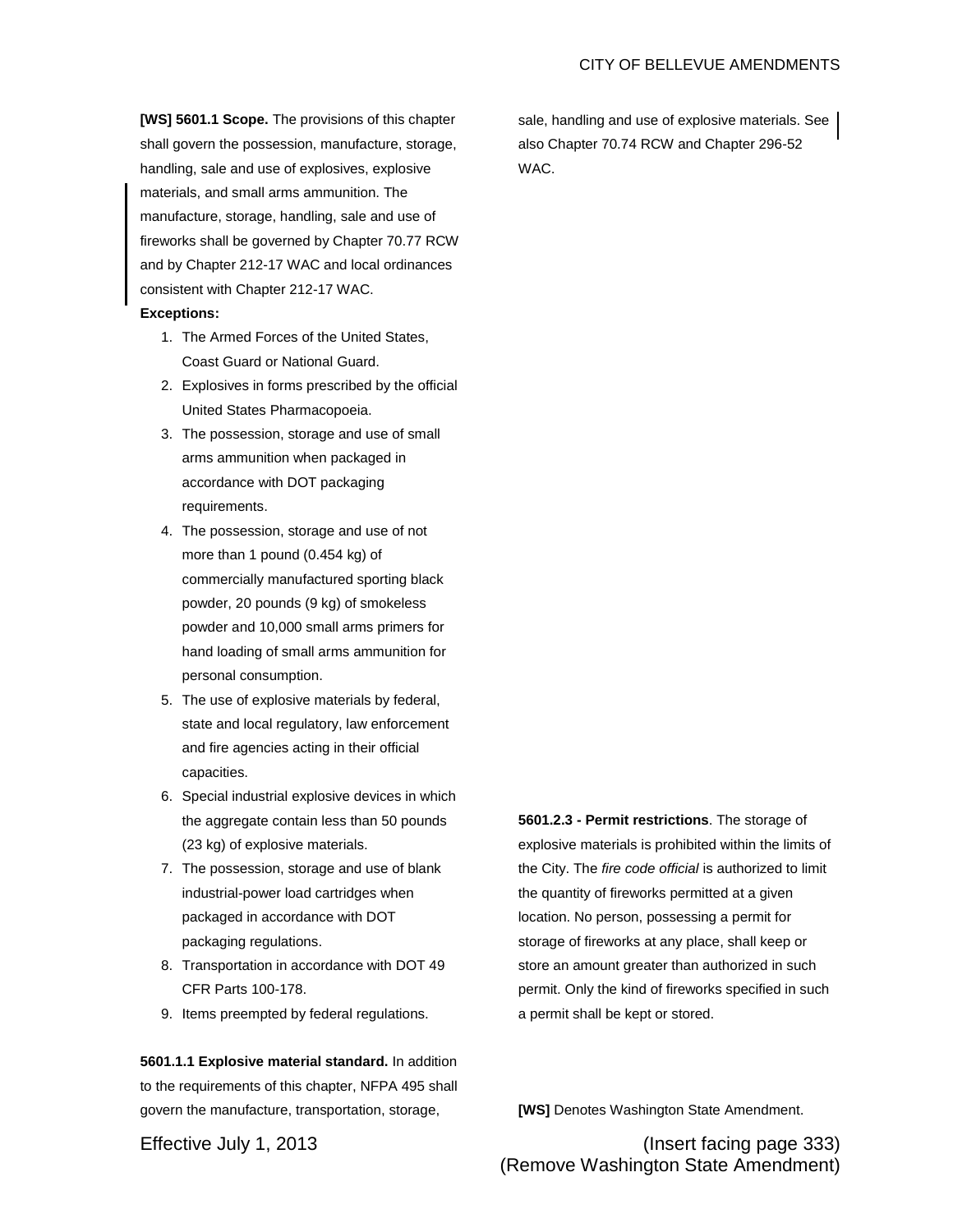### **5608.2 Fireworks Discharge Prohibited.** No

person shall ignite or discharge any fireworks at any time.

#### **Exceptions:**

1. Displays authorized by permit issued by the city pursuant to RCW 70.77.260(2) now or as hereafter amended;

2. Use by a group or individual for religious or other specific purposes on an approved date at an approved location pursuant to a permit issued pursuant to RCW 70.77.311(2)(c) now or hereafter amended and (d);

3. Use of trick and novelty devices as defined in WAC 212-17-030, as amended, and as hereafter amended and use of agricultural and wildlife fireworks as defined in WAC 212-17-045, as amended and as hereafter amended.

**5608.2.3 Standards for fireworks displays.** All fireworks displays shall conform to the following minimum standards and conditions:

A. All fireworks displays must be planned, organized, and discharged by a state-licensed pyrotechnician.

B. A permit must be obtained from the city and approved by the fire chief or designee prior to any display of fireworks. The permit shall include the name of the applicant and his address, the name of the pyrotechnician and his address, the exact location, date and time of the proposed display, the number, type and class of fireworks to be displayed, and the manner in which the fireworks are being stored prior to the public fireworks display.

C. The applicant for a display of fireworks permit shall include with the application evidence of a bond issued by an authorized surety or a certificate of public liability insurance. Such bond or certificate shall conform to the requirements set forth in RCW 70.77.285 and 70.77.355.

D. A drawing shall be submitted with the application to the fire chief showing a plan view of the fireworks discharge site and the surrounding area within a 500-foot radius. The drawing shall include all structures, fences, barricades, streets, fields, streams, and any other significant factors that may be subjected to ignition or that may inhibit firefighting capabilities.

E. When, in the discretion of the fire chief, such requirement is necessary to preserve the public health, safety and welfare, the permit may, at the direction of the fire chief or designee, require that a Bellevue fire pumper and a minimum of three firefighters shall be on site 30 minutes prior to and after the conclusion of the display. All compensation for fire personnel and apparatus will be paid by the applicant in an amount calculated according to the Washington State Fire Chiefs Association's fee schedule and shall be designated to the Bellevue fire department.

F. All combustible debris and trash shall be removed by the applicant from the area of discharge for a distance of 300 feet in all directions.

G. Applicant shall dispose of all unfired or "dud" fireworks in a safe manner.

H. Applicant shall provide the fireworks discharge site a minimum of two 2A-rated pressurized water fire extinguishers and one fire blanket.

I. The permit may be immediately revoked at any time deemed necessary by the fire chief or designee due to any noncompliance or weather conditions such as extremely low humidity or wind factor. The display may also be canceled by accidental ignition of combustible or flammable material in the vicinity due to fall debris from the display.

J. Areas of public access shall be determined by the fire chief or designee and maintained by the applicant in an approved manner.

K. For displays other than the 4th of July, the permit application must also include a public notification plan for affected residents or businesses. This may include newspaper, radio, and/or television announcements; door to door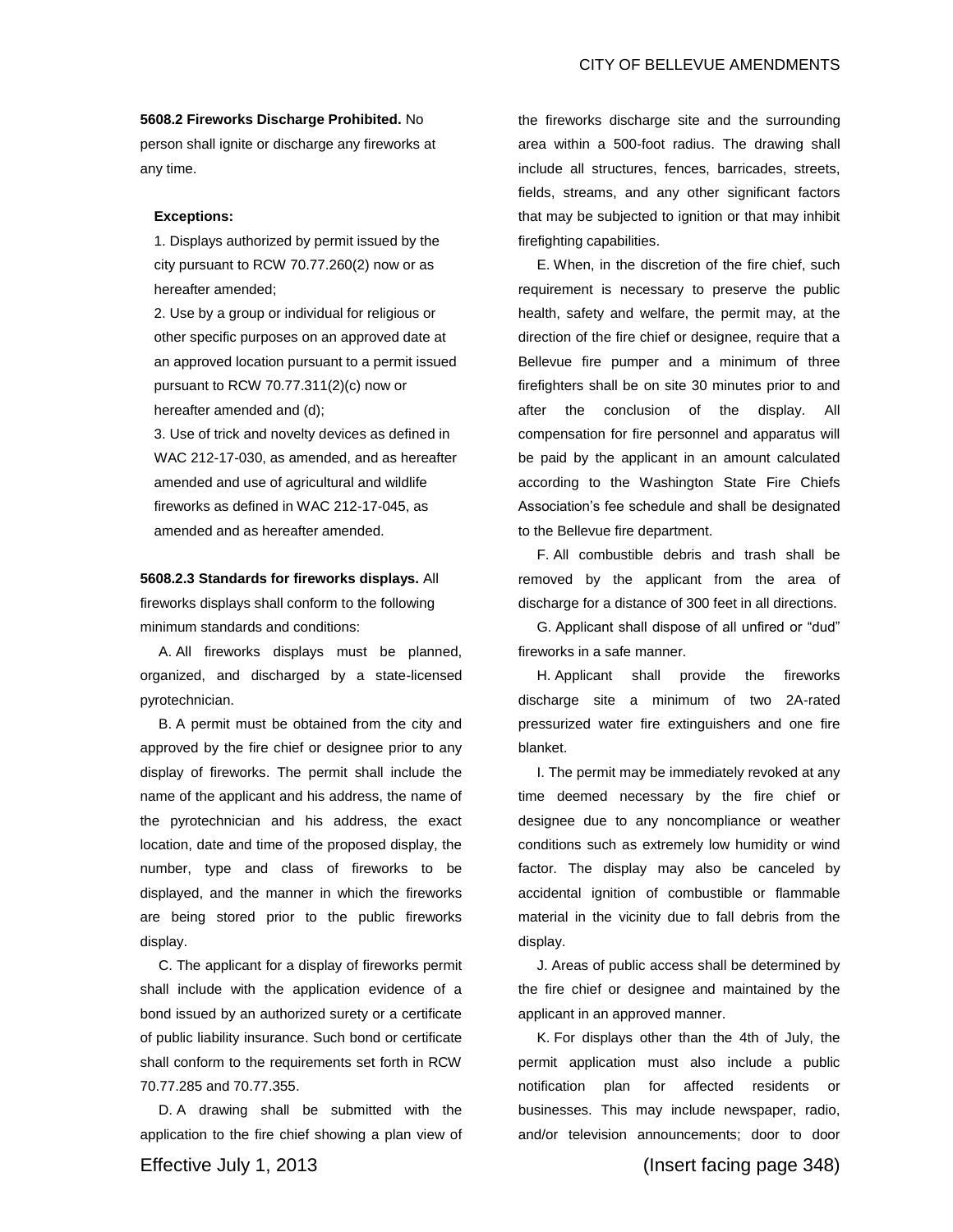distribution of written announcements; reader boards and/or other methods or media. The public notification plan is subject to approval by the fire chief or designee. Costs associated with public notification to affected residents are to be borne by the permit applicant.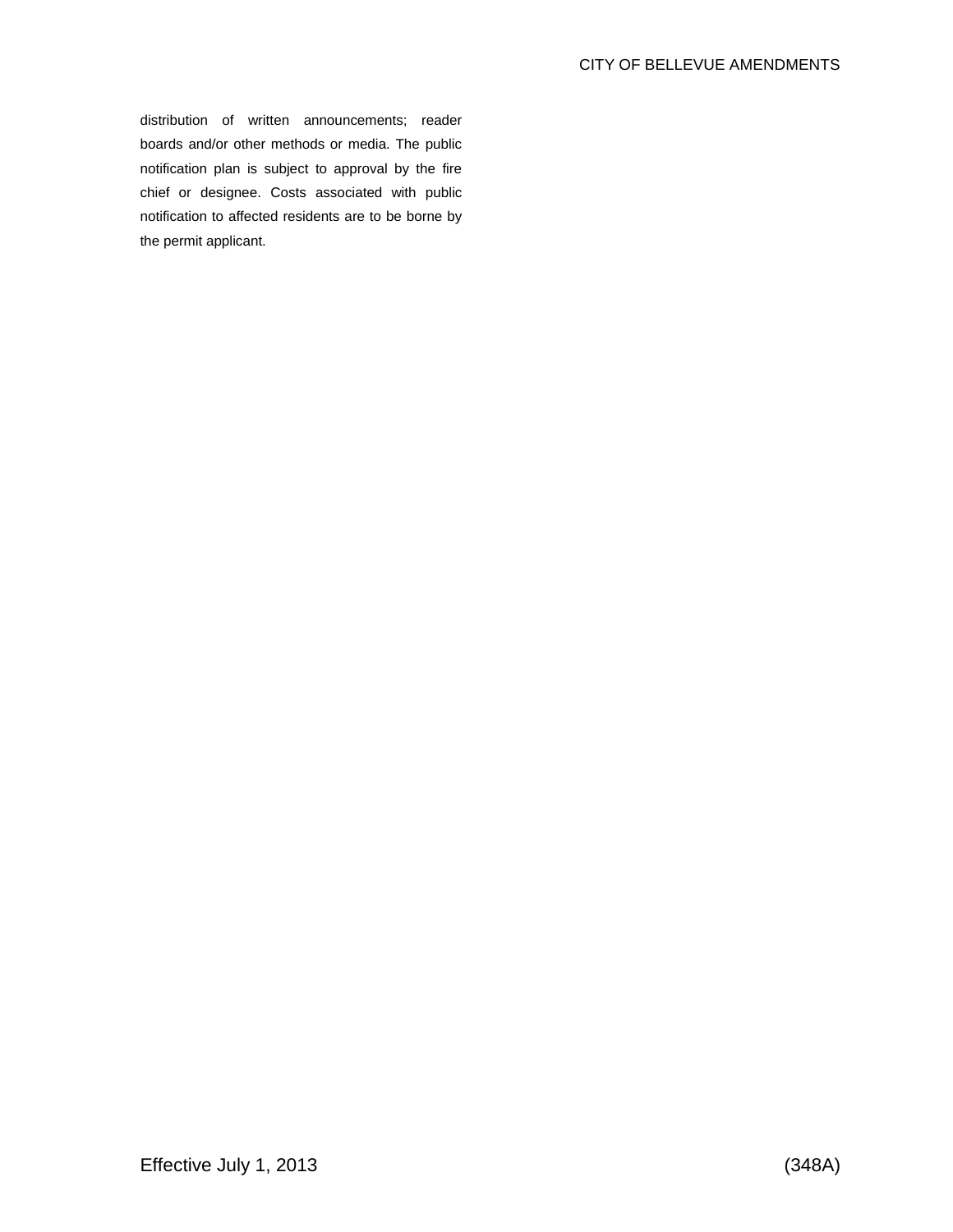**5704.2.7.2 Pressure limitations for tanks.** Tanks shall be designed for the pressures to which they will be subjected in accordance with NFPA 30. If the static head with a vent pipe filled with oil exceeds 10 pounds per square inch (psi) (69 kPa), the tank shall be designed for the maximum static head that will be imposed.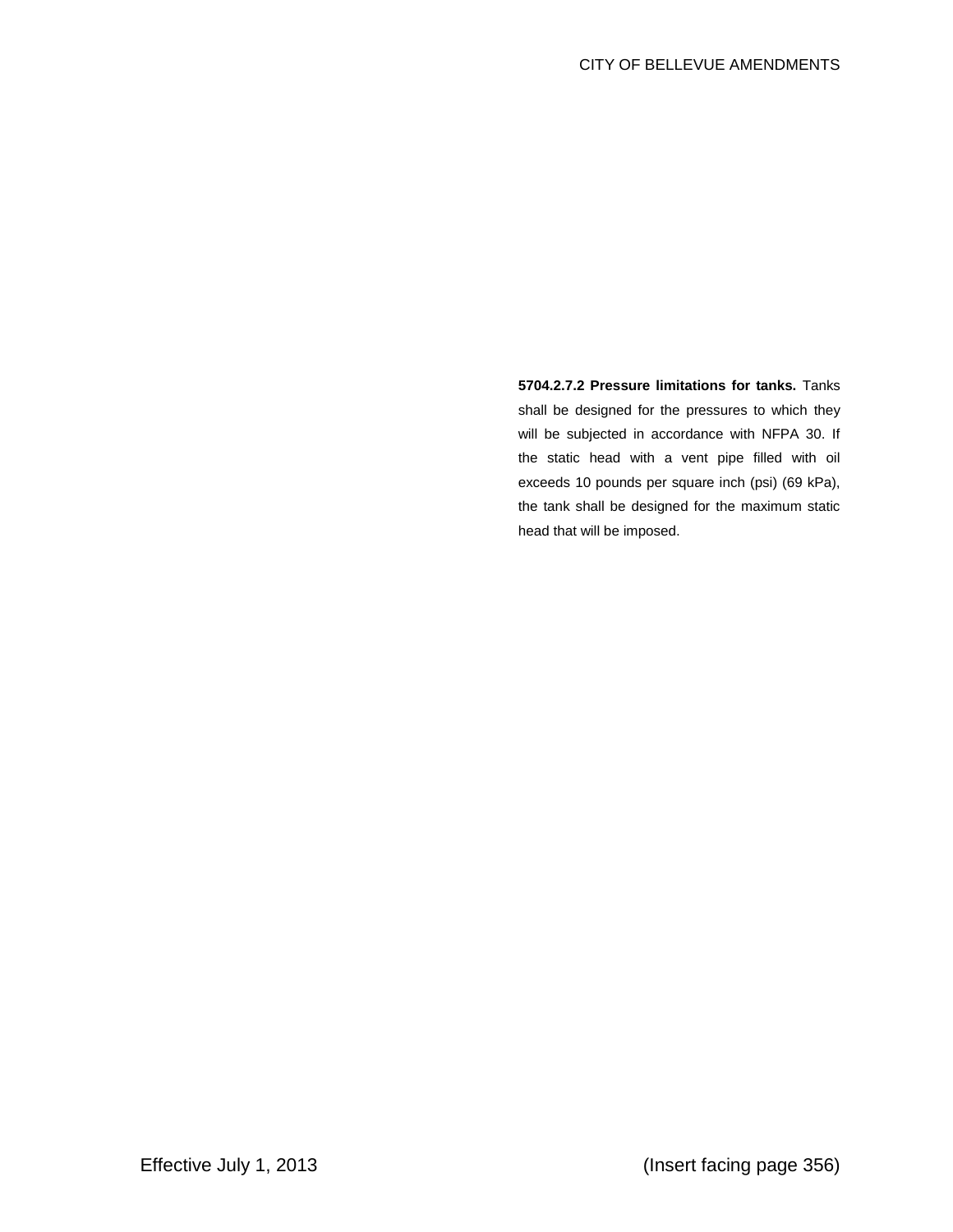## **5704.2.9.6.1 Locations where above-ground**

**tanks are prohibited or restricted.** Storage of Class I and II liquids in above-ground tanks outside of buildings is prohibited unless screened in accordance with the City of Bellevue Land Use Code (LUC) Section 20.20.525 as now or hereafter amended.

**Exception:** Areas zoned as LI (Light Industrial) and GC (General Commercial) as defined in the LUC and designated on the City's official zoning map.